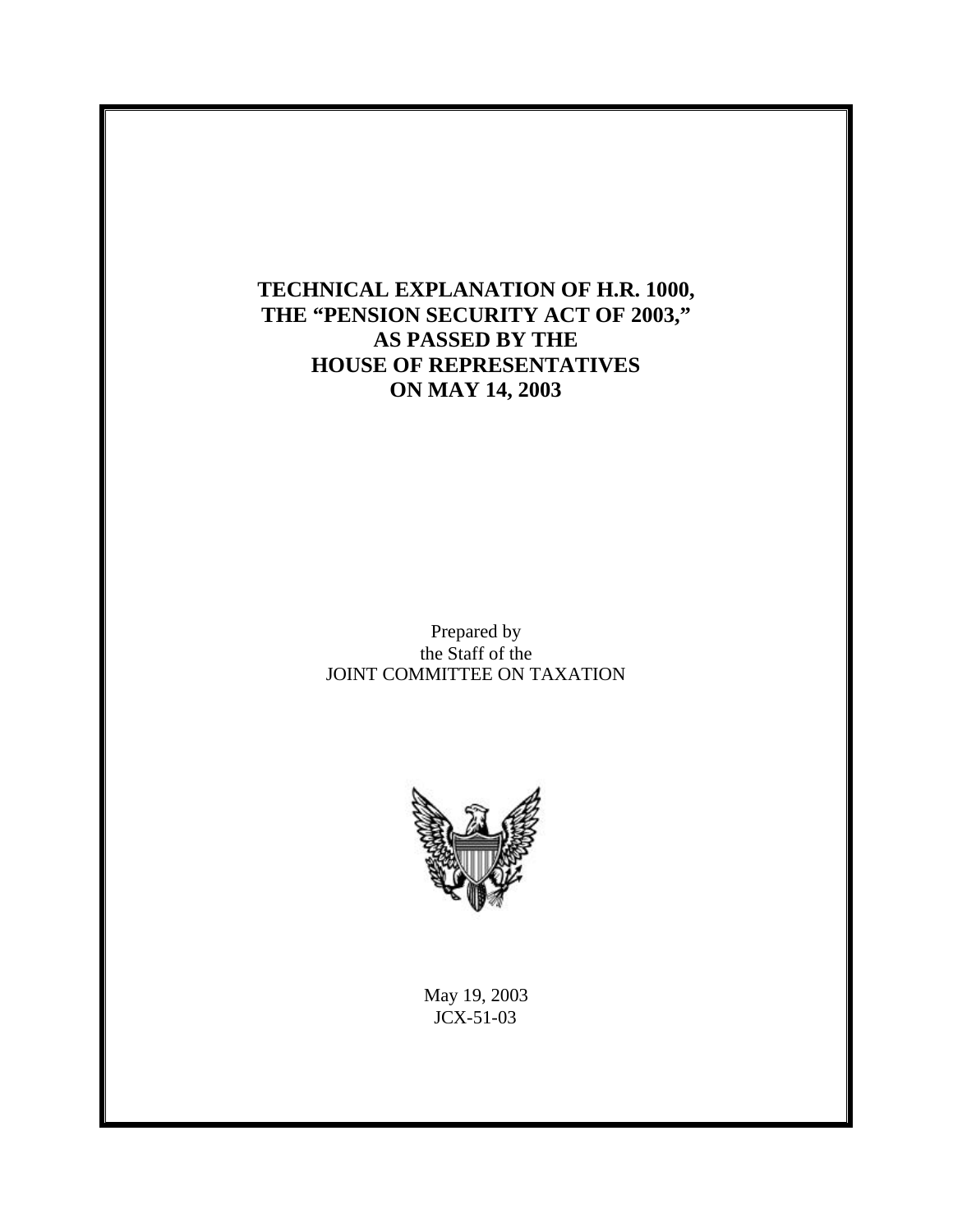## **CONTENTS**

| A.             | Periodic Pension Benefits Statements (secs. 101 and 108 of the bill, new secs. 414(w) |  |
|----------------|---------------------------------------------------------------------------------------|--|
|                |                                                                                       |  |
| <b>B.</b>      | Inapplicability of Relief from Fiduciary Liability During Blackout Periods            |  |
|                |                                                                                       |  |
| $\mathbf{C}$ . | Informational and Educational Support for Pension Plan Fiduciaries (secs. 103 and     |  |
|                |                                                                                       |  |
| D.             | Diversification Requirements for Defined Contribution Plans that Hold Employer        |  |
|                | Securities (secs. $104$ and $108$ of the bill, new sec. $401(a)(35)$ of the Code, and |  |
|                |                                                                                       |  |
| Ε.             | Prohibited Transaction Exemption for the Provision of Investment Advice               |  |
|                | (secs. 105 and 108 of the bill, sec. 4975 of the Code, and sec. 408 of ERISA)  20     |  |
| F.             | Study Regarding Impact on Retirement Savings of Participants and Beneficiaries        |  |
|                | by Requiring Consultants to Advise Plan Fiduciaries of Individual Account             |  |
|                |                                                                                       |  |
| G.             | Employer-Provided Qualified Retirement Planning Services (sec. 107 of the bill        |  |
|                |                                                                                       |  |
|                |                                                                                       |  |
| A.             | Amendments to the Retirement Protection Act of 1994 (sec. 201 of the bill             |  |
|                |                                                                                       |  |
| B.             |                                                                                       |  |
| C.             | <b>Improvement of Employee Plans Compliance Resolution System</b>                     |  |
|                |                                                                                       |  |
| D.             | Flexibility in Nondiscrimination, Coverage, and Line of Business Rules (sec. 204      |  |
|                |                                                                                       |  |
| Е.             | Extension to all Governmental Plans of Moratorium on Application of Certain           |  |
|                | Nondiscrimination Rules Applicable to State and Local Government Plans                |  |
|                | (sec. 205 of the bill, sec. 1505 of the Taxpayer Relief Act of 1997, and              |  |
|                |                                                                                       |  |
| F.             | Notice and Consent Period Regarding Distributions (sec. 206 of the bill and           |  |
|                |                                                                                       |  |
| G.             | Annual Report Dissemination (sec. 207 of the bill and sec. 104(b)(3) of ERISA)  39    |  |
| H.             | Technical Corrections to the SAVER Act (sec. 208 of the bill and                      |  |
|                |                                                                                       |  |
| I.             | Missing Participants (sec. 209 of the bill and secs. 206(f) and 4050 of ERISA)  41    |  |
| J.             | Reduced PBGC Premiums for Small and New Plans (secs. 210 and 211 of the bill          |  |
|                |                                                                                       |  |
| Κ.             | Authorization for PBGC to Pay Interest on Premium Overpayment Refunds                 |  |
|                |                                                                                       |  |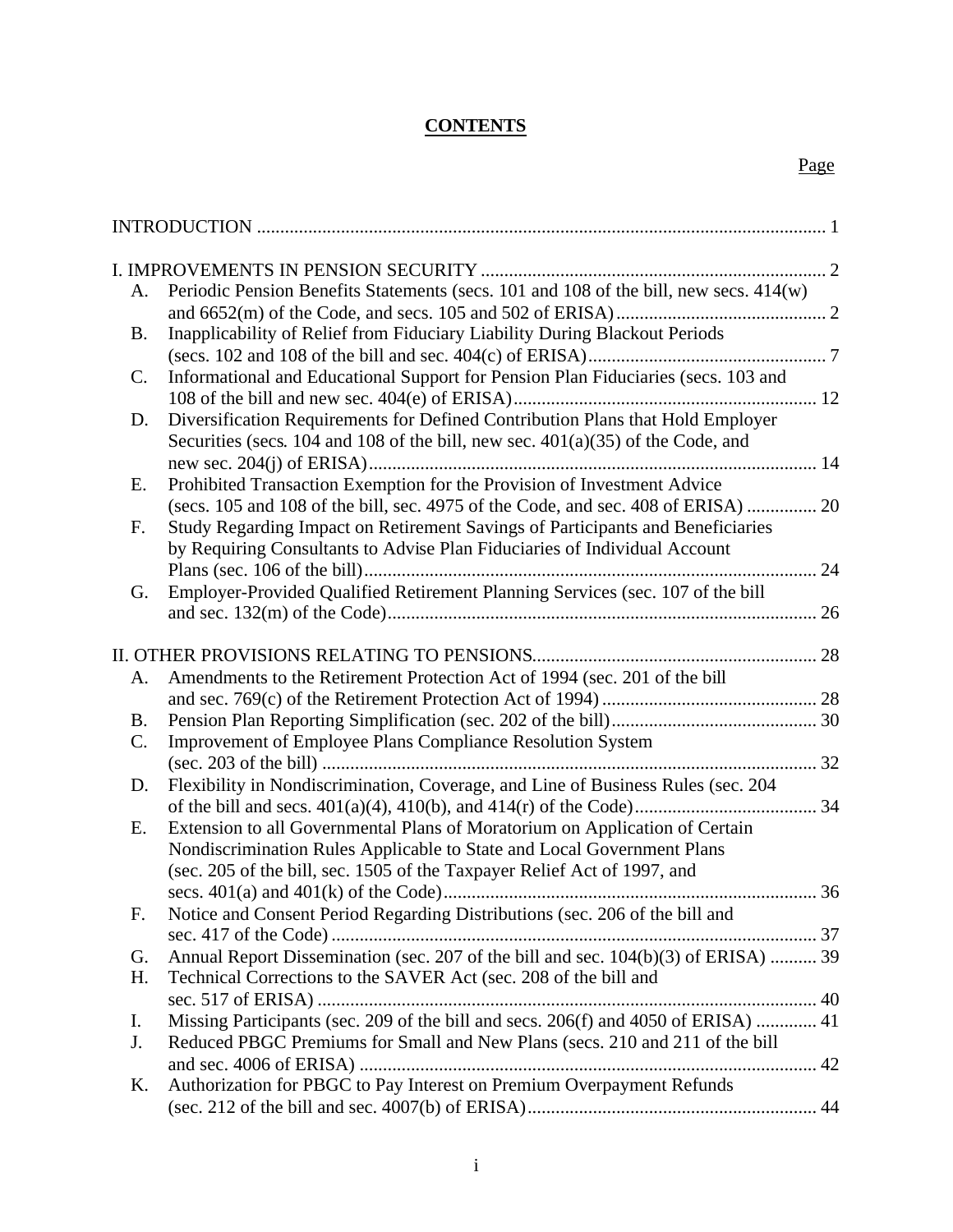|                | Rules for Substantial Owner Benefits in Terminated Plans (sec. 213 of the bill |  |  |
|----------------|--------------------------------------------------------------------------------|--|--|
|                |                                                                                |  |  |
|                |                                                                                |  |  |
| N.             |                                                                                |  |  |
| O <sub>1</sub> | Interest Rate Range for Additional Funding Requirements (sec. 216 of the bill, |  |  |
|                |                                                                                |  |  |
|                |                                                                                |  |  |
|                |                                                                                |  |  |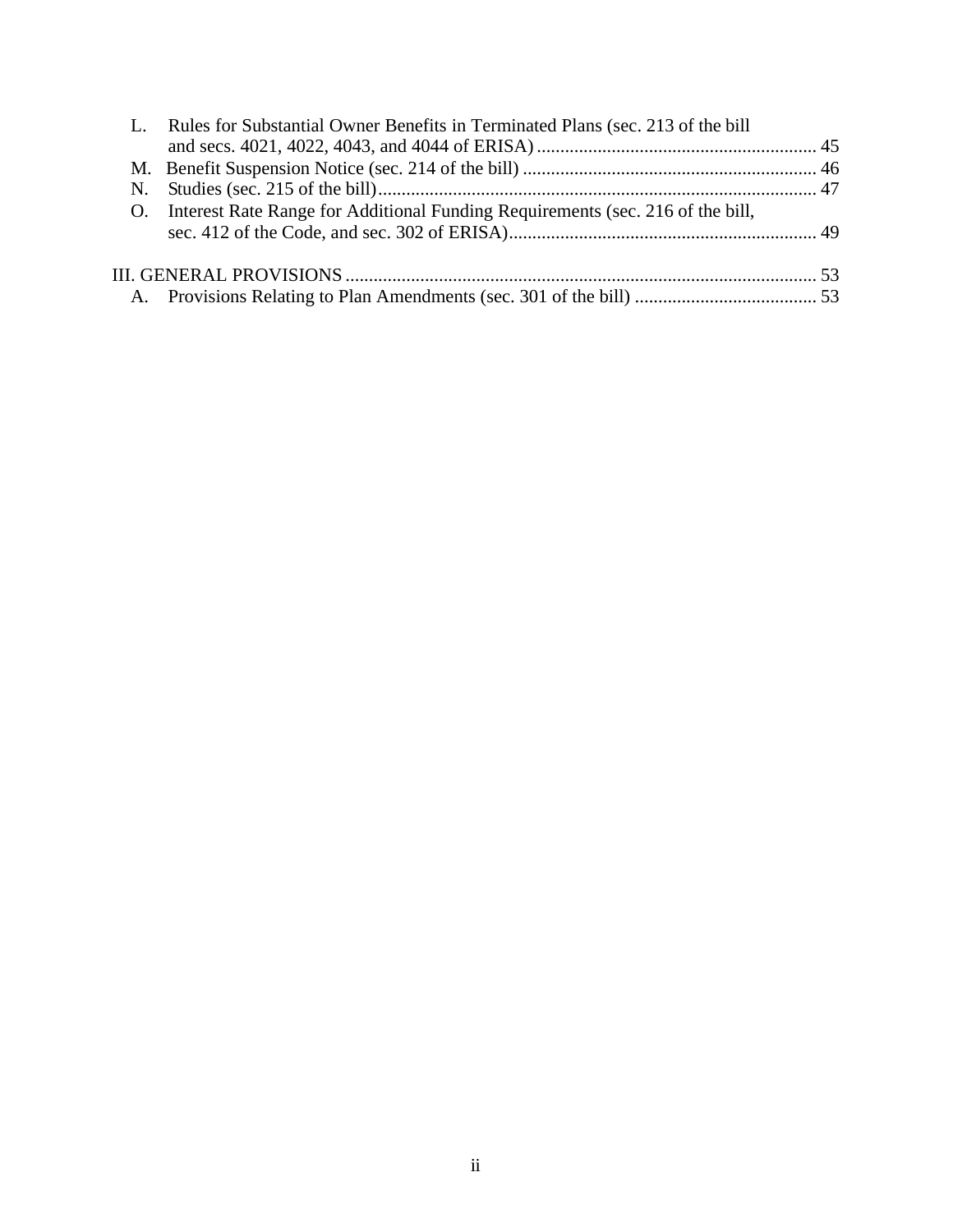## **INTRODUCTION**

H.R. 1000, the "Pension Security Act of 2002," was introduced on February 27, 2003, and referred to the House Committees on Education and the Workforce and Ways and Means. The Committee on Education and the Workforce marked up the bill on March 6, 2003, and reported the bill, as amended, on March 18, 2003 (H.R. Rep. No. 108-43, Part 1). On May 9, 2003, the Committee on Ways and Means discharged the bill. The bill was passed by the House of Representatives on May 14, 2003.

This document,<sup>1</sup> prepared by the staff of the Joint Committee on Taxation, provides a technical explanation of H.R. 1000, as passed by the House of Representatives.

<sup>&</sup>lt;sup>1</sup> This document may be cited as follows: Joint Committee on Taxation, *Technical Explanation of H.R. 1000, the* "*Pension Security Act of 2003," as Passed by the House of Representatives on May 14, 2003* (JCX-51-03), May 19, 2003.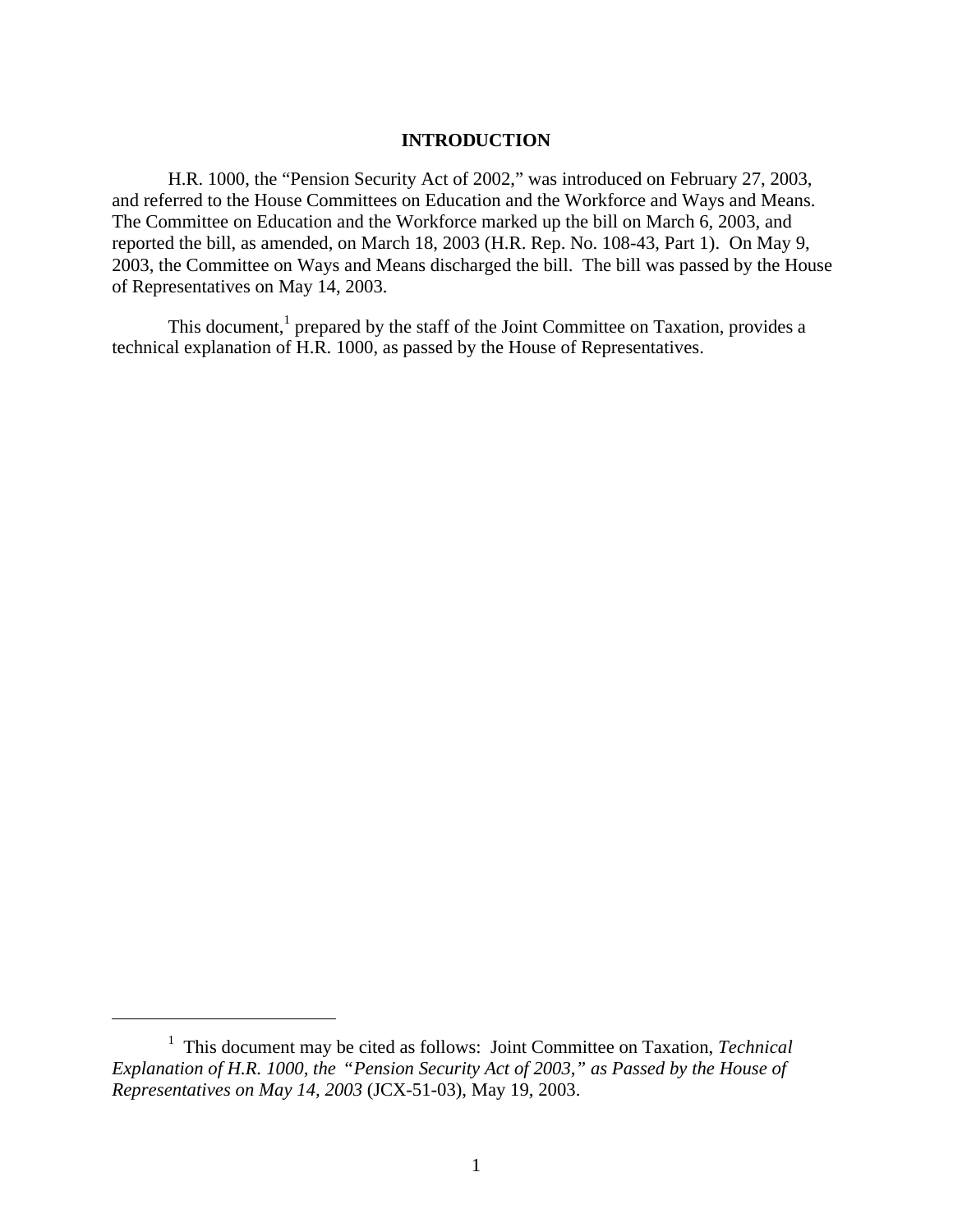#### **I. IMPROVEMENTS IN PENSION SECURITY**

## **A. Periodic Pension Benefits Statements (secs. 101 and 108 of the bill, new secs. 414(w) and 6652(m) of the Code, and secs. 105 and 502 of ERISA)**

#### **Present Law**

### **Pension benefit statements**

 $\overline{a}$ 

ERISA<sup>2</sup> provides that a plan administrator must furnish a benefit statement to any participant or beneficiary who makes a written request for such a statement. This requirement applies in the case of any plan that is subject to  $ERISA$ <sup>3</sup>. This requirement applies to both individual account plans<sup>4</sup> (including an employee stock ownership plan<sup>5</sup>) and defined benefit plans. The benefit statement must indicate, on the basis of the latest available information: (1) the total benefits accrued for a participant or beneficiary; and (2) the participant's or beneficiary's vested accrued benefit, if any, or the earliest date on which the accrued benefit will become vested. A plan administrator is not required to provide more than one benefit statement to a participant or beneficiary during any 12-month period. If the plan administrator fails or refuses to furnish the benefit statement within 30 days of the participant's or beneficiary's written request, the participant or beneficiary may bring a civil action to recover from the plan administrator \$110 a day, within the court's discretion, or other relief that the court deems proper.

 $3$  Certain plans are exempt from ERISA, such as governmental plans and church plans.

<sup>4</sup> An "individual account plan" is the term generally used under ERISA for a defined contribution plan, i.e., a plan that provides for an individual account for each participant and for benefits based solely on contributions to the account, and any income, expenses, gains, losses, or forfeitures allocated to the account.

 $<sup>5</sup>$  An employee stock ownership plan (an "ESOP") is a defined contribution plan that is</sup> designated as an ESOP, is designed to invest primarily in stock of the employer, and meets certain other requirements. An ESOP is required to offer certain plan participants the right to diversify investments in employer securities. Depending on the design of the plan, an ESOP may allow participants to direct the investment of the assets in their accounts. Like other defined contribution plans, an ESOP may provide for different types of contributions, including employer nonelective contributions, elective deferrals under a qualified cash or deferred arrangement, after-tax employee contributions, or employer matching contributions. Elective deferrals, after-tax employee contributions, and employer matching contributions are subject to special nondiscrimination tests.

<sup>&</sup>lt;sup>2</sup> References to "ERISA" are to the Employee Retirement Income Security Act of 1974.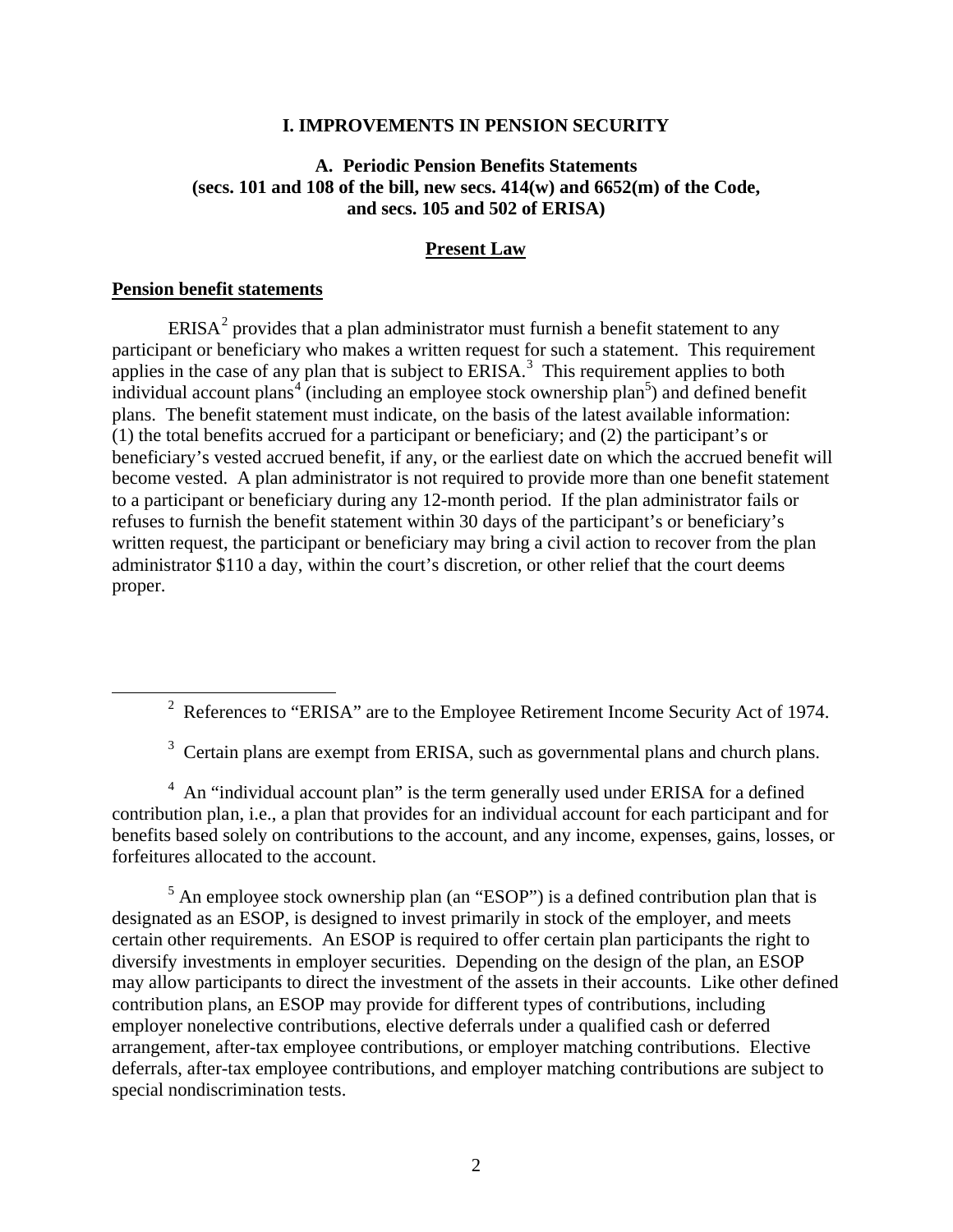### **Statements to participants on separation from service**

Under ERISA, a plan administrator must furnish a statement to each participant who (1) separates from service during the year, (2) is entitled to a deferred vested benefit under the plan as of the end of the plan year, and (3) whose benefits were not paid during the year. The statement must set forth the nature, amount, and form of the deferred vested benefit to which the participant is entitled. The plan administrator generally must provide the statement no later than 180 days after the end of the plan year in which the separation from service occurs. If the plan administrator fails to provide the statement, the Secretary of Labor or the participant may bring a civil action for appropriate relief.

### **Investment guidelines**

 $\overline{a}$ 

Present law does not require that participants be given guidelines relating to the investment of retirement savings.

### **Explanation of Provision**

## **Investment education notices under the Code<sup>6</sup>**

The provision requires the plan administrator of an applicable pension plan to provide investment education notices to applicable individuals. An applicable pension plan is a qualified retirement plan (sec. 401(a)), a qualified annuity plan (sec. 403(a)), a tax-sheltered annuity plan (sec. 403(b)), or a governmental eligible deferred compensation plan (sec. 457) that permits a participant to direct the investment of his or her account,<sup>7</sup> or under which a participant's accrued benefit depends on hypothetical investments directed by the participant (including a defined benefit plan). An applicable pension plan does not include a one-participant retirement plan<sup>8</sup> or a

 $\sigma$  The right to direct investments includes the right of an applicable individual in an employee stock ownership plan to direct the investment of a portion of his or her account under present law and the right of an applicable individual to direct the plan to divest the individual's account of employer securities and reinvest an equivalent amount as provided under the provision relating to diversification requirements for defined contribution plans that hold employer securities.

 $8 \text{ A}$  one-participant retirement plan is a plan that (1) on the first day of the plan year, covered only one individual (and the individual's spouse) and the individual owned the 100 percent of the plan sponsor (whether or not incorporated), or covered only one or more partners (and their spouses) in the plan sponsor, (2) meets the minimum coverage requirements without being combined with any other plan that covers employees of the business, (3) does not provide benefits to anyone except the individual (and the individual's spouse) or the partners (and their spouses), (4) does not cover a business that is a member of an affiliated service group, a controlled group of corporations, or a group of corporations under common control, and (5) does not cover a business that leases employees.

 $6$  All references to the "Code" are to the Internal Revenue Code. All section references and descriptions of law refer to the Code unless otherwise indicated.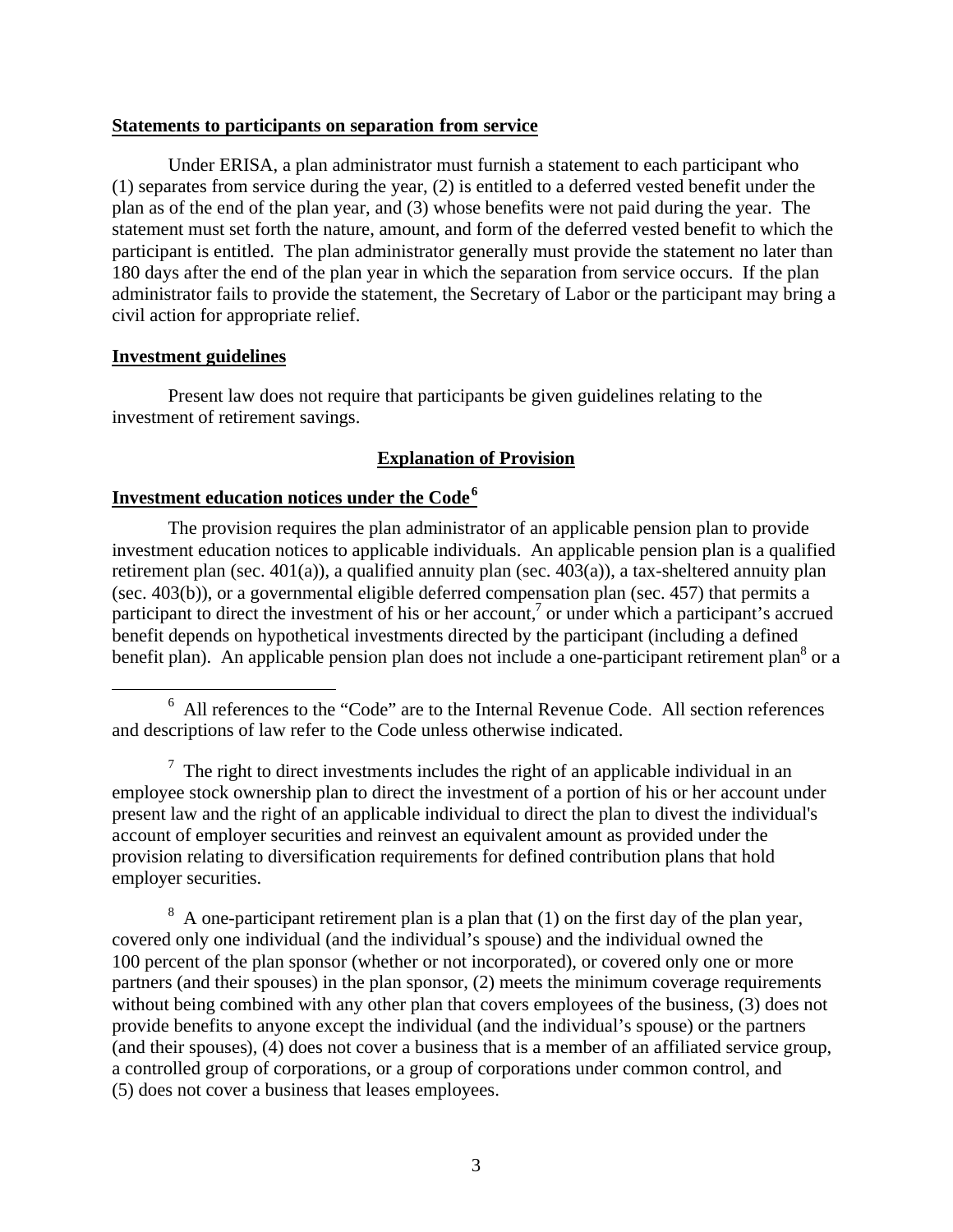plan that is subject to the benefit statement requirements under ERISA (as revised by the provision). Accordingly, the investment education notice requirement applies to plans that are exempt from ERISA, such as governmental plans and church plans.

The investment education notice must be provided on enrollment in the plan and at least annually thereafter. An applicable individual is a plan participant, an alternate payee under a qualified domestic relations order, or a beneficiary of a deceased participant or an alternate payee.

The investment education notice is required to contain an explanation, for the long-term retirement security of participants and beneficiaries, of generally accepted investment principles, including risk management and diversification, and a discussion of the risk of holding substantial portions of a portfolio in securities of any one entity, such as employer securities.

The notice must be written in a manner calculated to be understood by the average plan participant and provide sufficient information (as determined under Treasury guidance) to allow recipients to understand the notice. The notice is required to be in writing and may be provided in electronic or other form (or electronically posted on the plan's website) to the extent that such form is reasonably accessible to the applicable individual.

A penalty is imposed on a plan administrator that fails to provide the required investment education notice. The penalty is \$100 per failure per applicable individual; the maximum amount of penalty that can be imposed on the plan administrator for all failures during a calendar year is \$50,000. No penalty is imposed if the failure is due to reasonable cause and not to willful neglect.

### **Benefit statements under ERISA**

#### In general

The provision provides new benefit statement requirements under ERISA, which depend in part on the type of plan and the individual to whom the statement is required to be provided.

### Requirements for individual account plans

The plan administrator of an individual account plan is generally required to provide a benefit statement: (1) to a plan participant at least annually; and (2) to a plan beneficiary, upon written request, but limited to one request during any 12-month period.

In the case of an applicable individual account plan, the plan administrator is required to provide a benefit statement at least quarterly to any participant or beneficiary who has the right to direct the investment of the assets in his or her account. An applicable individual account plan is defined as any individual account plan, except that it does not include an ESOP unless the ESOP holds contributions (or earnings thereon) that are subject to special nondiscrimination tests that apply under the Code to elective deferrals, employee after-tax contributions, and matching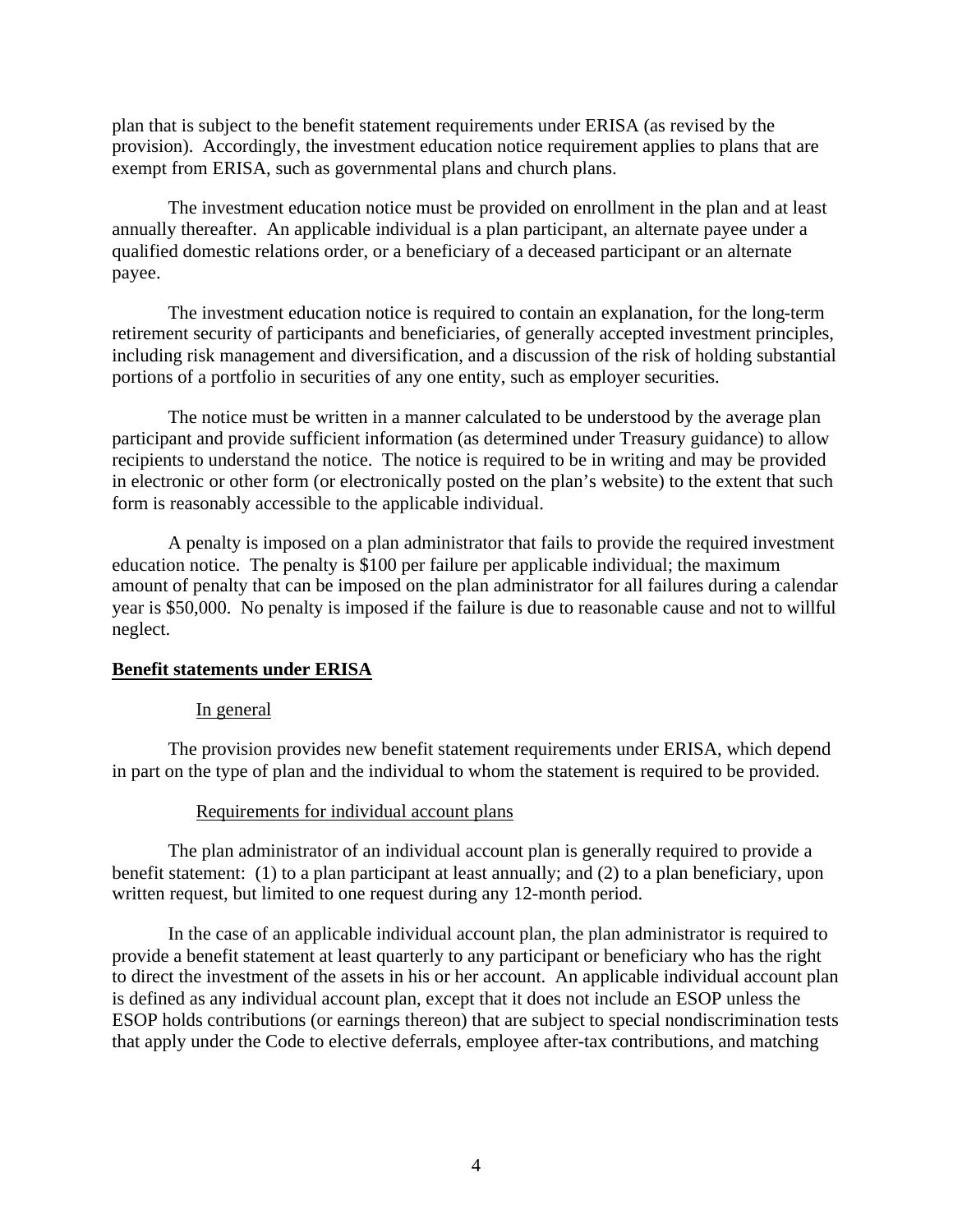contributions.<sup>9</sup> An applicable individual account plan does not include a one-participant retirement plan (as defined above).

Any benefit statement is required to indicate, on the basis of the latest available information, the total benefits accrued for the participant or beneficiary, and the participant's or beneficiary's vested accrued benefit, if any, or the earliest date on which the accrued benefit will become vested. In the case of a quarterly statement provided to a participant or beneficiary of an applicable individual account plan, the benefit statement must also include: (1) the value of each investment to which assets in the individual's account are allocated (determined as of the plan's most recent valuation date), including the value of any assets held in the form or employer securities (without regard to whether the securities were contributed by the employer or acquired at the direction of the plan or the individual); (2) an explanation of any limitations or restrictions on the right of the individual to direct an investment; and (3) an explanation of the importance, for the long-term retirement security of participants and beneficiaries, of a well-balanced and diversified investment portfolio, including a discussion of the risk of holding more than 25 percent of a portfolio in the security of any one entity, such as employer securities.

### Requirements for defined benefit plans

 $\overline{a}$ 

The administrator of a defined benefit plan is generally required either (1) to furnish a benefit statement at least once every three years to each participant who has a vested accrued benefit and who is employed by the employer at the time the benefit statements are furnished to participants, or (2) to provide such a participant at least annually with notice (at the participant's last known address) of the availability of a benefit statement and the manner in which the participant can obtain it. The Secretary of Labor is authorized to provide that years in which no employee or former employee benefits under the plan need not be taken into account in determining the three-year period. The annual notice of the availability of a benefit statement may be included with other communications to the participant if done in a manner reasonably designed to attract the attention of the participant.

The administrator of a defined benefit plan is also required to furnish a benefit statement to a participant or beneficiary upon written request, limited to one request during any 12-month period.

A benefit statement is required to indicate, on the basis of the latest available information, the total benefits accrued for the participant or beneficiary, and the participant's or beneficiary's vested accrued benefit, if any, or the earliest date on which the accrued benefit will become vested. In the case of benefit statements provided automatically to participants at least every three years, information may be based on reasonable estimates determined under regulations prescribed by the Secretary of Labor in consultation with the Pension Benefit Guaranty Corporation.

 $9<sup>9</sup>$  An ESOP that satisfies these special nondiscrimination tests by meeting certain safe harbor contribution requirements is not considered an applicable individual account plan.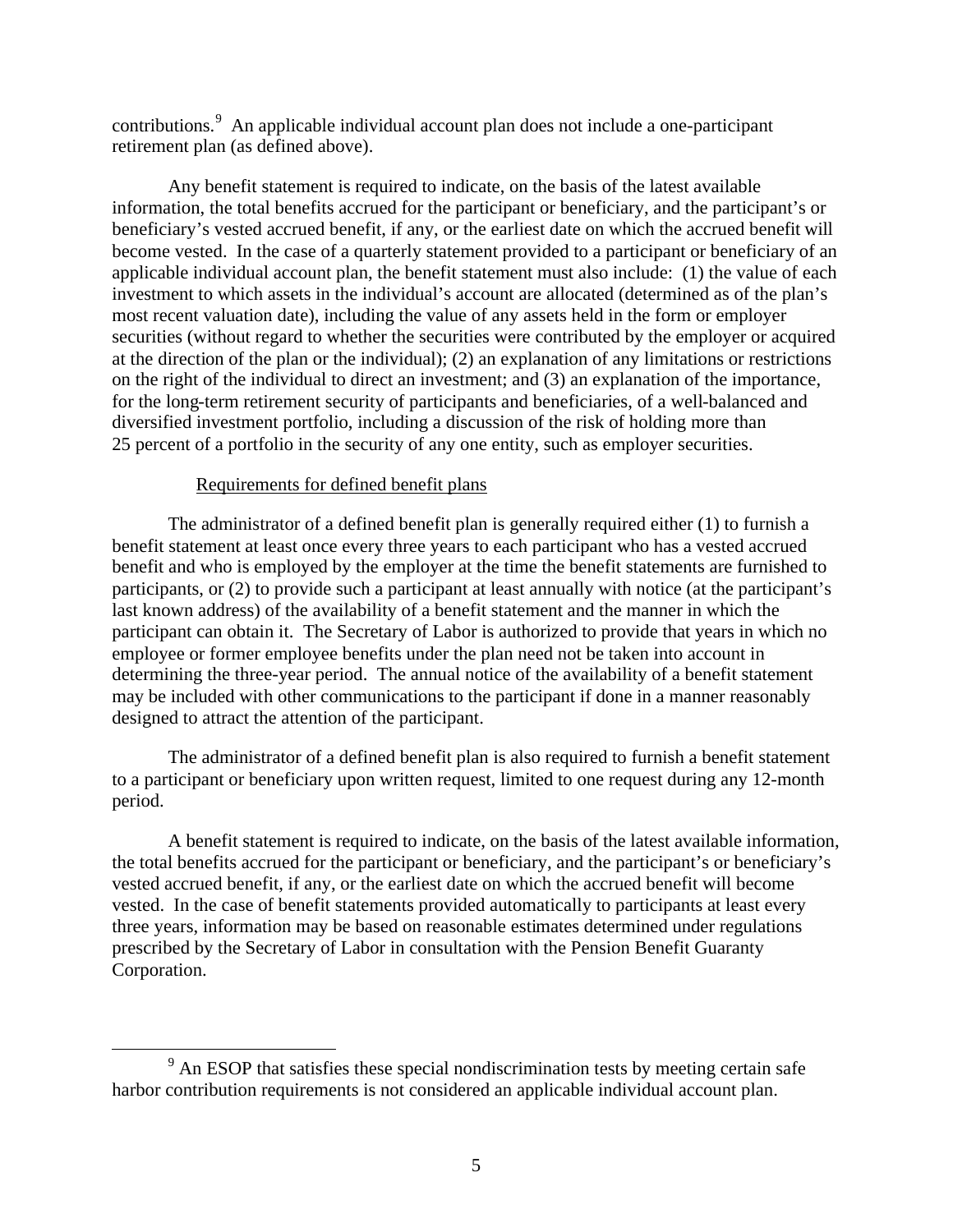### Form of benefit statements

Benefit statements must be written in a manner calculated to be understood by the average plan participant. This requirement applies also to the additional information required to be provided to a participant or beneficiary of an applicable individual account plan. A benefit statement may be provided in written, electronic, or other appropriate form to the extent that such form is reasonably accessible to the recipient.

The Secretary of Labor is directed to promulgate, not later than 75 days after the date of enactment of the provision, interim final rules necessary to carry out the provision. In addition, the Secretary of Labor is directed to issue, not later than 180 days after the date of enactment of the provision, initial guidance and a model benefit statement, written in a manner calculated to be understood by the average plan participant, that may be used by plan administrators in complying with the benefit statement requirements.

### Civil penalty

As under present law, if a plan administrator fails to furnish a required benefit statement, the participant or beneficiary may bring a civil action for recovery from the plan administrator of up to \$110 a day or other relief that the court deems proper. In addition, the provision includes a new penalty in the case of a plan administrator that fails to provide a quarterly benefit statement to a participant or beneficiary of an applicable individual account plan. Under the provision, the Secretary of Labor may assess a civil penalty against a plan administrator of up to \$1,000 a day for each day that a plan administrator has failed to provide the required quarterly benefit statement and has not corrected the failure by providing the required benefit statements to affected participants and beneficiaries.

### **Effective Date**

The provision is generally effective for plan years beginning on or after the date that is one year after the date of enactment of the provision. In the case of a plan maintained pursuant to one or more collective bargaining agreements, the provision is effective for plan years beginning on or after the date of the commencement of the first plan year beginning on or after the earlier of: (1) the later of (a) the date that is two years after the date of enactment, or (b) the date on which the last of such collective bargaining agreements terminates (determined without regard to any extension thereof after the date of enactment); and (2) the date that is three years after the date of enactment.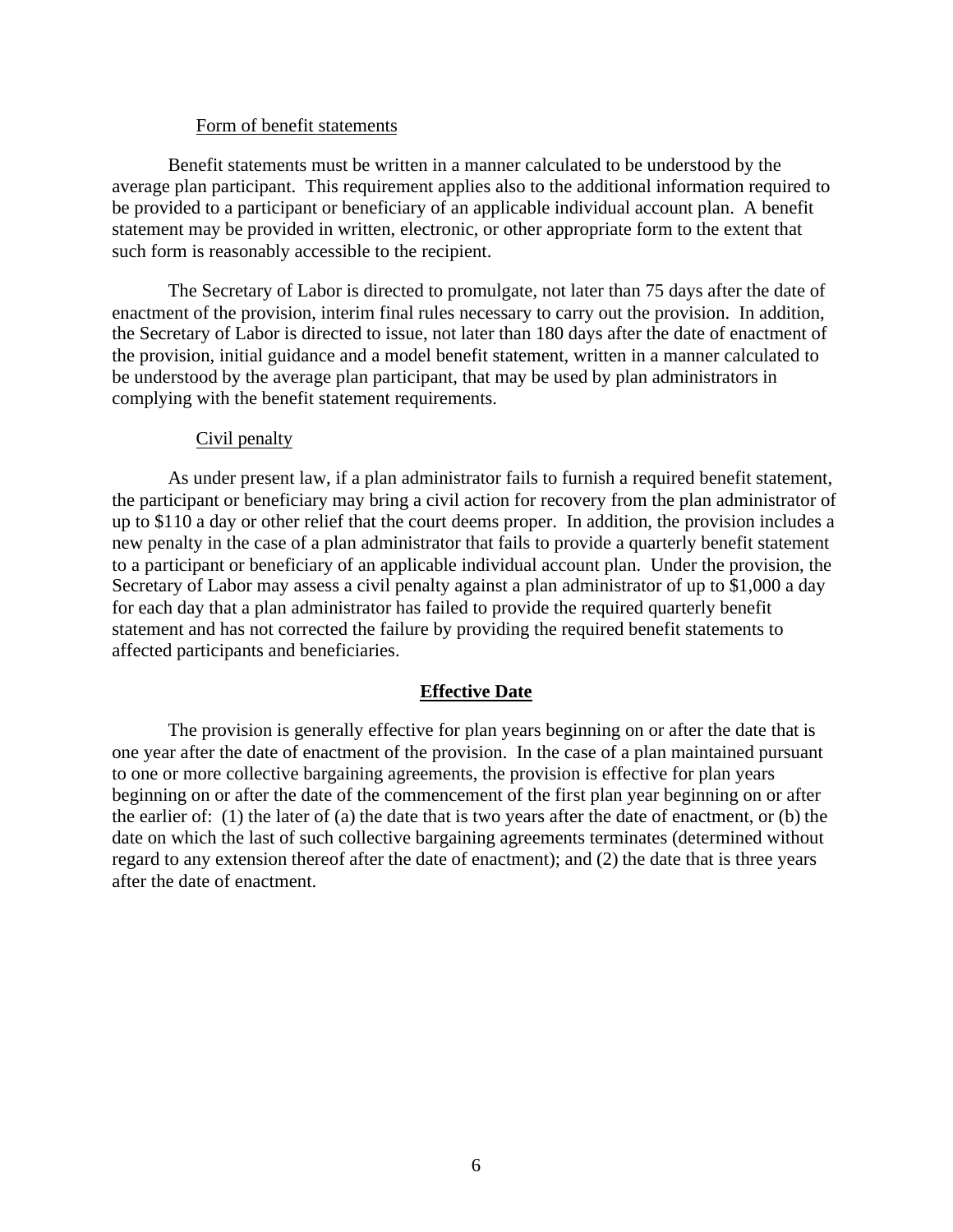## **B. Inapplicability of Relief from Fiduciary Liability During Blackout Periods (secs. 102 and 108 of the bill and sec. 404(c) of ERISA)**

## **Present Law**

## **Fiduciary rules under ERISA**

## In general

 $\overline{a}$ 

ERISA contains general fiduciary duty standards that apply to all fiduciary actions, including investment decisions. ERISA requires that a plan fiduciary generally must discharge its duties solely in the interests of participants and beneficiaries and with the care, skill, prudence, and diligence under the circumstances then prevailing that a prudent man acting in a like capacity and familiar with such matters would use in the conduct of an enterprise of a like character and with like aims. ERISA generally requires a fiduciary to diversify the investments of the plan so as to minimize the risk of large losses, unless under the circumstances it is clearly prudent not to do so. In the case of an individual account  $plan^{10}$  (other than a money purchase pension plan), the requirement of diversification in investments and the general prudence requirement (to the extent that it requires diversification) generally are not violated by the holding of employer securities.

A plan fiduciary that breaches any of the fiduciary responsibilities, obligations, or duties imposed by ERISA is personally liable to make good to the plan any losses to the plan resulting from such breach and to restore to the plan any profits the fiduciary has made through the use of plan assets. A plan fiduciary may be liable also for a breach of responsibility by another fiduciary (a "co-fiduciary") in certain circumstances.

## Special rule for participant control of assets

ERISA provides a special rule for an individual account plan that permits participants to exercise control over the assets in their individual accounts. Under the special rule, if a participant exercises control over the assets in his or her account (as determined under regulations), the participant is not deemed to be a fiduciary by reason of such exercise and no person who is otherwise a fiduciary is liable for any loss, or by reason of any breach, that results from the participant's exercise of control.

Regulations issued by the Department of Labor describe the requirements that must be met in order for a participant to be treated as exercising control over the assets in his or her account. With respect to investment options, the regulations provide in part:

- the plan must provide at least three different investment options, each of which is diversified and has materially different risk and return characteristics;
- the plan must allow participants to give investment instructions with respect to each investment option under the plan with a frequency that is appropriate in light of the

 $10$  An "individual account plan" is the term generally used under ERISA for a defined contribution plan.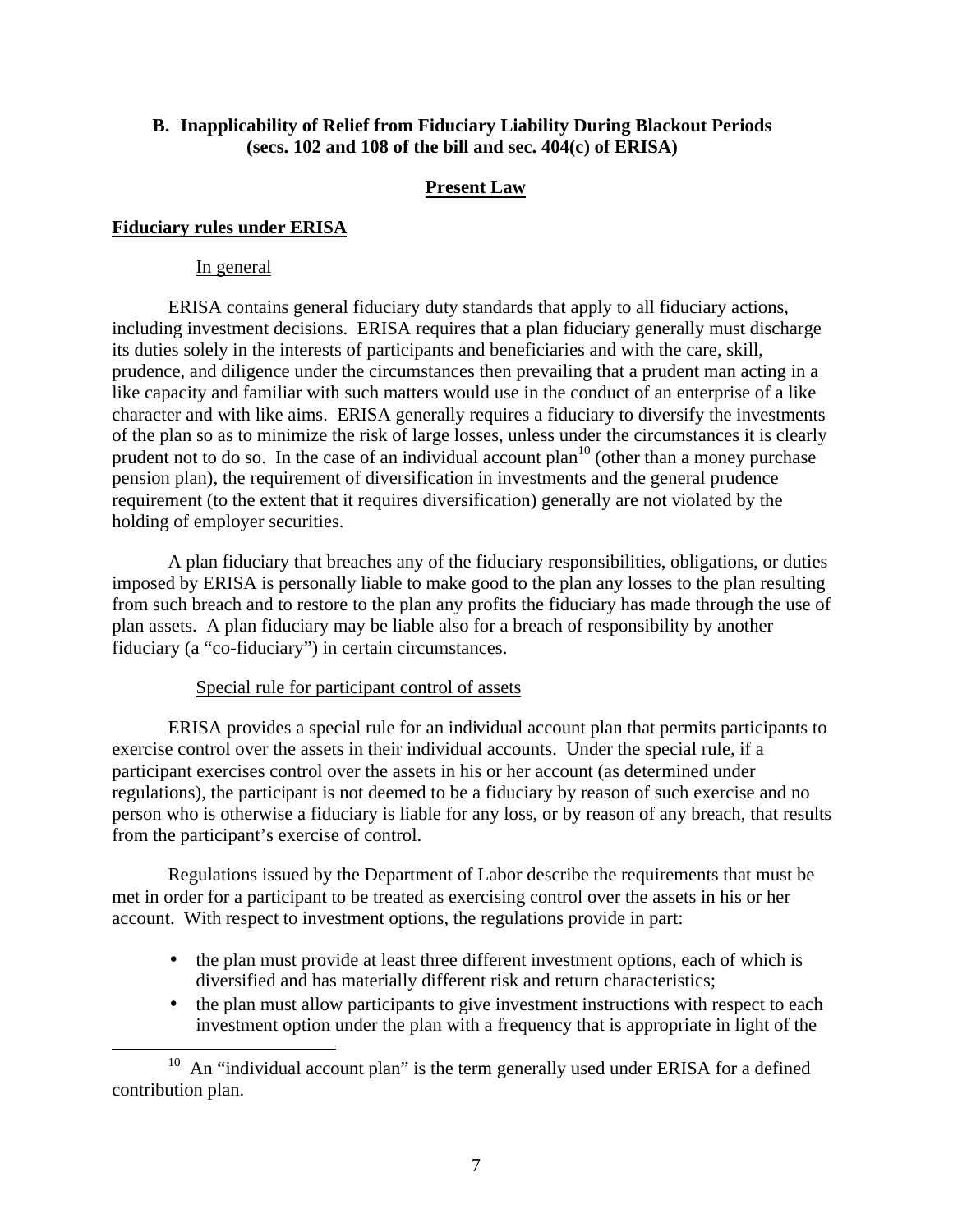reasonably expected market volatility of the investment option (the general volatility rule);

- at a minimum, participants must be allowed to give investment instructions at least every three months with respect to least three of the investment options, and those investment options must constitute a broad range of options (the three-month minimum rule);
- participants must be provided with detailed information about the investment options, information regarding fees, investment instructions and limitations, and copies of financial data and prospectuses; and
- specific requirements must be satisfied with respect to investments in employer stock to ensure that employees' buying, selling, and voting decisions are confidential and free from employer influence.

If these and the other requirements under the regulations are met, a plan fiduciary may be liable for the investment options made available under the plan, but not for the specific investment decisions made by participants.

### **Notice to participants and beneficiaries of blackout periods**

### In general

The Sarbanes-Oxley Act of  $2002<sup>11</sup>$  amended ERISA to require that the plan administrator of an individual account plan provide advance notice of a blackout period (a "blackout notice") to plan participants and beneficiaries to whom the blackout period applies.<sup>12</sup> Generally, notice must be provided at least 30 days before the beginning of the blackout period.<sup>13</sup> In the case of a blackout period that applies with respect to employer securities, the plan administrator must also provide timely notice of the blackout period to the employer (or the affiliate of the employer that issued the securities, if applicable).

## Definition of blackout period

A blackout period is any period during which any ability of participants or beneficiaries under the plan, which is otherwise available under the terms of the plan, to direct or diversify assets credited to their accounts, or to obtain loans or distributions from the plan, is temporarily suspended, limited, or restricted if the suspension, limitation, or restriction is for any period of more than three consecutive business days. However, a blackout period does not include a suspension, limitation, or restriction that (1) occurs by reason of the application of securities

<sup>11</sup> Pub. L. No. 107-204.

 $\overline{a}$ 

<sup>12</sup> ERISA sec. 101(i), as enacted by section 306(b) of the Sarbanes-Oxley Act of 2002. The Sarbanes-Oxley Act of 2002 also provides that a director or executive officer of a publiclytraded corporation is prohibited from trading in employer stock during blackout periods in certain circumstances (sec. 306(a)). These provisions are effective January 26, 2003.

 $13$  The blackout notice requirement does not apply to a one-participant retirement plan.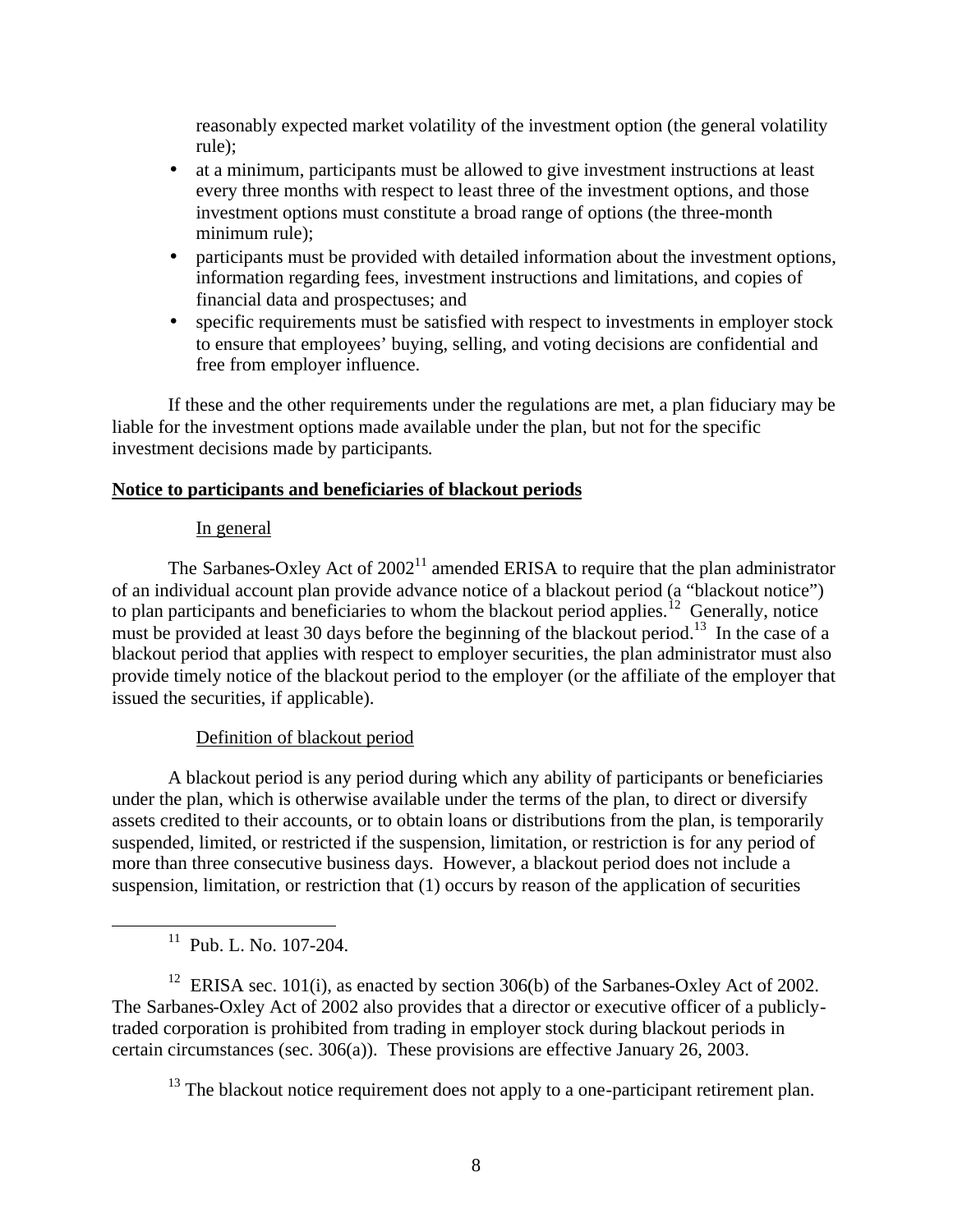laws, (2) is a change to the plan providing for a regularly scheduled suspension, limitation, or restriction that is disclosed through a summary of material modifications to the plan or materials describing specific investment options under the plan, or changes thereto, or (3) applies only to one or more individuals, each of whom is a participant, alternate payee, or other beneficiary under a qualified domestic relations order.

### Timing of notice

Notice of a blackout period is generally required at least 30 days before the beginning of the period. The 30-day notice requirement does not apply if (1) deferral of the blackout period would violate the fiduciary duty requirements of ERISA and a plan fiduciary so determines in writing, or (2) the inability to provide the 30-day advance notice is due to events that were unforeseeable or circumstances beyond the reasonable control of the plan administrator and a plan fiduciary so determines in writing. In those cases, notice must be provided as soon as reasonably practicable under the circumstances unless notice in advance of the termination of the blackout period is impracticable.

Another exception to the 30-day period applies in the case of a blackout period that applies only to one or more participants or beneficiaries in connection with a merger, acquisition, divestiture, or similar transaction involving the plan or the employer and that occurs solely in connection with becoming or ceasing to be a participant or beneficiary under the plan by reason of the merger, acquisition, divestiture, or similar transaction. Under the exception, the blackout notice requirement is treated as met if notice is provided to the participants or beneficiaries to whom the blackout period applies as soon as reasonably practicable.

The Secretary of Labor may provide additional exceptions to the notice requirement that the Secretary determines are in the interests of participants and beneficiaries.

### Form and content of notice

A blackout notice must be written in a manner calculated to be understood by the average plan participant and must include (1) the reasons for the blackout period, (2) an identification of the investments and other rights affected, (3) the expected beginning date and length of the blackout period, and (4) in the case of a blackout period affecting investments, a statement that the participant or beneficiary should evaluate the appropriateness of current investment decisions in light of the inability to direct or diversify assets during the blackout period, and (5) other matters as required by regulations. If the expected beginning date or length of the blackout period changes after notice has been provided, the plan administrator must provide notice of the change (and specify any material change in other matters related to the blackout) to affected participants and beneficiaries as soon as reasonably practicable.

Notices provided in connection with a blackout period (or changes thereto) must be provided in writing and may be delivered in electronic or other form to the extent that the form is reasonably accessible to the recipient. The Secretary of Labor is required to issue guidance regarding the notice requirement and a model blackout notice.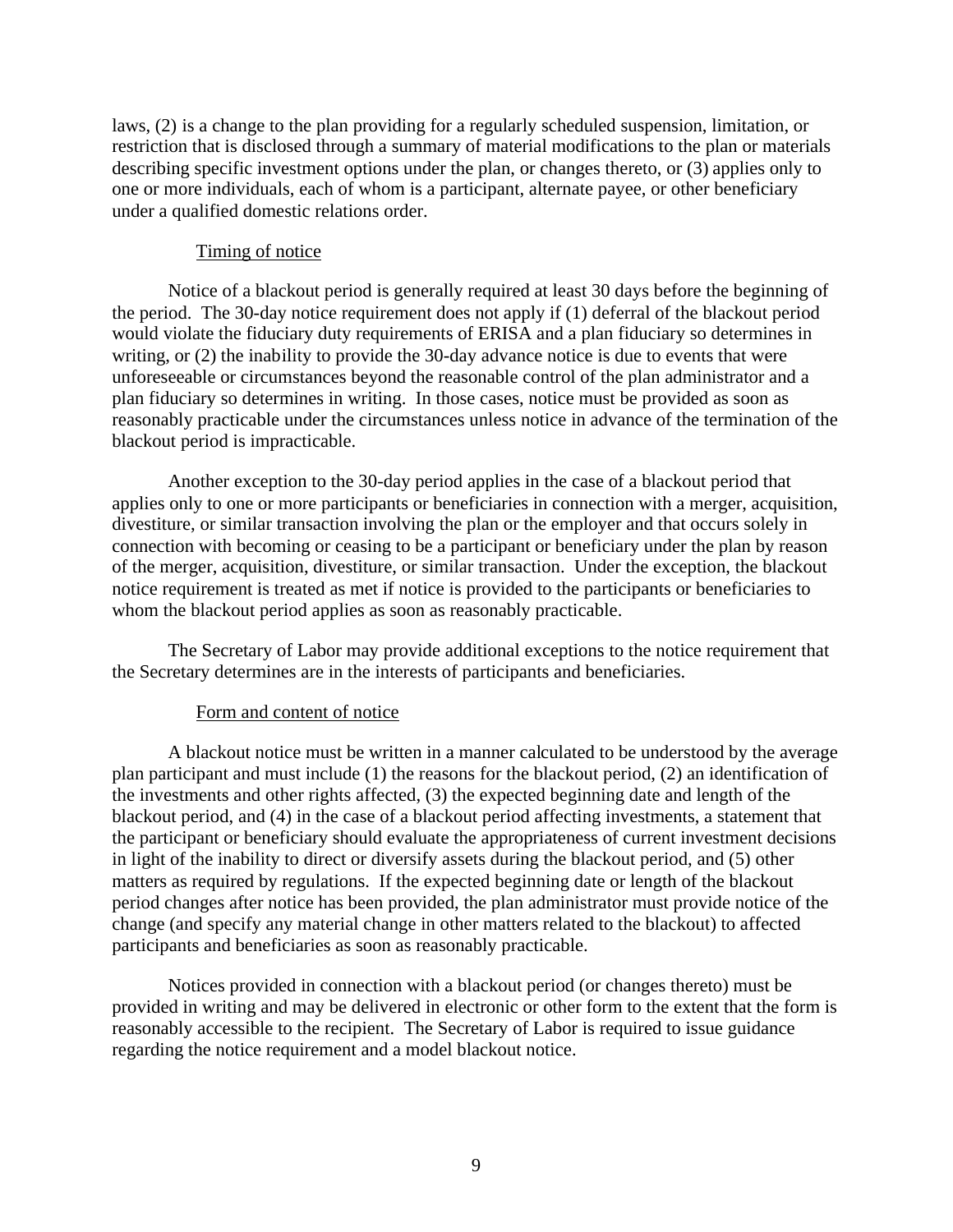### Penalty for failure to provide notice

In the case of a failure to provide notice of a blackout period, the Secretary of Labor may assess a civil penalty against a plan administrator of up to \$100 per day for each failure to provide a blackout notice. For this purpose, each violation with respect to a single participant or beneficiary is treated as a separate violation.

### **Explanation of Provision**

Under the provision, relief from fiduciary liability for any loss or breach resulting from a participant's or beneficiary's exercise of control over assets in his or her account does not apply in connection with the direction or diversification of assets credited to an account during a blackout period if, by reason of the imposition of the blackout period, the ability of the participant or beneficiary to direct or diversify the assets in the account is suspended, limited, or restricted.

In addition, under the provision, if the fiduciary authorizing the blackout period meets the requirements of ERISA in connection with authorizing the blackout period, no fiduciary will be liable under ERISA for any loss occurring during the blackout period as a result of a participant's or beneficiary's exercise of control over assets in his or her account before the blackout period. Matters to be considered in determining whether a fiduciary has met the requirements of ERISA include whether the fiduciary: (1) has considered the reasonableness of the expected length of the blackout period; (2) has provided the required notice of the blackout period; and (3) has acted in accordance with the general fiduciary duty standards of ERISA in determining whether to enter into the blackout period.

Under the provision, if a blackout period arises in connection with a change in the investment options offered under the plan, a participant or beneficiary is deemed to have exercised control over the assets in his or her account before the blackout period if, after reasonable notice of the change in investment options is given to the participant or beneficiary, assets in the account are transferred either to plan investment options in accordance with the participant's or beneficiary's affirmative election, or in any case where these is no such election, in the manner set forth in the notice.

In addition, under the provision, a limitation or restriction that may govern the frequency of transfers between investment vehicles under a plan is not treated as the imposition of a blackout period to the extent the limitation or restriction is disclosed to participants or beneficiaries through a summary plan description or materials describing specific investment alternatives under the plan.

The Secretary of Labor is required to issue, on or before December 31, 2004, interim final regulations providing guidance on how employers or other affected plan fiduciaries can satisfy their fiduciary responsibilities during a blackout period during which the ability of a participant or beneficiary to direct the investment of the assets in his or her account is suspended.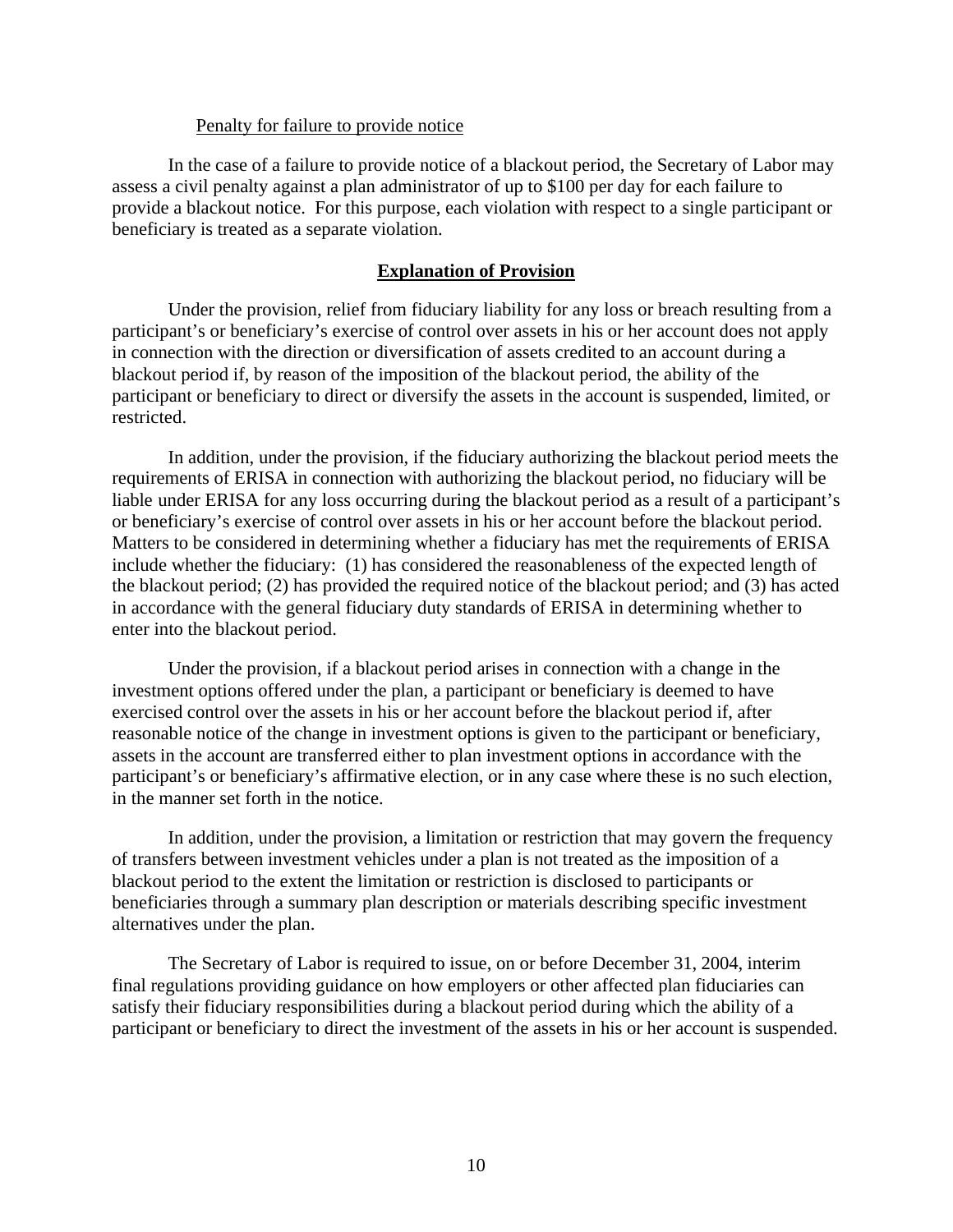### **Effective Date**

The provision is generally effective for plan years beginning on or after the date that is one year after the date of enactment of the provision. In the case of a plan maintained pursuant to one or more collective bargaining agreements, the provision is effective for plan years beginning on or after the date of the commencement of the first plan year beginning on or after the earlier of: (1) the later of (a) the date that is two years after the date of enactment, or (b) the date on which the last of such collective bargaining agreements terminates (determined without regard to any extension thereof after the date of enactment); and (2) the date that is three years after the date of enactment.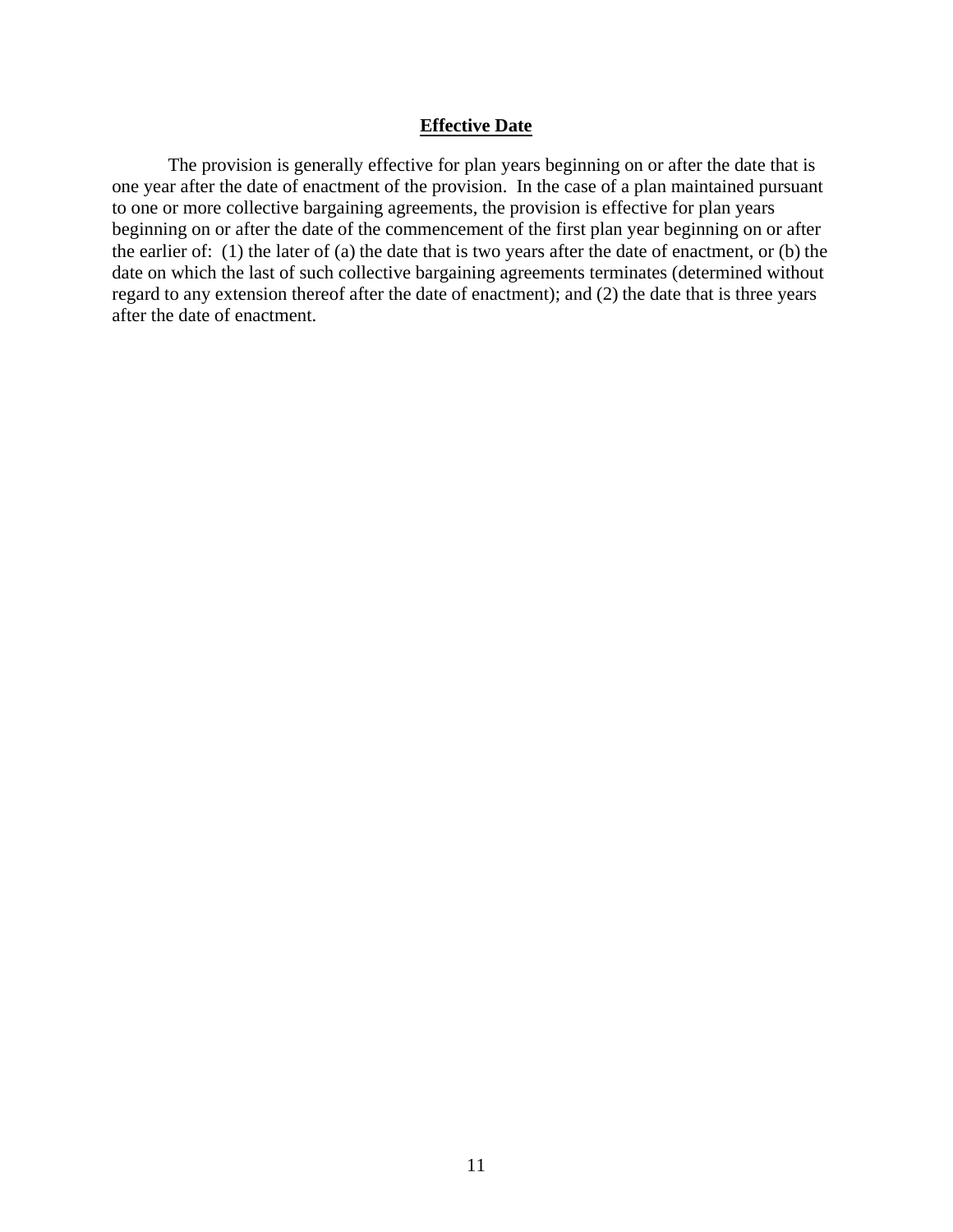### **C. Informational and Educational Support for Pension Plan Fiduciaries (secs. 103 and 108 of the bill and new sec. 404(e) of ERISA)**

### **Present Law**

ERISA contains general fiduciary duty standards that apply to all fiduciary actions, including investment decisions. ERISA requires that a plan fiduciary generally must discharge its duties solely in the interests of participants and beneficiaries and with the care, skill, prudence, and diligence under the circumstances then prevailing that a prudent man acting in a like capacity and familiar with such matters would use in the conduct of an enterprise of a like character and with like aims. ERISA generally requires a fiduciary to diversify the investments of the plan so as to minimize the risk of large losses, unless under the circumstances it is clearly prudent not to do so. In the case of an individual account  $plan<sup>14</sup>$  (other than a money purchase pension plan), the requirement of diversification in investments and the general prudence requirement (to the extent that it requires diversification) generally are not violated by the holding of employer securities.

A plan fiduciary that breaches any of the fiduciary responsibilities, obligations, or duties imposed by ERISA is personally liable to make good to the plan any losses to the plan resulting from such breach and to restore to the plan any profits the fiduciary has made through the use of plan assets. A plan fiduciary may be liable also for a breach of responsibility by another fiduciary (a "co-fiduciary") in certain circumstances.

#### **Explanation of Provision**

The Secretary of Labor is directed to establish a program under which information and educational resources are to be made available on an ongoing basis to persons serving as pension plan fiduciaries, so as to assist them in diligently and efficiently carrying out their fiduciary duties under ERISA. The program is to provide information about the practices that define prudent investment procedures for plan fiduciaries. Information provided must address the relevant investment considerations for defined benefit and defined contribution plans, including investment in employer securities by such plans. In developing the program, the Secretary of Labor is to solicit information from the public, including investment education professionals.

### **Effective Date**

The provision is generally effective for plan years beginning on or after the date that is one year after the date of enactment of the provision. In the case of a plan maintained pursuant to one or more collective bargaining agreements, the provision is effective for plan years beginning on or after the date of the commencement of the first plan year beginning on or after the earlier of: (1) the later of (a) the date that is two years after the date of enactment, or (b) the date on which the last of such collective bargaining agreements terminates (determined without

<sup>&</sup>lt;sup>14</sup> An "individual account plan" is the term generally used under ERISA for a defined contribution plan.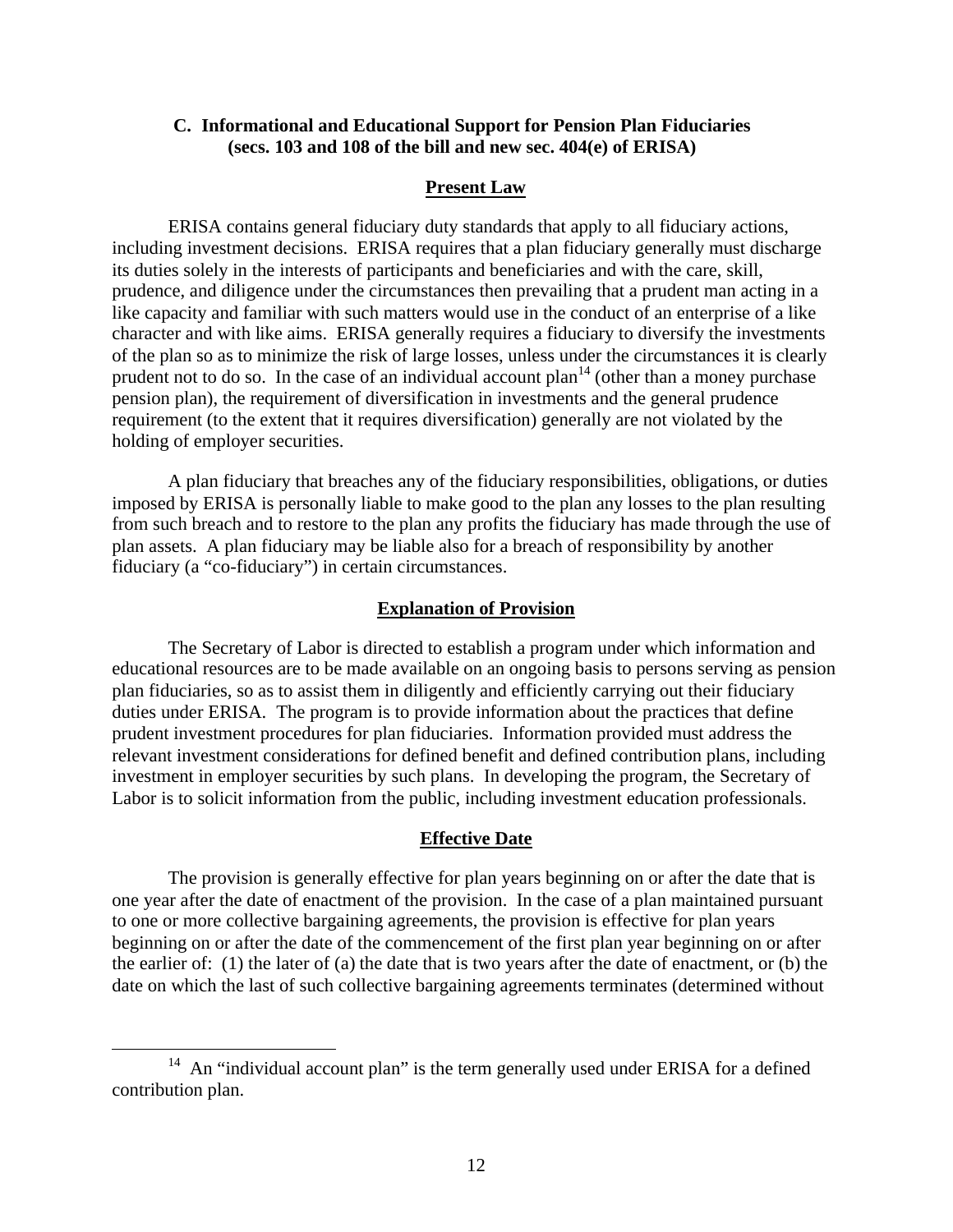regard to any extension thereof after the date of enactment); and (2) the date that is three years after the date of enactment.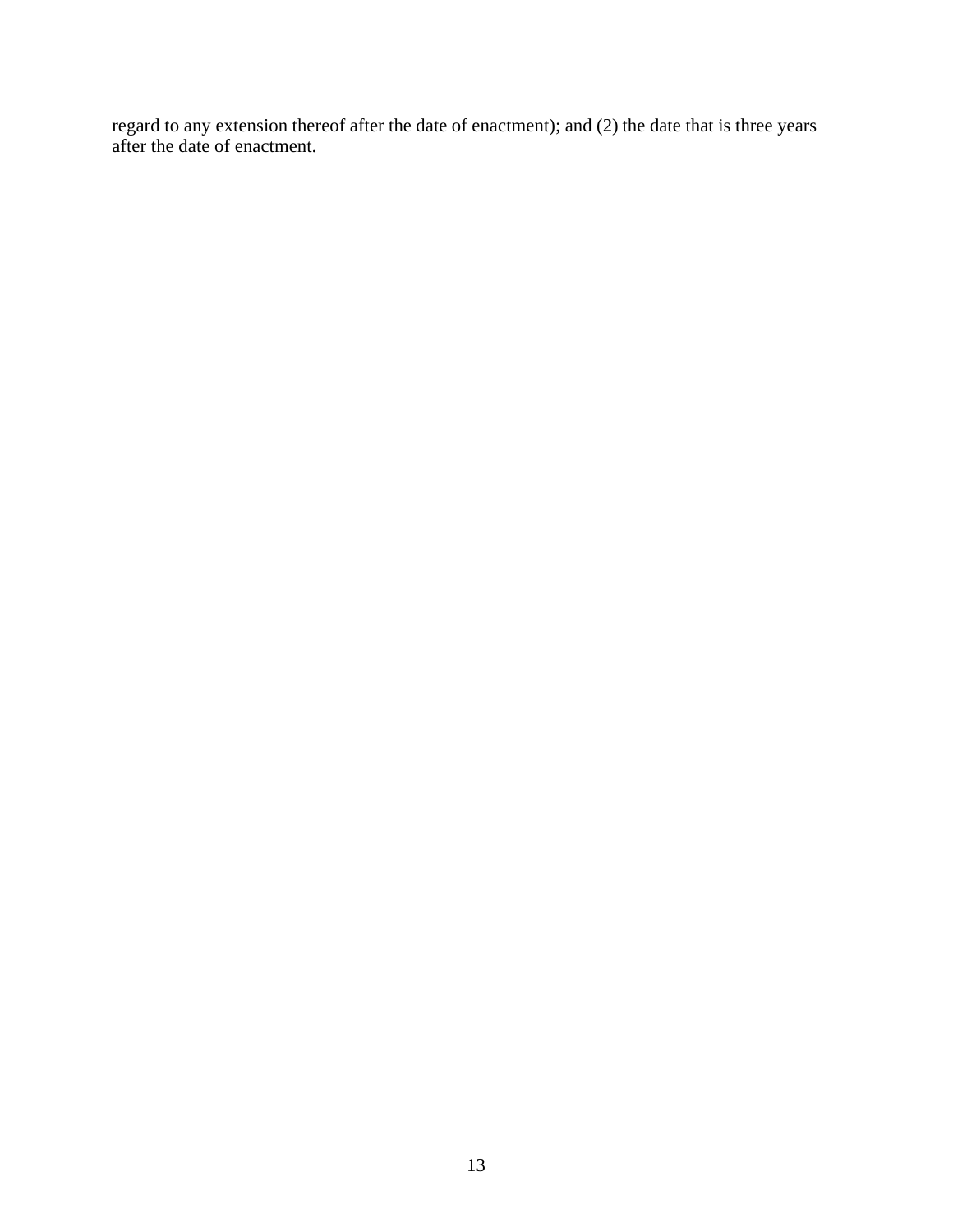## **D. Diversification Requirements for Defined Contribution Plans that Hold Employer Securities (secs. 104 and 108 of the bill, new sec. 401(a)(35) of the Code, and new sec. 204(j) of ERISA)**

## **Present Law**

## **In general**

Defined contribution plans may permit both employees and employers to make contributions to the plan. Under a qualified cash or deferred arrangement (i.e., a section 401(k) plan), employees may elect to make pretax contributions to a plan, referred to as elective deferrals. Employees may also be permitted to make after-tax contributions to a plan. In addition, a plan may provide for employer nonelective contributions or matching contributions. Nonelective contributions are employer contributions that are made without regard to whether the employee makes elective deferrals or after-tax contributions. Matching contributions are employer contributions that are made only if the employee makes elective deferrals or after-tax contributions.

 Under the Code, elective deferrals, after-tax employee contributions, and employer matching contributions are subject to special nondiscrimination tests.<sup>15</sup> Certain employer nonelective contributions may be used to satisfy these special nondiscrimination tests. In addition, plans may satisfy the special nondiscrimination tests by meeting certain safe harbor contribution requirements.

The Code requires employee stock ownership plans ("ESOPs") to offer certain plan participants the right to diversify investments in employer securities. ERISA limits the amount of employer securities that can be acquired or held by employer-sponsored retirement plans. The extent to which the ERISA limits apply depends on the type of plan and the type of contribution involved.

### **Diversification requirements applicable to ESOPs under the Code**

An ESOP is a defined contribution plan that is designated as an ESOP and is designed to invest primarily in stock of the employer and that meets certain other requirements under the Code. An ESOP can be an entire plan or it can be a component of a larger defined contribution plan. An ESOP may provide for different types of contributions, including employer nonelective contributions and others. For example, an ESOP may include a qualified cash or deferred arrangement that permits employees to make elective deferrals.<sup>16</sup>

Under the Code, ESOPs are subject to a requirement that a participant who has attained age 55 and who has at least 10 years of participation in the plan must be permitted to diversify

<sup>&</sup>lt;sup>15</sup> Sec. 401(k) and (m).

<sup>&</sup>lt;sup>16</sup> Such an ESOP design is sometimes referred to as a "KSOP."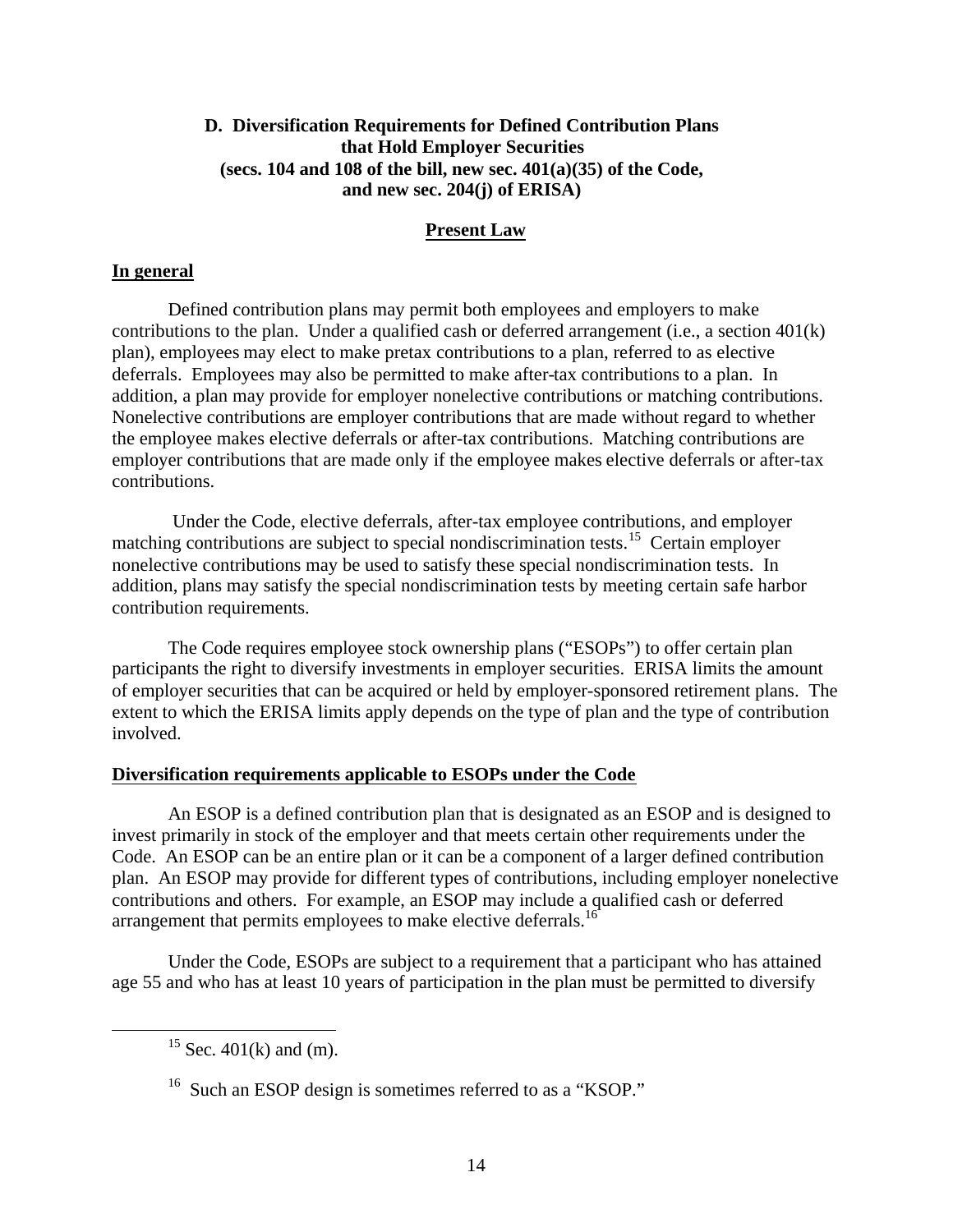the investment of the participant's account in assets other than employer securities.<sup>17</sup> The diversification requirement applies to a participant for six years, starting with the year in which the individual first meets the eligibility requirements (i.e., age 55 and 10 years of participation). The participant must be allowed to elect to diversify up to 25 percent of the participant's account (50 percent in the sixth year), reduced by the portion of the account diversified in prior years.

The participant must be given 90 days after the end of each plan year in the election period to make the election to diversify. In the case of participants who elect to diversify, the plan satisfies the diversification requirement if (1) the plan distributes the applicable amount to the participant within 90 days after the election period, (2) the plan offers at least three investment options (not inconsistent with Treasury regulations) and, within 90 days of the election period, invests the applicable amount in accordance with the participant's election, or (3) the applicable amount is transferred within 90 days of the election period to another qualified defined contribution plan of the employer providing investment options in accordance with  $(2)$ .<sup>18</sup>

### **10-percent limit on the acquisition of employer securities under ERISA**

ERISA prohibits defined benefit plans and money purchase pension plans (other than certain plans in existence before the enactment of ERISA) from acquiring employer securities if, after the acquisition, more than 10 percent of the assets of the plan would be invested in employer stock.<sup>19</sup> Except as discussed below with respect to elective deferrals, this 10-percent limitation generally does not apply to defined contribution plans other than money purchase pension plans.<sup>20</sup> In addition, the ERISA requirement that plan assets be diversified is generally not violated by the acquisition or holding of employer securities in a defined contribution plan.<sup>21</sup>

The 10-percent limitation on the acquisition of employer securities, described above, applies separately to the portion of a plan consisting of elective deferrals (and earnings thereon) if any portion of an individual's elective deferrals (or earnings thereon) are required to be invested in employer securities pursuant to plan terms or the direction of a person other than the participant. This restriction does not apply if (1) the amount of elective deferrals required to be invested in employer securities does not exceed more than one percent of any employee's compensation, (2) the fair market value of all defined contribution plans maintained by the

<sup>17</sup> Sec. 401(a)(28). The present-law diversification requirements do not apply to employer securities held by an ESOP that were acquired before January 1, 1987.

<sup>18</sup> IRS Notice 88-56, 1988-1 C.B. 540, Q&A-16.

 $19$  ERISA sec. 407.

 $\overline{a}$ 

<sup>20</sup> The 10-percent limitation also applies to a defined contribution plan that is part of an arrangement under which benefits payable to a participant under a defined benefit plan are reduced by benefits under the defined contribution plan (i.e., a "floor-offset" arrangement).

<sup>21</sup> Under ERISA, a defined contribution plan is generally referred to as an individual account plan. Plans that are not subject to the 10-percent limitation on the acquisition of employer securities are referred to as "eligible individual account plans."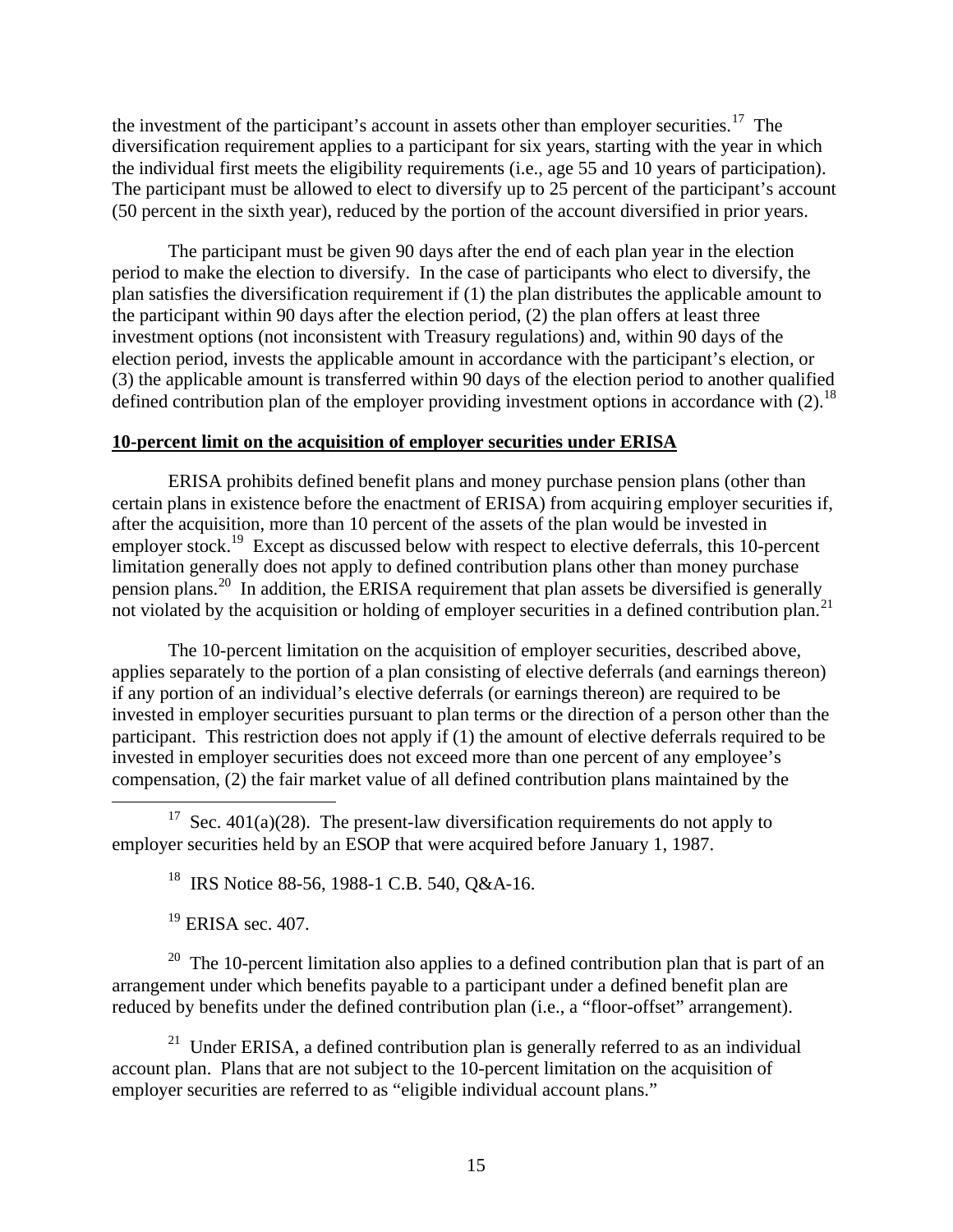employer is no more than 10-percent of the fair market value of all retirement plans of the employer, or (3) the plan is an ESOP.

### **Explanation of Provision**

#### **In general**

 $\overline{a}$ 

Under the Code and ERISA, certain defined contribution plans of employers with publicly-traded stock are required to provide diversification rights with respect to amounts invested in employer securities. Such a plan is required to permit applicable individuals at least quarterly to direct that the portion of the individual's account held in employer securities be invested in alternative investments. Under the provision, an applicable individual includes (1) any plan participant and (2) any beneficiary who has an account under the plan with respect to which the beneficiary is entitled to exercise the rights of a participant. The time when the diversification requirements apply depends on the type of contributions invested in employer securities.

### **Plans subject to requirements**

The diversification requirements apply to defined contribution plans, other than certain ESOPs. The diversification requirements apply to an ESOP only if the ESOP holds contributions (or earnings thereon) that are subject to the special nondiscrimination tests that apply to elective deferrals, employee after-tax contributions, and matching contributions. Accordingly, an ESOP that holds elective deferrals, employee contributions, employer matching contributions, or nonelective employer contributions used to satisfy the special nondiscrimination tests generally is subject to the diversification requirements under the provision (unless another exception applies). The diversification requirements do not apply to an ESOP that satisfies these special nondiscrimination tests by meeting certain safe harbor contribution requirements. The diversification rights applicable under the provision are broader than those applicable under the Code's present-law ESOP diversification rules. Thus, an ESOP that is subject to the new requirements is excepted from the present-law diversification requirements.<sup>22</sup>

The diversification requirement does not apply to a defined contribution plan holding employer securities if there is no class of stock issued by the employer (or a member of the employer's controlled group) that is readily tradable on an established securities market. The proposal also provides for other exceptions to the diversification requirements in such circumstances as may be determined jointly by the Secretary of Treasury and the Secretary of Labor in regulations. It is intended that the Secretary of Treasury and the Secretary of Labor will identify exceptions to the diversification requirements in appropriate cases. For example, an exception may be appropriate if no stock of the business maintaining the plan (including stock

 $22$  An ESOP will not be treated as failing to be designed to invest primarily in qualifying employer securities merely because the plan provides diversification rights as required under the provision or greater diversification rights than required under the provision.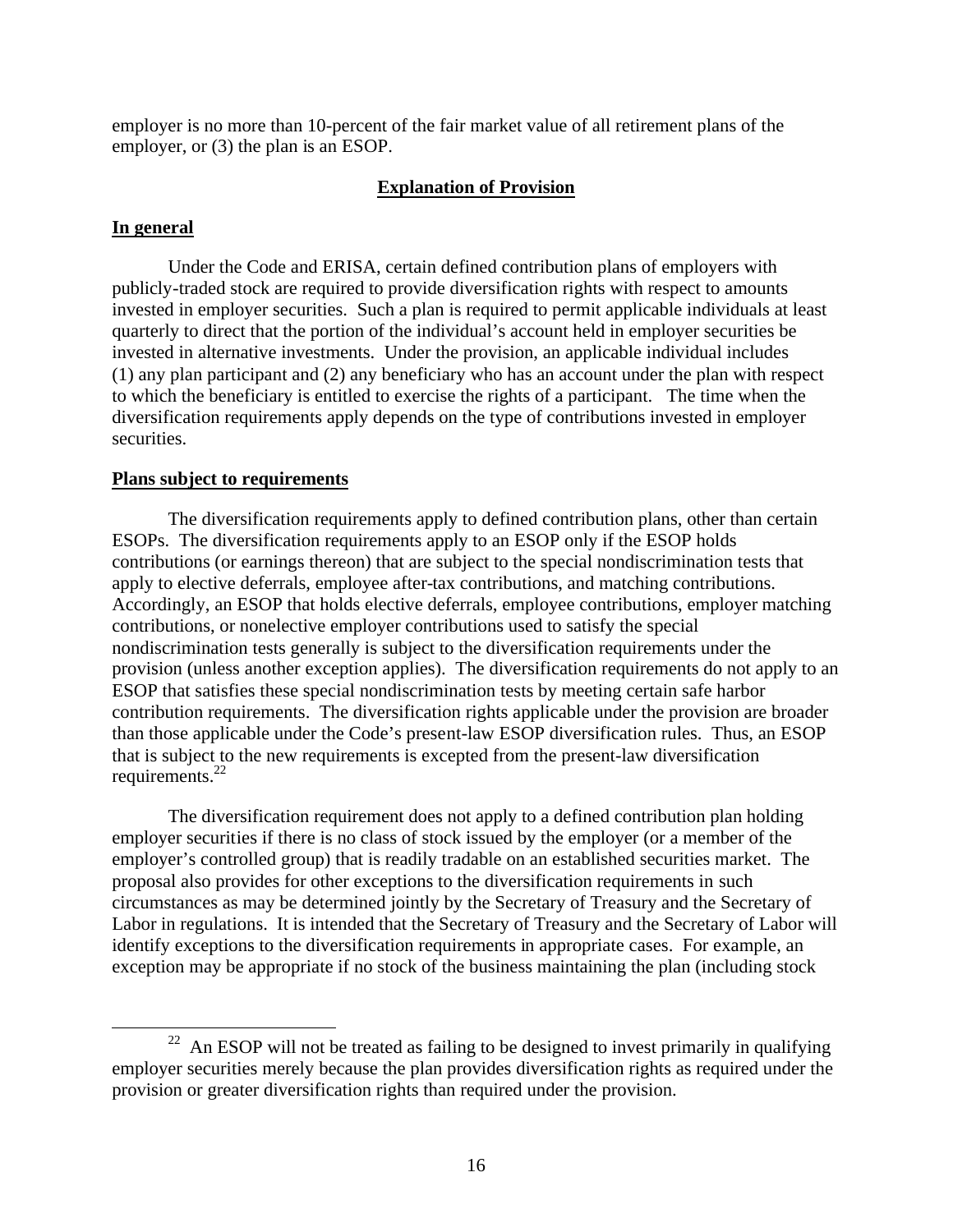held in the plan) is publicly traded, but a member of the employer's controlled group has issued a limited amount of publicly traded stock.

## **Elective deferrals and employee contributions**

In the case of amounts attributable to elective deferrals under a qualified cash or deferred arrangement and employee after-tax contributions, any applicable individual must be permitted to direct that such amounts be invested in alternative investments.

## **Other contributions**

In the case of amounts attributable to all other contributions (i.e., nonelective employer contributions and employer matching contributions) that are invested in employer securities, an applicable individual with a benefit based on three years of service must be permitted to direct that such amounts be invested in alternative investments. For this purposes, an applicable individual has a benefit based on three years of service if the individual would be an applicable individual if only participants with at least three years of service were taken into account.<sup>23</sup> That is, an applicable individual with a benefit based on three years of service is (1) a participant with three years of service, or (2) a beneficiary with respect to a participant with three years of service if the beneficiary has an account under the plan with respect to which the beneficiary is entitled to exercise the rights of a participant.

An alternative is available for satisfying the diversification requirements with respect to the portion of an individual's account attributable to contributions other than elective deferrals and employee after-tax contributions that is held in employer securities. Under the alternative, the time when an applicable individual must be permitted to diversify that portion of the account is based on when the employer securities were allocated to the account. Diversification must be permitted no later than the last day of the third plan year after the plan year in which the allocation occurred. For example, if employer securities are allocated to an applicable individual's account in July 2008, and the plan year is the calendar year, the individual must be permitted no later than December 31, 2011, to make a diversification election with respect to the employer securities. The provision does not preclude the three-year period from being measured more frequently than annually. For example, the plan may provide diversification rights with respect to employer securities as of the end of the calendar quarter that occurs three years after the calendar quarter in which the securities were allocated to the account.

## **Requirements for investment alternatives**

 $\overline{a}$ 

The plan is required to give applicable individuals a choice of at least three investment options, other than employer securities, each of which is diversified and has materially different risk and return characteristics. The plan must also permit the applicable individual to choose from any of the investment options offered under the plan, subject to such restrictions as may be provided by the plan limiting the choice to periodic, reasonable opportunities that occur at least quarterly.

<sup>&</sup>lt;sup>23</sup> Years of service are defined as under the rules relating to vesting (sec. 411(a)).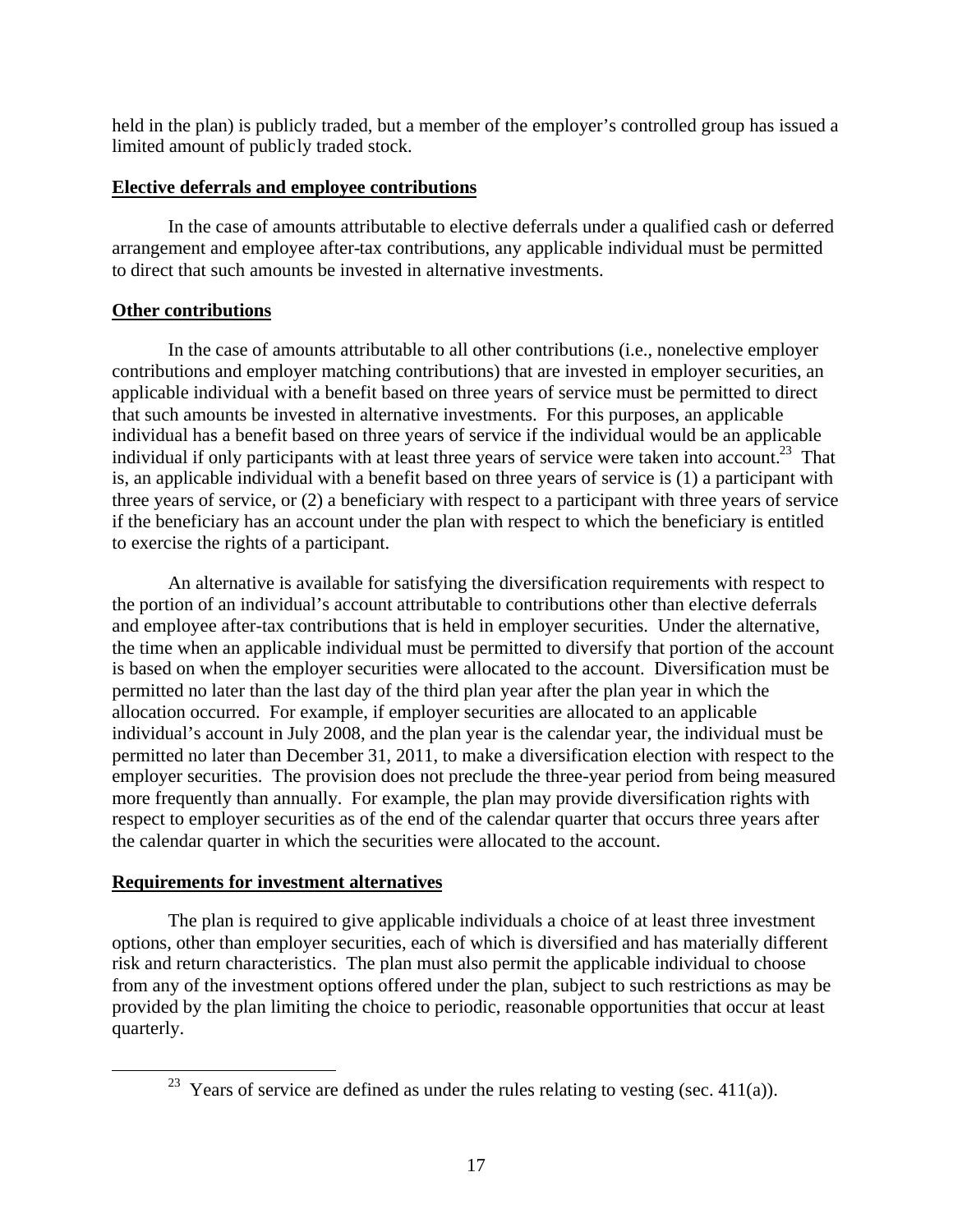## **Transition rule**

## In general

The provision includes a transition rule for the first five years for which the new diversification requirements apply to a plan. Under the transition rule, in the case of employer securities of any class that are held in the plan on the effective date of the provision, diversification rights generally must be provided with respect to the applicable percentage of each class of employer securities as shown in the following table.

| Plan year for which<br>diversification applies: | Applicable percentage:                                                                                   |
|-------------------------------------------------|----------------------------------------------------------------------------------------------------------|
|                                                 | Greater of amount that would be required<br>under present-law ESOP diversification rule or<br>20 percent |
|                                                 | Greater of amount that would be required<br>under present-law ESOP diversification rule or<br>40 percent |
|                                                 | 60 percent                                                                                               |
|                                                 | 80 percent                                                                                               |
| Fifth year or thereafter                        | 100 percent                                                                                              |

## **Table 1.--Applicable Percentage for Employer Securities Held on Effective Date**

The applicable percentage is reduced to the extent necessary to reflect any previous diversification of employer securities pursuant to an election under the present-law ESOP diversification requirements.

The transition rule is illustrated by the following example. Suppose that the account of a participant with at least three years of service holds 200 shares of employer stock on the date the diversification requirements become effective. In the first year for which diversification applies, 20 percent (i.e., 40 shares) of that stock is subject to the diversification requirements. In the second year for which diversification applies, an additional 20 percent (for a total of 40 percent), or an additional 40 shares of the stock (for a total of 80 shares), is subject to the diversification requirements. Similarly, in the third and fourth years for which diversification applies, 60 and 80 percent of the stock respectively (a total of 120 and 160 shares respectively) are subject to the diversification requirements. In the fifth year for which diversification applies, 100 percent of the stock (i.e., all 200 shares) is subject to the diversification requirements.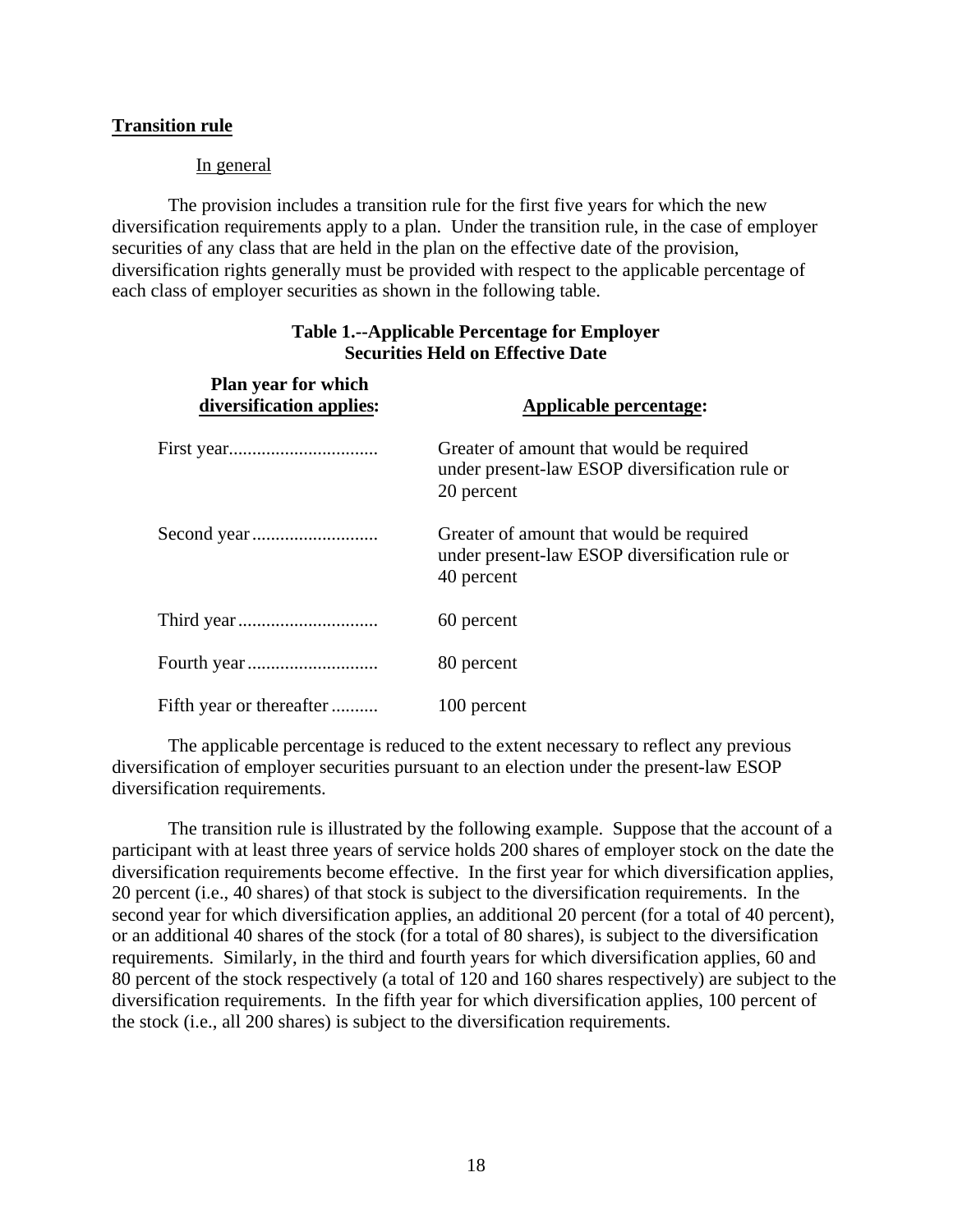### Plans subject to the 10-percent limitation under ERISA

The applicable percentage is 100 percent with respect to employer securities attributable to employee after-tax contributions and elective deferrals (and earnings thereon) held in a plan under which the elective deferrals are treated as a separate plan for purposes of the ERISA 10-percent limitation on the acquisition of employer securities. The determination of whether elective deferrals are treated as a separate plan and thus are subject to the 100 percent diversification rule (rather than the phase-in) is made as of the date of enactment.

### **Effective Date**

The provision is generally effective for plan years beginning on or after December 31, 2003, and with respect to employer securities allocated to accounts before, on, or after the date of enactment of the provision. In the case of a plan maintained pursuant to one or more collective bargaining agreements, the provision is effective for plan years beginning on or after the date of the commencement of the first plan year beginning on or after the earlier of: (1) the later of (a) the date that is two years after the date of enactment, or (b) the date on which the last of such collective bargaining agreements terminates (determined without regard to any extension thereof after the date of enactment); and (2) the date that is three years after the date of enactment. The provision does not apply to employer securities held by an ESOP that were acquired before January 1, 1987 (and thus are not subject to the present-law diversification requirement).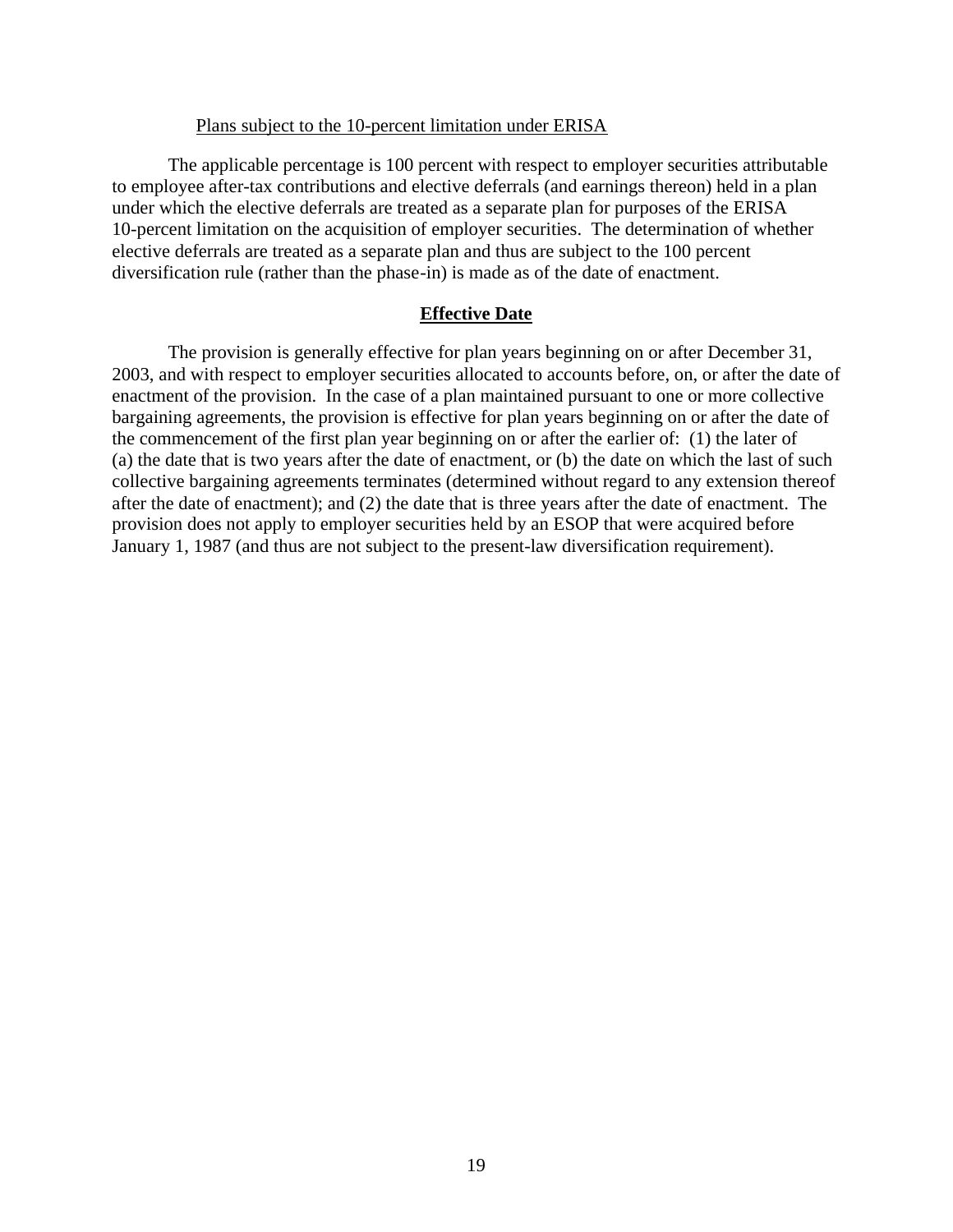## **E. Prohibited Transaction Exemption for the Provision of Investment Advice (secs. 105 and 108 of the bill, sec. 4975 of the Code, and sec. 408 of ERISA)**

### **Present Law**

The Code prohibits certain transactions between an employer-sponsored retirement plan and a disqualified person.<sup>24</sup> Disqualified persons include a fiduciary of the plan, a person providing services to the plan, and an employer with employees covered by the plan. For this purpose, a fiduciary includes any person who (1) exercises any authority or control respecting management or disposition of the plan's assets, (2) renders investment advice for a fee or other compensation with respect to any plan moneys or property, or has the authority or responsibility to do so, or (3) has any discretionary authority or responsibility in the administration of the plan.

Prohibited transactions include (1) the sale, exchange or leasing of property, (2) the lending of money or other extension of credit, (3) the furnishing of goods, services or facilities, (4) the transfer to, or use by or for the benefit of, the income or assets of the plan, (5) in the case of a fiduciary, any act that deals with the plan's income or assets for the fiduciary's own interest or account, and (6) the receipt by a fiduciary of any consideration for the fiduciary's own personal account from any party dealing with the plan in connection with a transaction involving the income or assets of the plan. However, certain transactions are exempt from prohibited transaction treatment, for example, certain loans to plan participants.

Under the Code, if a prohibited transaction occurs, the disqualified person who participates in the transaction is subject to a two-tier excise tax. The first level tax is 15 percent of the amount involved in the transaction. The second level tax is imposed if the prohibited transaction is not corrected within a certain period and is 100 percent of the amount involved.<sup>25</sup>

### **Explanation of Provision**

The provision adds a new category of prohibited transaction exemptions in connection with the provision of investment advice with respect to plan assets for a fee if: (1) the investment of plan assets is subject to the direction of plan participants or beneficiaries; (2) the

 $24$  Under the Code, the prohibited transaction rules apply to qualified retirement plans and qualified retirement annuities, as well as individual retirement accounts and annuities, Archer MSAs, and Coverdell education savings accounts. Under ERISA, similar prohibited transaction rules apply to employer-sponsored retirement plans and welfare benefit plans. The prohibited transaction rules under the Code and ERISA do not apply to governmental plans or church plans.

 $25$  Under ERISA, the Secretary of Labor may assess a civil penalty against a person who engages in a prohibited transaction, other than a transaction with a plan covered by the prohibited transaction rules of the Code. The penalty may not exceed five percent of the amount involved in the transaction for each year or part of a year that the prohibited transaction continues. If the prohibited transaction is not corrected within 90 days after notice from the Secretary of Labor, the penalty may be up to 100 percent of the amount involved in the transaction.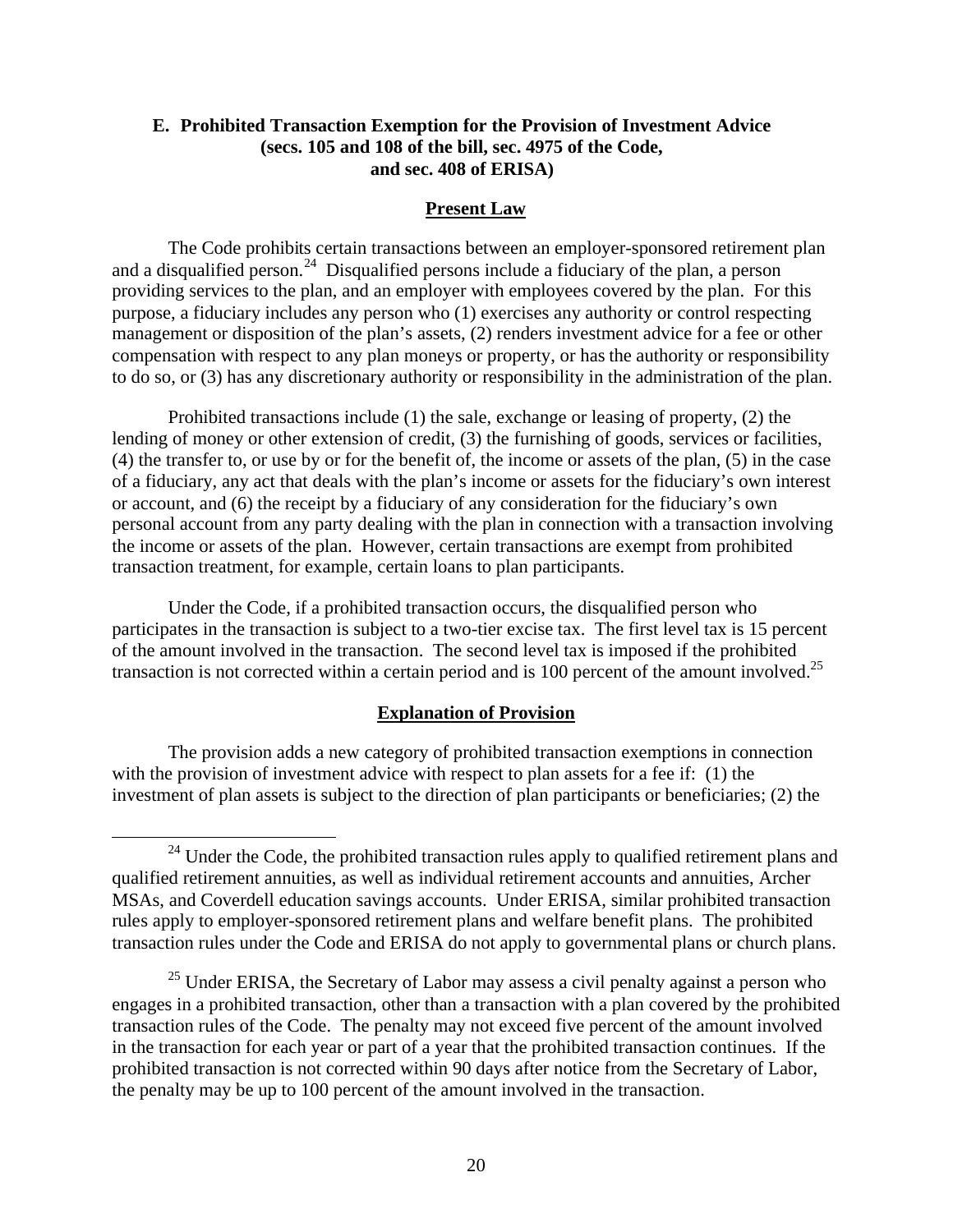advice is provided to the plan or a participant or beneficiary by a fiduciary adviser in connection with a sale, acquisition or holding of a security or other property (an "investment transaction") for purposes of investment of plan assets; and (3) certain other requirements are met.<sup>26</sup> Under the provision, the following are exempt from prohibited transaction treatment: (1) the provision of investment advice to the plan, participant or beneficiary; (2) an investment transaction (including any lending of money or other extension of credit associated with the investment transaction) pursuant to the advice; and (3) the direct or indirect receipt of fees or other compensation by a fiduciary adviser or an affiliate thereof (or any employee, agent or registered representative of the fiduciary adviser or an affiliate) in connection with the provision of the advice or an investment transaction pursuant to the advice.

Under the provision, certain requirements must be met in order for the exemption to apply. When initially providing advice about a security or other property, the fiduciary adviser must provide to the recipient of the advice, on a reasonably contemporaneous basis, written notification of specified information (discussed below) as well as any disclosure required in connection with the investment transaction under any applicable securities laws. In addition, the investment transaction must occur solely at the direction of the recipient of the advice; the compensation received by the adviser and its affiliates in connection with the investment transaction must be reasonable; and the terms of the investment transaction must be at least as favorable as an arm's length transaction would be.

The written notification required to be provided by the fiduciary adviser must include information about the following: (1) all fees or compensation to be received by the adviser or any affiliate (including from a third party) in connection with the advice or the investment transaction; (2) any material affiliation or contractual relationship of the adviser or its affiliates in the security or other property involved in the investment transaction; (3) any limitation placed on the scope of the investment advice to be provided by the fiduciary adviser with respect to an investment transaction; (4) the types of services provided by the adviser in connection with the provision of investment advice; (5) the adviser's status as a fiduciary of the plan in connection with the provision of the advice; and (6) the ability of the recipient of the advice separately to arrange for the provision of advice by another adviser that could have no material affiliation with and receive no fees or other compensation in connection with the security or other property. In addition, in connection with the initial advice or subsequent advice, the required information must be maintained in currently accurate form and must be provided to a recipient of investment advice (without charge) at least annually and also when requested by the recipient of the advice or when there is a material change in the information. In the event of a material change in the information, currently accurate information must be provided to the recipient at a time reasonably contemporaneous to the change.

The written notification can be provided electronically. Any notification (or currently accurate information) must be written in a clear and conspicuous manner, calculated to be understood by the average plan participant, and be sufficiently accurate and comprehensive so as to reasonably apprise participants and beneficiaries of the required information. The Secretary of

 $26$  The provision amends the prohibited transaction rules under both the Code and ERISA.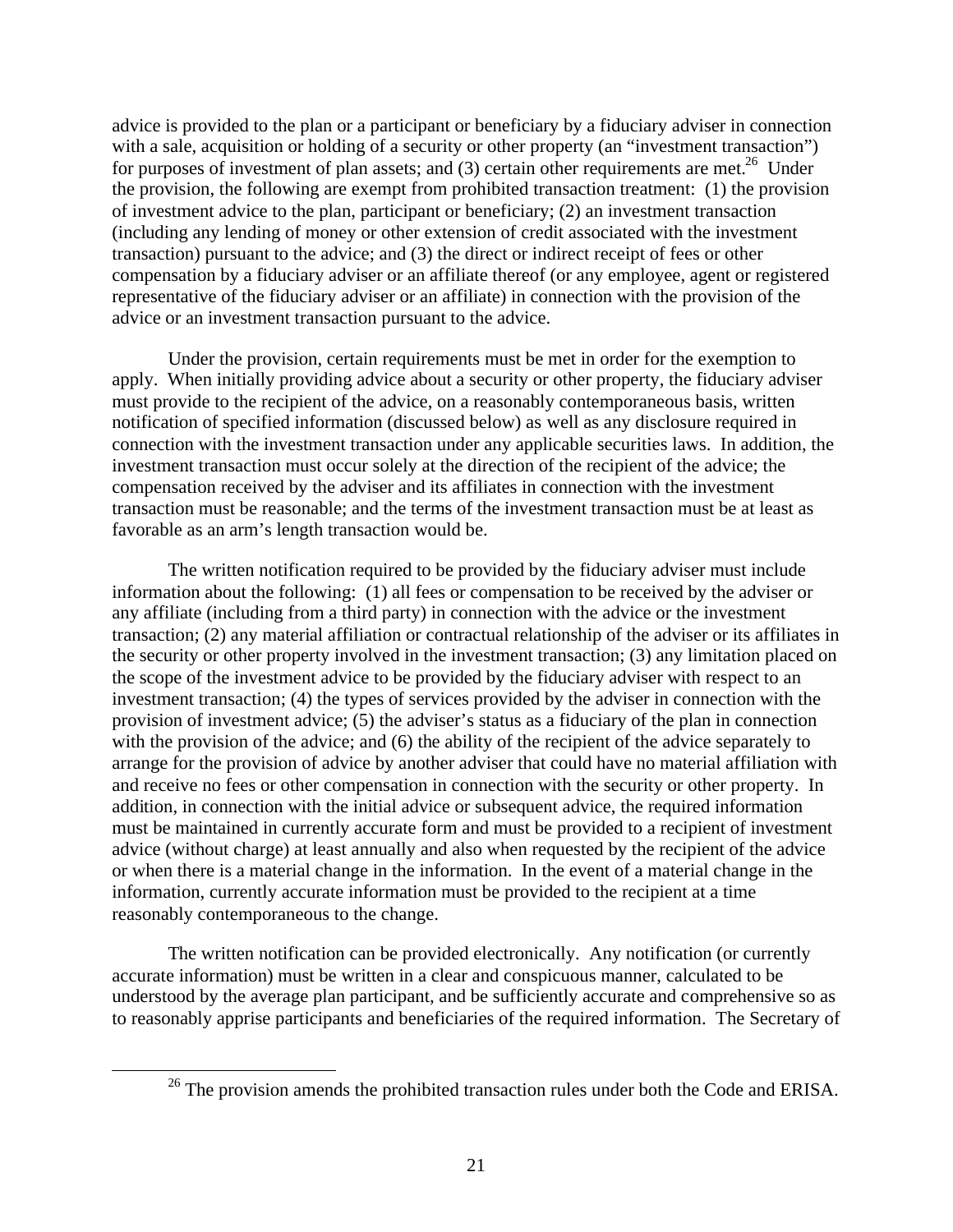Labor is directed to issue a model form for the disclosure of fees and other compensation as required by the provision.

The fiduciary adviser must maintain for at least six years any records necessary for determining whether the requirements for the prohibited transaction exemption were met. A prohibited transaction will not be considered to have occurred solely because records were lost or destroyed before the end of six years due to circumstances beyond the adviser's control.

For purposes of the provision, "fiduciary adviser" is defined as a person who is a fiduciary of the plan by reason of the provision of investment advice to the plan, a participant or beneficiary and who is also: (1) registered as an investment adviser under the Investment Advisers Act of 1940 or under State laws; (2) a bank, a similar financial institution supervised by the United States or a State, or a savings association (as defined under the Federal Deposit Insurance Act), but only if the advice is provided through a trust department that is subject to periodic examination and review by Federal or State banking authorities; (3) an insurance company qualified to do business under State law; (4) registered as a broker or dealer under the Securities Exchange Act of 1934; (5) an affiliate of any of the preceding; or (6) an employee, agent or registered representative of any of the preceding who satisfies the requirements of applicable insurance, banking and securities laws relating to the provision of advice. "Affiliate" means an affiliated person as defined under section 2(a)(3) of the Investment Company Act of 1940. "Registered representative" means a person described in section  $3(a)(18)$  of the Securities Exchange Act of 1934 or a person described in section 202(a)(17) of the Investment Advisers Act of 1940.

Subject to certain requirements, the employer or other person who is a plan fiduciary, other than a fiduciary adviser, is not treated as failing to meet the prohibited transaction requirements (or the fiduciary requirements of ERISA), solely by reason of the provision of investment advice as permitted under the provision, or of contracting for or otherwise arranging for the provision of the advice. This rule applies if: (1) the advice is provided under an arrangement between the employer or plan fiduciary and the fiduciary adviser, for the provision of investment advice by the fiduciary adviser as permitted under the provision; (2) the terms of the arrangement require compliance by the fiduciary adviser with the requirements of the provision; and (3) the terms of the arrangement include a written acknowledgement by the fiduciary adviser that the fiduciary adviser is a plan fiduciary with respect to the provision of the advice. The fiduciary responsibility requirements of ERISA must also be met in connection with the provision of investment advice.

The provision does not exempt the employer or a plan fiduciary from fiduciary responsibility under ERISA for the prudent selection and periodic review of a fiduciary adviser with whom the employer or plan fiduciary has arranged for the provision of investment advice. The employer or plan fiduciary does not have the duty to monitor the specific investment advice given by a fiduciary adviser.

The provision also provides that nothing in the fiduciary responsibility provisions of ERISA is to be construed to preclude the use of plan assets to pay for reasonable expenses in providing investment advice.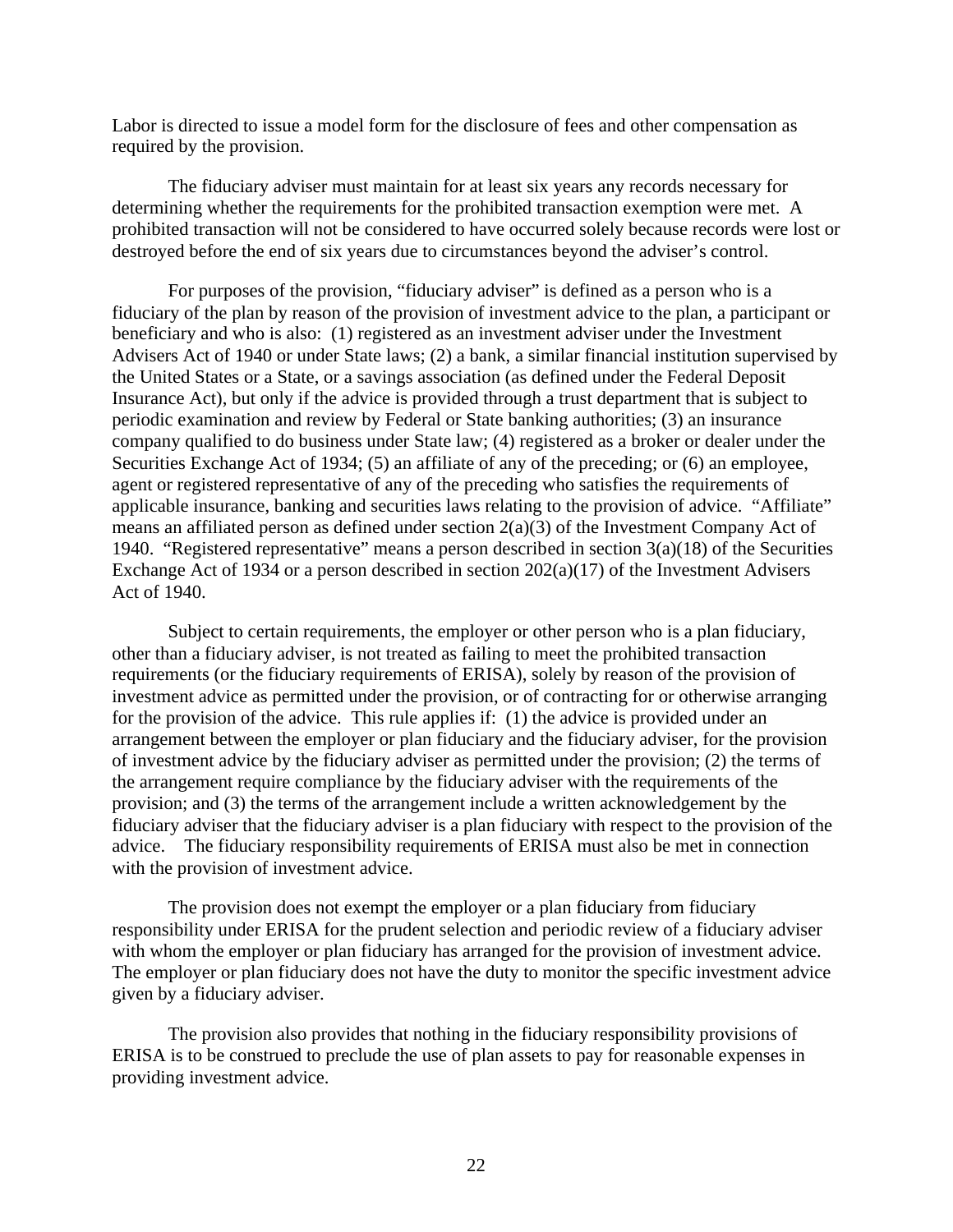# **Effective Date**

The provision is effective with respect to investment advice provided on or after January 1, 2005.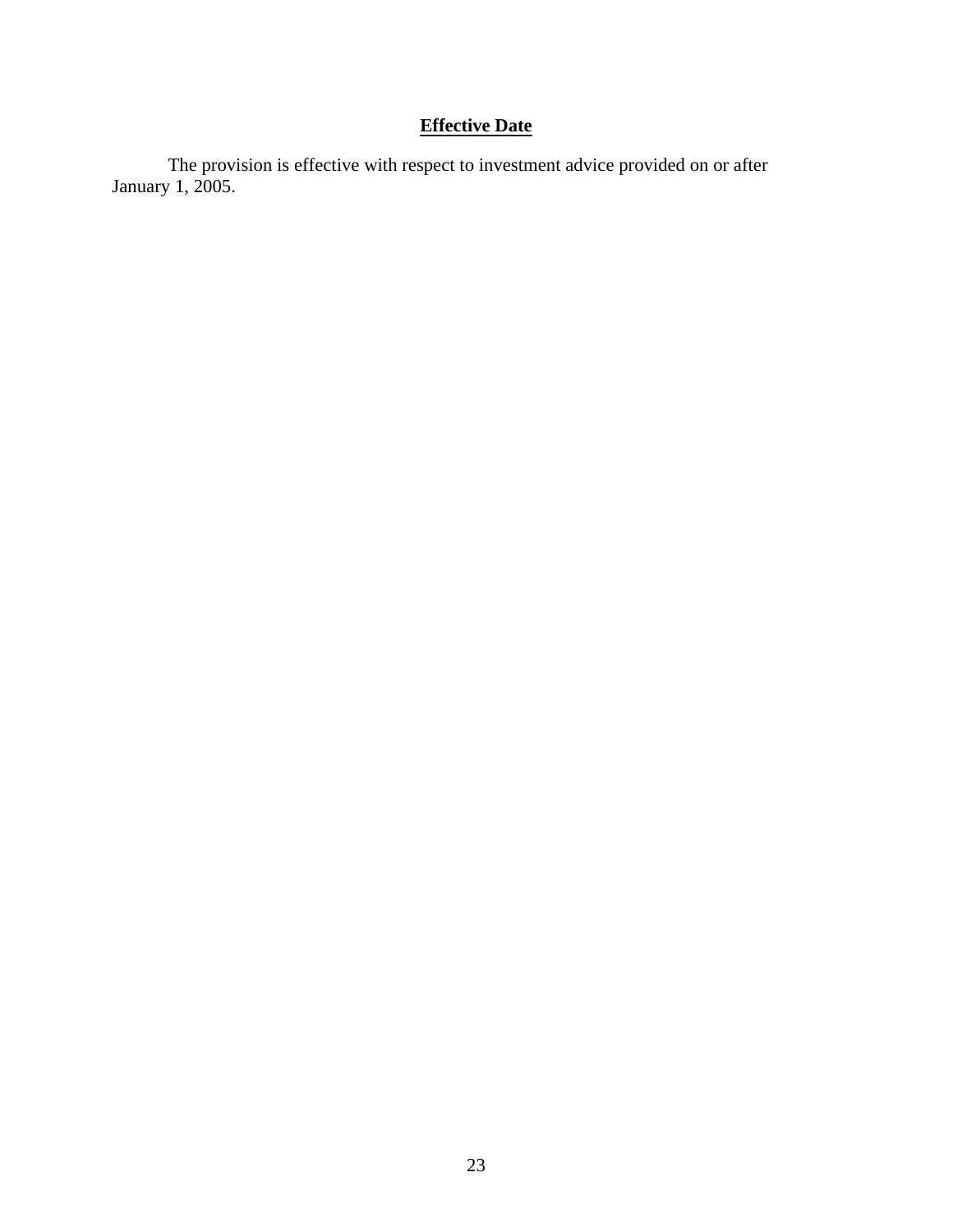## **F. Study Regarding Impact on Retirement Savings of Participants and Beneficiaries by Requiring Consultants to Advise Plan Fiduciaries of Individual Account Plans (sec. 106 of the bill)**

### **Present Law**

ERISA generally provides that a person is a plan fiduciary to the extent the fiduciary exercises any discretionary authority or control over management of the plan or exercises authority or control over management or disposition of its assets, renders investment advice for a fee or other compensation, or has any discretionary authority or responsibility in the administration of the plan. As a result, a person who makes investment decisions with respect to a qualified retirement plan is generally a plan fiduciary.

Generally, the plan trustee has exclusive authority and responsibility for managing and controlling plan assets and is thus responsible for investing plan assets. However, the plan may make the trustee subject to the direction of a named fiduciary, or the authority for managing plan assets may be delegated to an investment manager. An investment manager is a registered investment adviser, bank, trust company, or insurance company that is appointed by a named fiduciary of the plan with the power to manage, acquire, or dispose of plan assets. The investment manager must acknowledge in writing its status as a fiduciary.

Under some individual account plans,  $^{27}$  participants and beneficiaries have the right to direct the investment of the assets in their accounts under the plan.

Present law does not provide for a study regarding the effect of independent consultants to advise plan fiduciaries in connection with individual account plans.

### **Explanation of Provision**

The Secretary of Labor is directed to undertake a study of the costs and benefits to participants and beneficiaries of requiring independent consultants to advise plan fiduciaries in connection with individual account plans. In conducting the study, the Secretary of Labor is to consider the following: (1) the benefits to plan participants and beneficiaries of engaging independent advisers to provide investment and other advice regarding the assets of the plan to persons who have fiduciary duties with respect to the management or disposition of plan assets; (2) the extent to which independent advisers are currently retained by plan fiduciaries; (3) the availability of assistance to fiduciaries from appropriate Federal agencies; (4) the availability of qualified independent consultants to serve the needs of individual account plan fiduciaries in the United States; (5) the impact of the additional fiduciary duty of an independent adviser on the strict fiduciary obligations of plan fiduciaries; (6) the impact of new requirements (consulting fees, reporting requirements, and new plan duties to prudently identify and contract with qualified independent consultants) on the availability of individual account plans; and (7) the

 $27$  An "individual account plan" is the term generally used under ERISA for a defined contribution plan.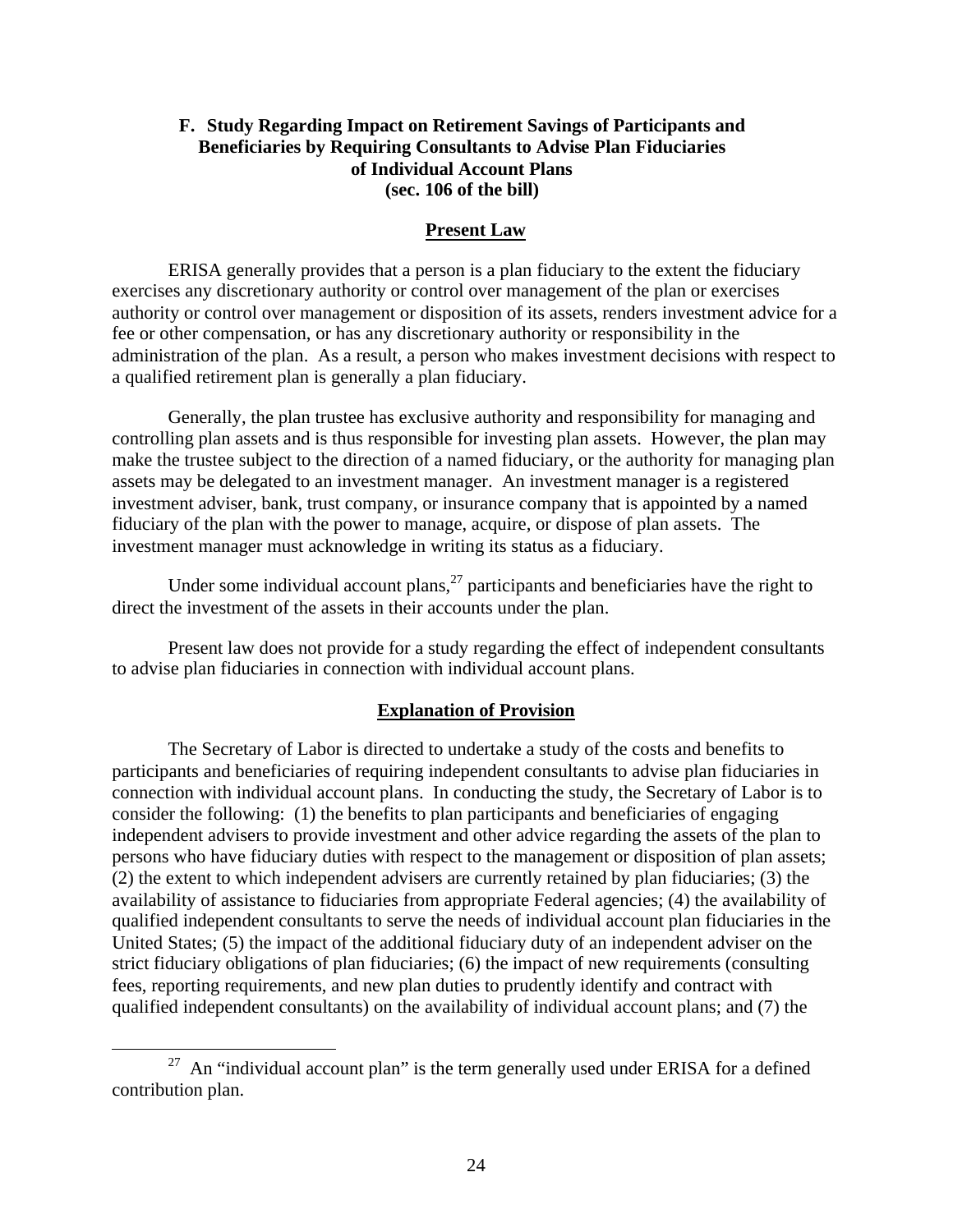impact of a new requirement on the plan administration costs per participant for small and midsize employers and the pension plans they sponsor.

The Secretary of Labor is directed to undertake this study as soon as practicable after the date of enactment of the provision. The Secretary of Labor is required to issue a report on the results of the study not later than one year after the date of enactment, including any recommendations for legislative changes, to the House Committee on Education and the Workforce and the Senate Committee on Health, Education, Labor, and Pensions.

## **Effective Date**

The provision is effective on the date of enactment.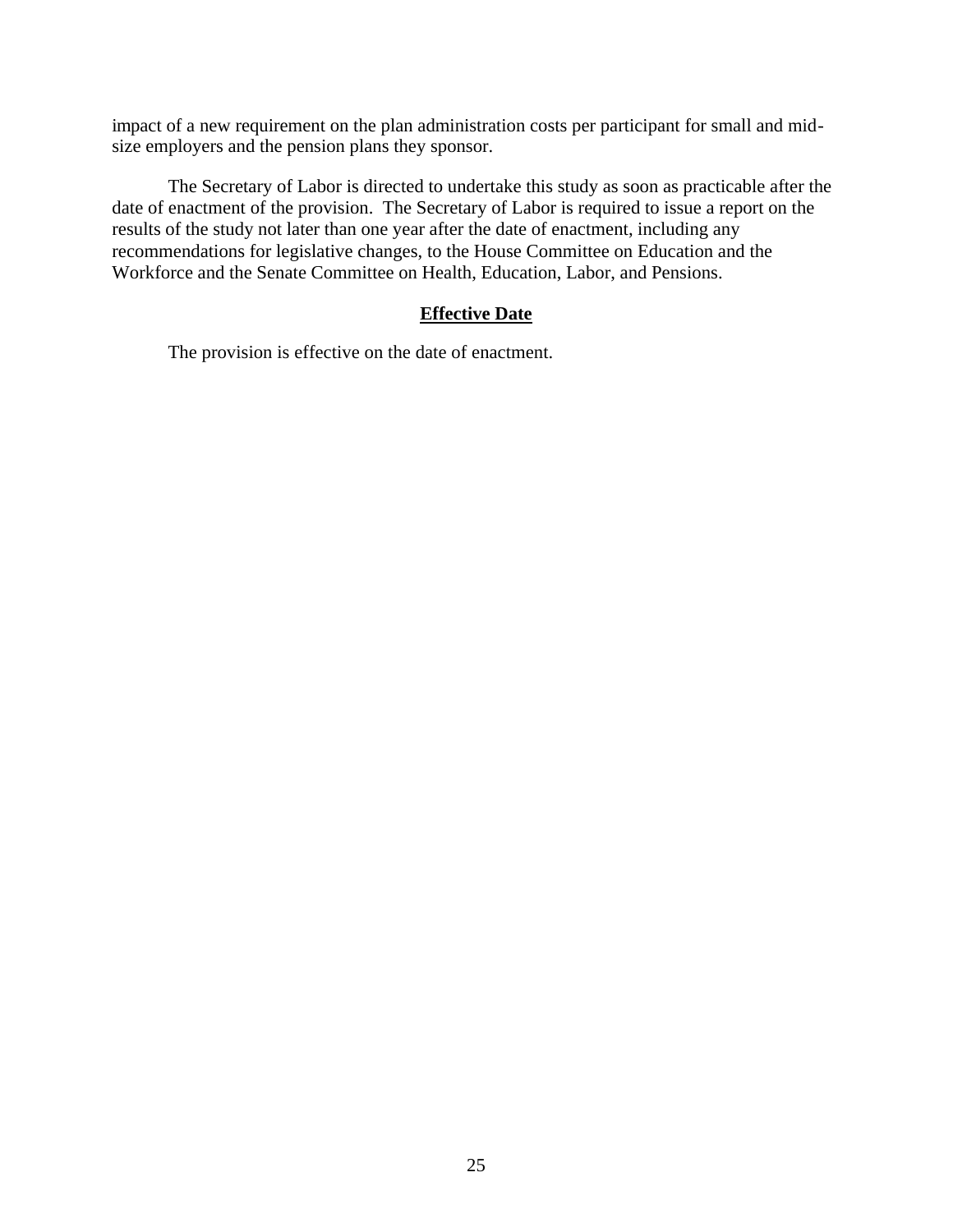## **G. Employer-Provided Qualified Retirement Planning Services (sec. 107 of the bill and sec. 132(m) of the Code)**

## **Present Law**

Under present law, certain employer-provided fringe benefits are excludable from gross income and wages for employment tax purposes.<sup>28</sup> These excludable fringe benefits include qualified retirement planning services provided to an employee and his or her spouse by an employer maintaining a qualified employer plan. A qualified employer plan includes a qualified retirement plan or annuity, a tax-sheltered annuity, a simplified employee pension, a SIMPLE retirement account, or a governmental plan, including an eligible deferred compensation plan maintained by a governmental employer.

Qualified retirement planning services are retirement planning advice and information. The exclusion is not limited to information regarding the qualified employer plan, and, thus, for example, applies to advice and information regarding retirement income planning for an individual and his or her spouse and how the employer's plan fits into the individual's overall retirement income plan. On the other hand, the exclusion does not apply to services that may be related to retirement planning, such as tax preparation, accounting, legal or brokerage services.

The exclusion does not apply with respect to highly compensated employees unless the services are available on substantially the same terms to each member of the group of employees normally provided education and information regarding the employer's qualified plan.

## **Explanation of Provision**

The provision permits employers to offer employees a choice between cash compensation and eligible qualified retirement planning services. The provision only applies to qualified retirement planning services provided by a qualified investment advisor. It is intended that qualified investment advisors will be certified and regulated under applicable laws and regulations. In addition, it is intended that qualified investment advisors also include investment advisors within a financial institution's trust or custody department chartered under the National Bank Act.<sup>29</sup> As under present law, the provision applies only to amounts for retirement planning advice and information and does not apply to services that may be related to retirement planning, such as tax preparation, accounting, legal or brokerage services.

Under the provision, no amount is includible in gross income or wages merely because the employee is offered the choice of cash in lieu of eligible qualified retirement planning services. Also, no amount is includible in income or wages merely because the employee is offered a choice among eligible qualified retirement planning services. The amount of cash offered is includible in income and wages only to the extent the employee elects cash. The exclusion does not apply to highly compensated employees unless the salary reduction option is

<sup>&</sup>lt;sup>28</sup> Secs. 132 and 3121(a)(20).

 $29$  12 U.S.C. 92(a).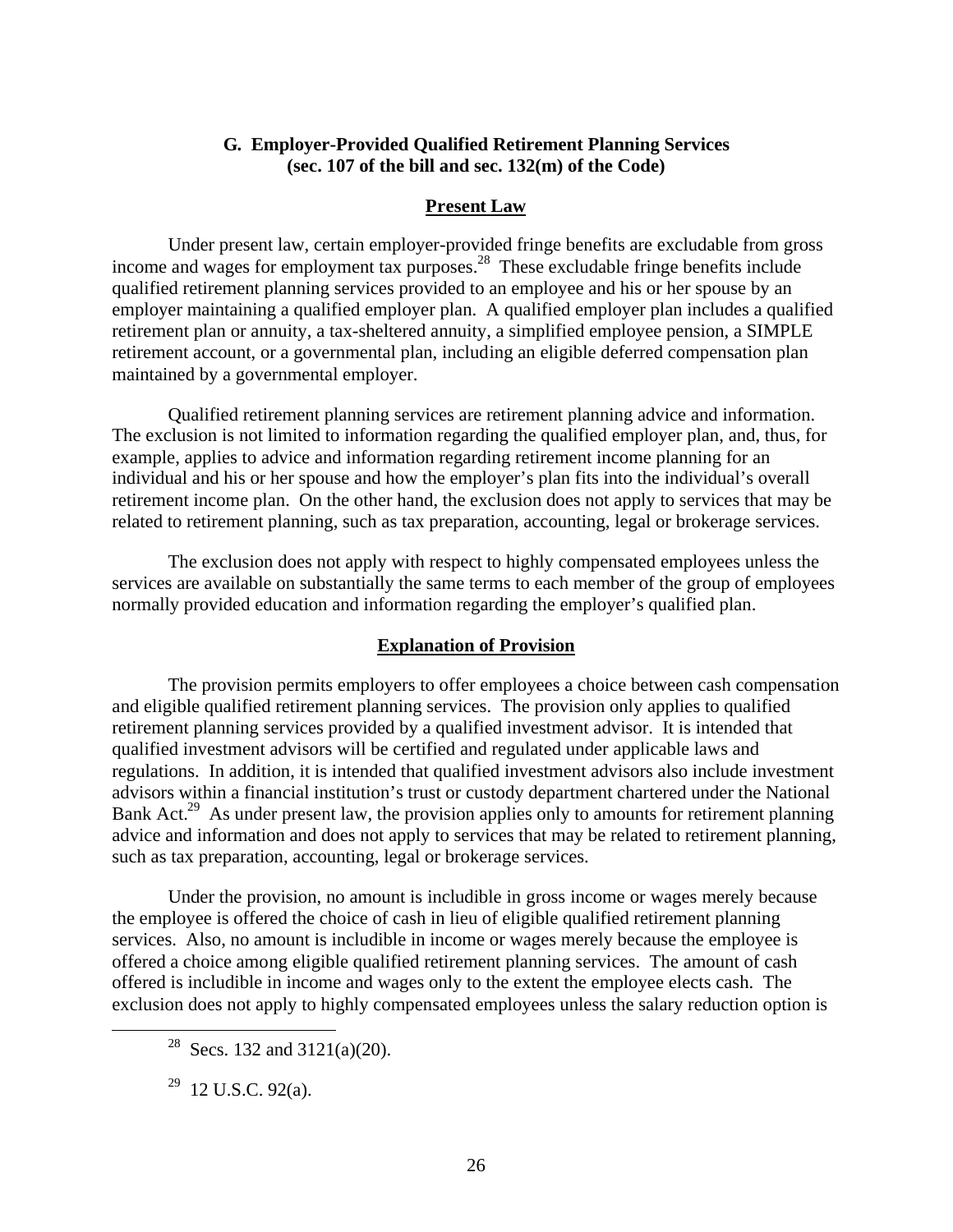available on substantially the same terms to all employees normally provided education and information about the plan.

Under the provision, salary reduction amounts used to provide eligible qualified retirement planning services are generally treated for pension plan purposes the same as other salary reduction contributions. Thus, such amounts are included in compensation for purposes of applying the limits on contributions and benefits, and an employer is able to elect whether or not to include such amounts in compensation for nondiscrimination testing.

## **Effective Date**

The provision is effective for taxable years beginning after December 31, 2003.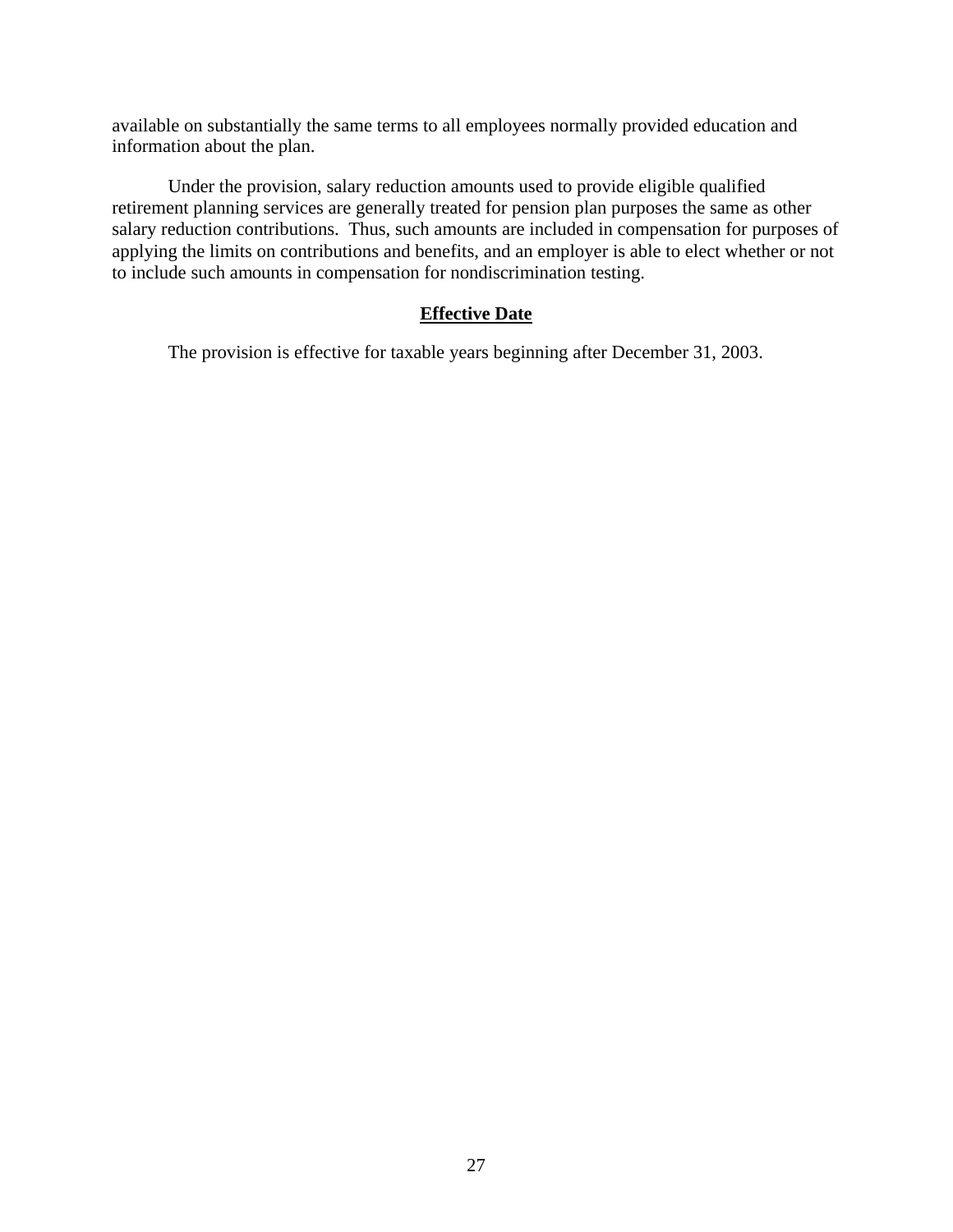### **II. OTHER PROVISIONS RELATING TO PENSIONS**

## **A. Amendments to the Retirement Protection Act of 1994 (sec. 201 of the bill and sec. 769(c) of the Retirement Protection Act of 1994)**

### **Present Law**

Under the Code and ERISA, defined benefit pension plans are required to meet certain minimum funding rules. In some cases, additional contributions are required if a defined benefit pension plan is underfunded. Additional contributions generally are not required in the case of a plan with a funded current liability percentage of at least 90 percent. A plan's funded current liability percentage is the value of plan assets as a percentage of current liability. In general, a plan's current liability means all liabilities to employees and their beneficiaries under the plan. Quarterly minimum funding contributions are required in the case of certain underfunded plans.

The Pension Benefit Guaranty Corporation ("PBGC") insures benefits under most defined benefit pension plans in the event the plan is terminated with insufficient assets to pay for plan benefits. The PBGC is funded in part by a flat-rate premium per plan participant, and a variable rate premium based on the amount of unfunded vested benefits under the plan.

Under present law, a special rule modifies the minimum funding requirements in the case of certain plans.<sup>30</sup> The special rule applies in the case of plans that (1) were not required to pay a variable rate PBGC premium for the plan year beginning in 1996, (2) do not, in plan years beginning after 1995 and before 2009, merge with another plan (other than a plan sponsored by an employer that was a member of the controlled group of the employer in 1996), and (3) are sponsored by a company that is engaged primarily in interurban or interstate passenger bus service.

The special rule treats a plan to which it applies as having a funded current liability percentage of at least 90 percent for plan years beginning after 1996 and before 2005 if for such plan year the funded current liability percentage is at least 85 percent. If the funded current liability of the plan is less than 85 percent for any plan year beginning after 1996 and before 2005, the relief from the minimum funding requirements applies only if certain specified contributions are made.

For plan years beginning after 2004 and before 2010, the funded current liability percentage will be deemed to be at least 90 percent if the actual funded current liability percentage is at least at certain specified levels.

The relief from the minimum funding requirements applies for the plan year beginning in 2005, 2006, 2007, and 2008 only if contributions to the plan equal at least the expected increase in current liability due to benefits accruing during the plan year.

 $30$  Sec. 769(c) of the Retirement Protection Act of 1994, Pub. L. No. 103-465, as amended by sec. 1508 of the Taxpayer Relief Act of 1997, Pub. L. No. 105-34.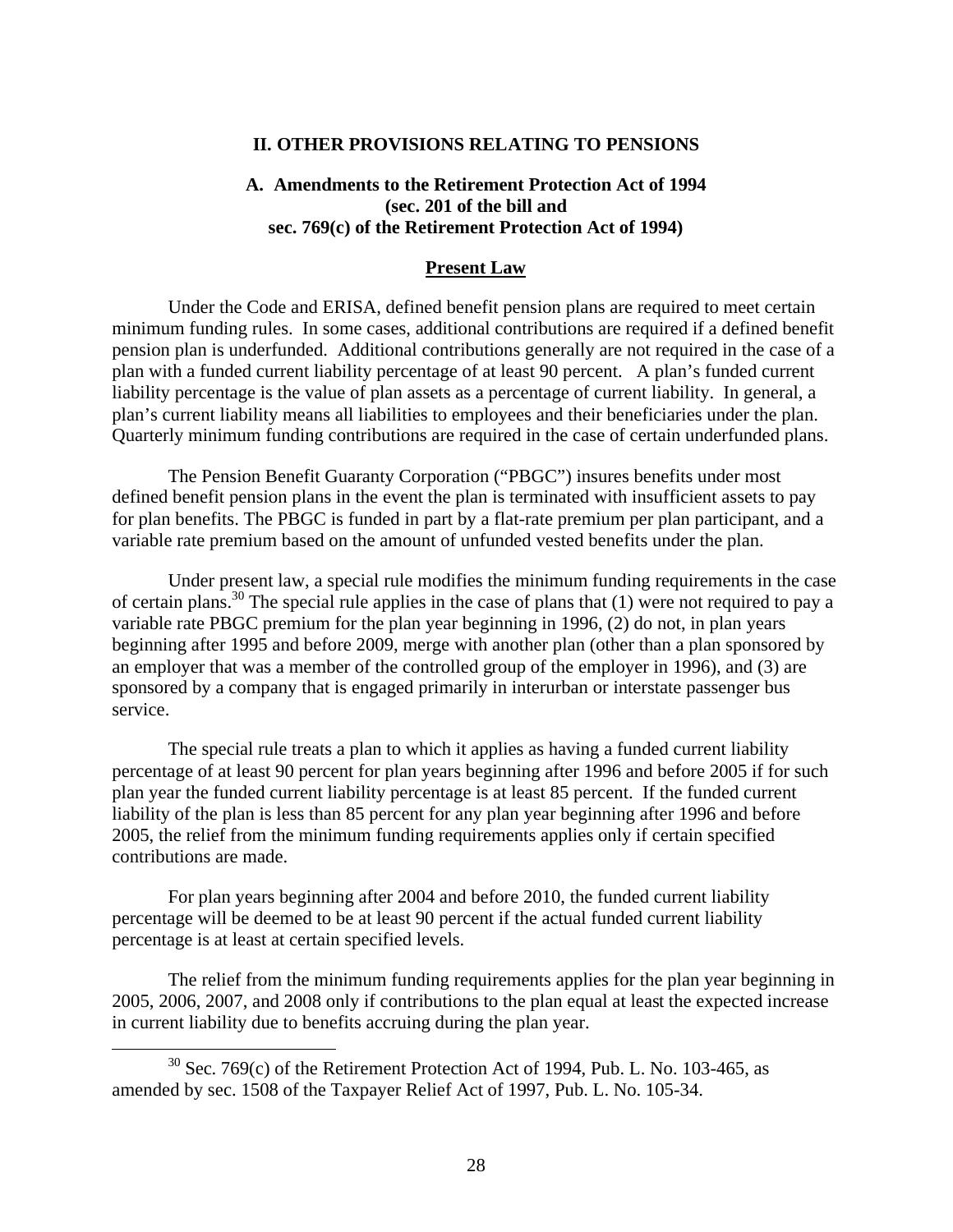### **Explanation of Provision**

The provision modifies the special funding rule for plans sponsored by a company engaged primarily in interurban or interstate passenger bus service by making the rule permanent.

In addition, the provision modifies the rule by providing that (1) the funded current liability percentage of a plan to which the rule applies is treated as not less than 90 percent for purposes of the minimum funding rules applicable to underfunded plans, and (2) the funded current liability percentage of a plan to which the rule applies is treated as not less than 100 percent for purposes of the quarterly contribution requirement. Under the provision, the mortality table to be used in determining the amount of unfunded vested benefits for purposes of PBGC variable rate premiums is the mortality table used under the plan.

### **Effective Date**

The provision is effective with respect to plan years beginning after December 31, 2002.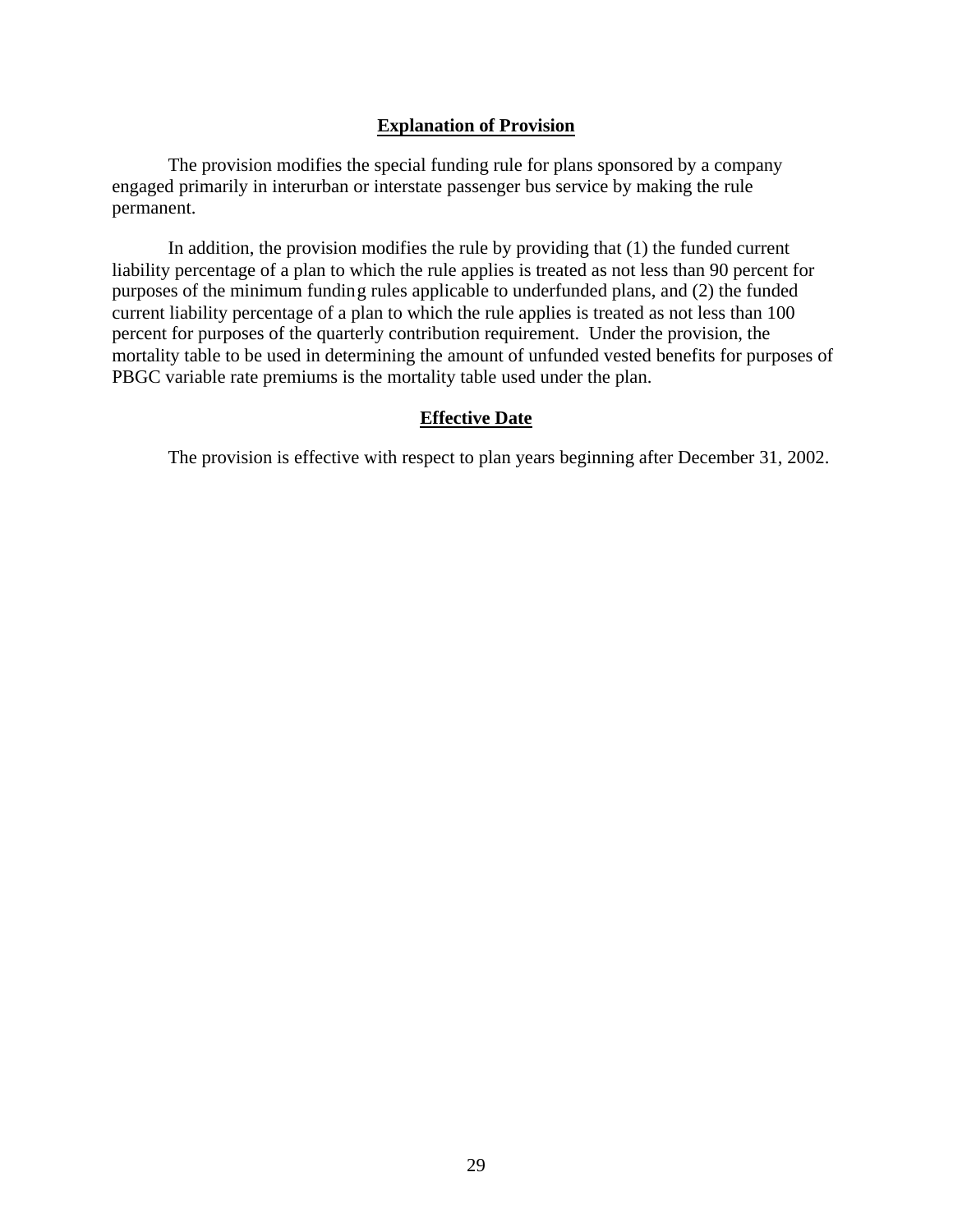### **B. Pension Plan Reporting Simplification (sec. 202 of the bill)**

### **Present Law**

A plan administrator of a pension, annuity, stock bonus, profit-sharing or other funded plan of deferred compensation generally must file with the Secretary of the Treasury an annual return for each plan year containing certain information with respect to the qualification, financial condition, and operation of the plan. Title I of ERISA also may require the plan administrator to file annual reports concerning the plan with the Department of Labor and the Pension Benefit Guaranty Corporation ("PBGC"). The plan administrator must use the Form 5500 series as the format for the required annual return.<sup>31</sup> The Form 5500 series annual return/report, which consists of a primary form and various schedules, includes the information required to be filed with all three agencies. The plan administrator satisfies the reporting requirement with respect to each agency by filing the Form 5500 series annual return/report with the Department of Labor, which forwards the form to the Internal Revenue Service and the PBGC.

The Form 5500 series consists of 2 different forms: Form 5500 and Form 5500-EZ. Form 5500 is the more comprehensive of the forms and requires the most detailed financial information. A plan administrator generally may file Form 5500-EZ, which consists of only one page, if (1) the only participants in the plan are the sole owner of a business that maintains the plan (and such owner's spouse), or partners in a partnership that maintains the plan (and such partners' spouses), (2) the plan is not aggregated with another plan in order to satisfy the minimum coverage requirements of section 410(b), (3) the employer is not a member of a related group of employers, and (4) the employer does not receive the services of leased employees. If the plan satisfies the eligibility requirements for Form 5500-EZ and the total value of the plan assets as of the end of the plan year and all prior plan years beginning on or after January 1, 1994, does not exceed \$100,000, the plan administrator is not required to file a return.

With respect to a plan that does not satisfy the eligibility requirements for Form 5500-EZ, the characteristics and the size of the plan determine the amount of detailed financial information that the plan administrator must provide on Form 5500. If the plan has more than 100 participants at the beginning of the plan year, the plan administrator generally must provide more information.

## **Explanation of Provision**

The Secretary of the Treasury and the Secretary of Labor are directed to modify the annual return filing requirements with respect to plans that satisfy the eligibility requirements for Form 5500-EZ (referred to as a "one-participant retirement plan") to provide that if the total value of the plan assets of such a plan as of the end of the plan year does not exceed \$250,000, the plan administrator is not required to file a return. In addition, the provision directs the Secretary of the Treasury and the Secretary of Labor to provide simplified reporting

<sup>31</sup> Treas. Reg. sec. 301.6058-1(a).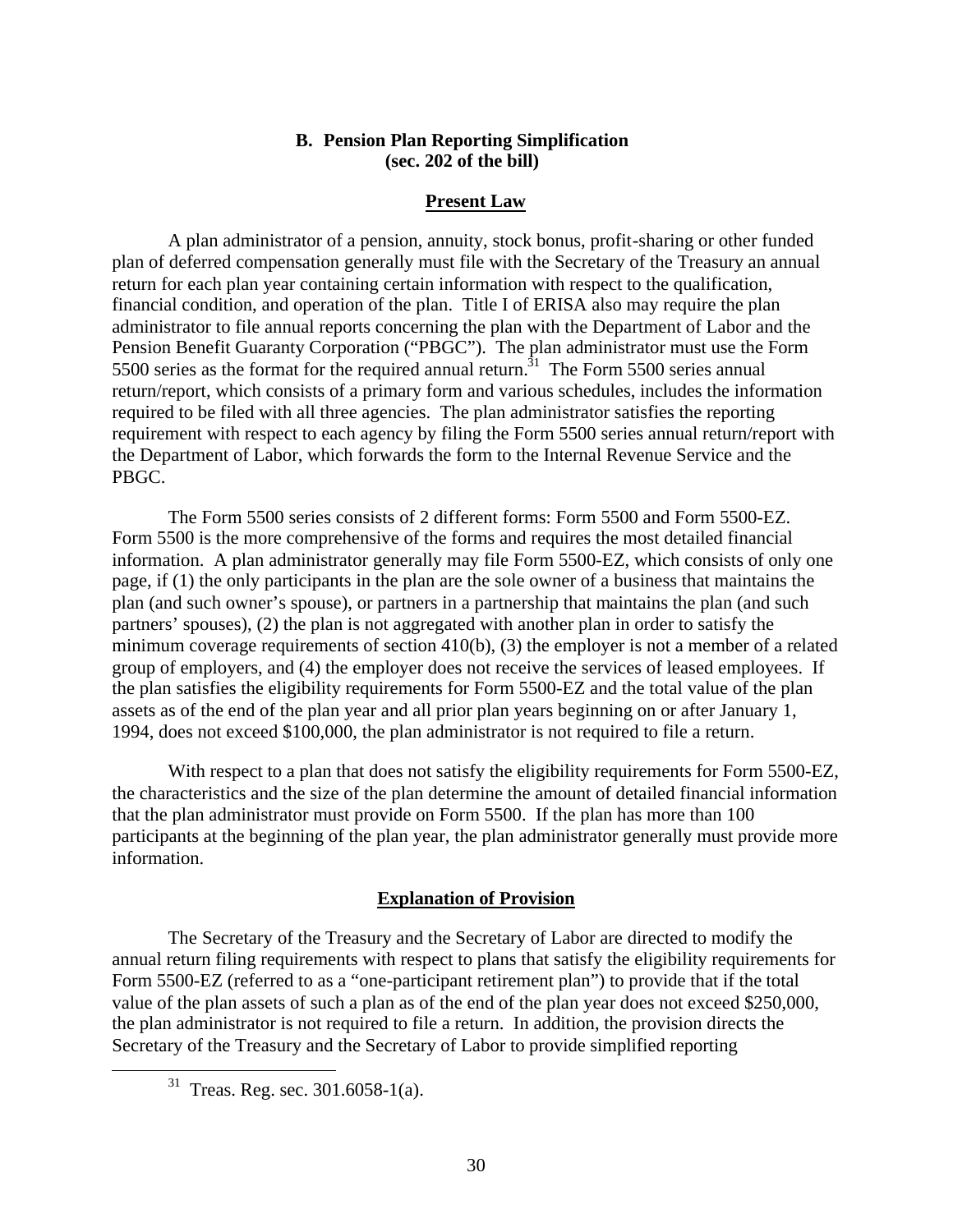requirements for plan years beginning after December 31, 2004, for certain plans with fewer than 25 employees.

## **Effective Date**

The provision relating to one-participant retirement plans is effective for plans beginning on or after January 1, 2003. The provision relating to simplified reporting for plans with fewer than 25 employees is effective on the date of enactment.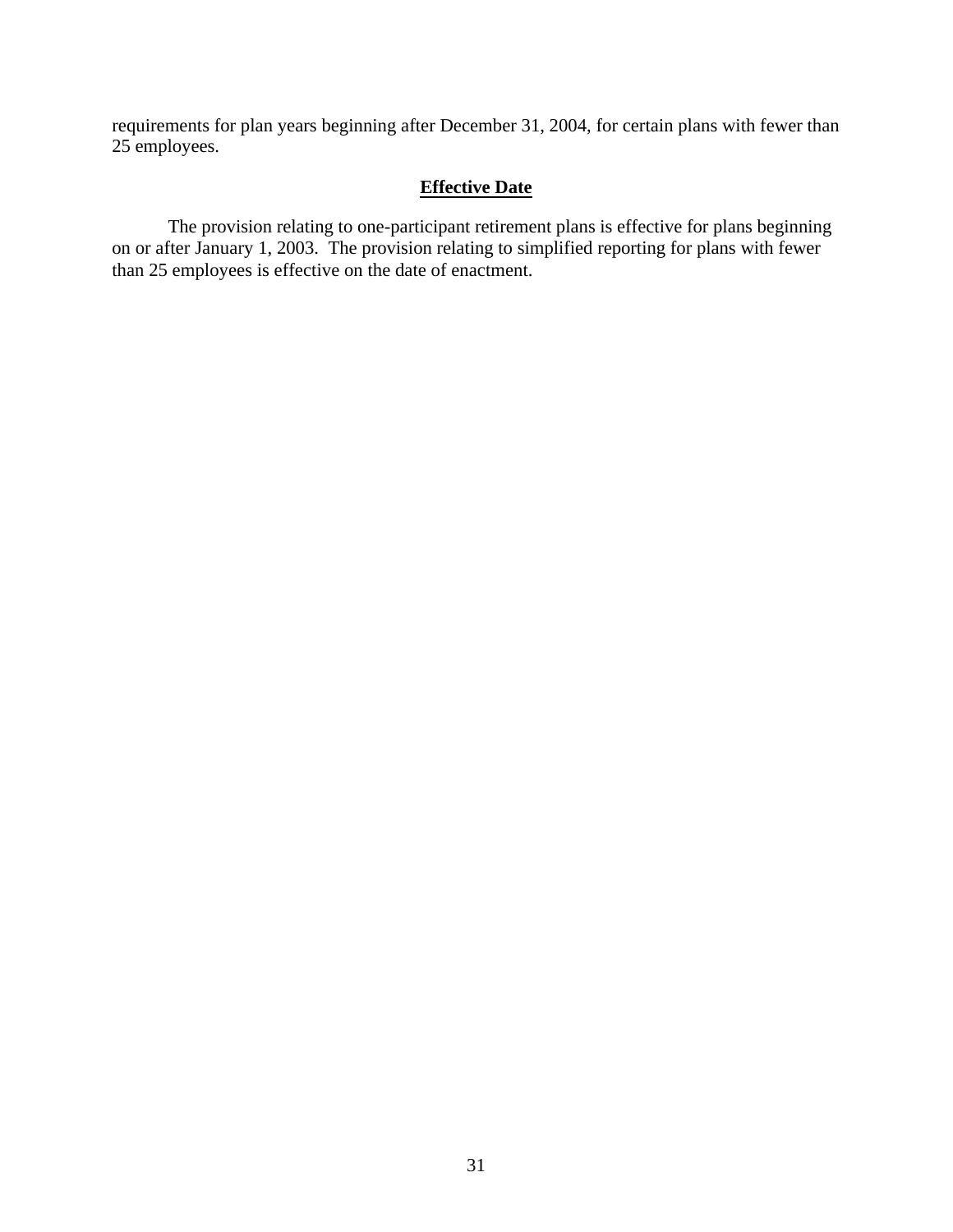## **C. Improvement of Employee Plans Compliance Resolution System (sec. 203 of the bill)**

## **Present Law**

A retirement plan that is intended to be a tax-qualified plan provides retirement benefits on a tax-favored basis if the plan satisfies all of the requirements of section 401(a). Similarly, an annuity that is intended to be a tax-sheltered annuity provides retirement benefits on a taxfavored basis if the program satisfies all of the requirements of section 403(b). Failure to satisfy all of the applicable requirements of section 401(a) or section 403(b) may disqualify a plan or annuity for the intended tax-favored treatment.

The Internal Revenue Service ("IRS") has established the Employee Plans Compliance Resolution System ("EPCRS"), which is a comprehensive system of correction programs for sponsors of retirement plans and annuities that are intended, but have failed, to satisfy the requirements of section 401(a), section 403(a), or section 403(b), as applicable.<sup>32</sup> EPCRS permits employers to correct compliance failures and continue to provide their employees with retirement benefits on a tax-favored basis.

The IRS has designed EPCRS to (1) encourage operational and formal compliance, (2) promote voluntary and timely correction of compliance failures, (3) provide sanctions for compliance failures identified on audit that are reasonable in light of the nature, extent, and severity of the violation, (4) provide consistent and uniform administration of the correction programs, and (5) permit employers to rely on the availability of EPCRS in taking corrective actions to maintain the tax-favored status of their retirement plans and annuities.

The basic elements of the programs that comprise EPCRS are self-correction, voluntary correction with IRS approval, and correction on audit. The Self-Correction Program ("SCP") generally permits a plan sponsor that has established compliance practices to correct certain insignificant failures at any time (including during an audit), and certain significant failures within a 2-year period, without payment of any fee or sanction. The Voluntary Correction Program ("VCP") program permits an employer, at any time before an audit, to pay a limited fee and receive IRS approval of a correction. For a failure that is discovered on audit and corrected, the Audit Closing Agreement Program ("Audit CAP") provides for a sanction that bears a reasonable relationship to the nature, extent, and severity of the failure and that takes into account the extent to which correction occurred before audit.

The IRS has expressed its intent that EPCRS will be updated and improved periodically in light of experience and comments from those who use it.

#### **Explanation of Provision**

The Secretary of the Treasury is directed to continue to update and improve EPCRS (or any successor program), giving special attention to (1) increasing the awareness and knowledge of small employers concerning the availability and use of EPCRS, (2) taking into account special

 $32$  Rev. Proc. 2002-47, 2002-29 I.R.B. 133.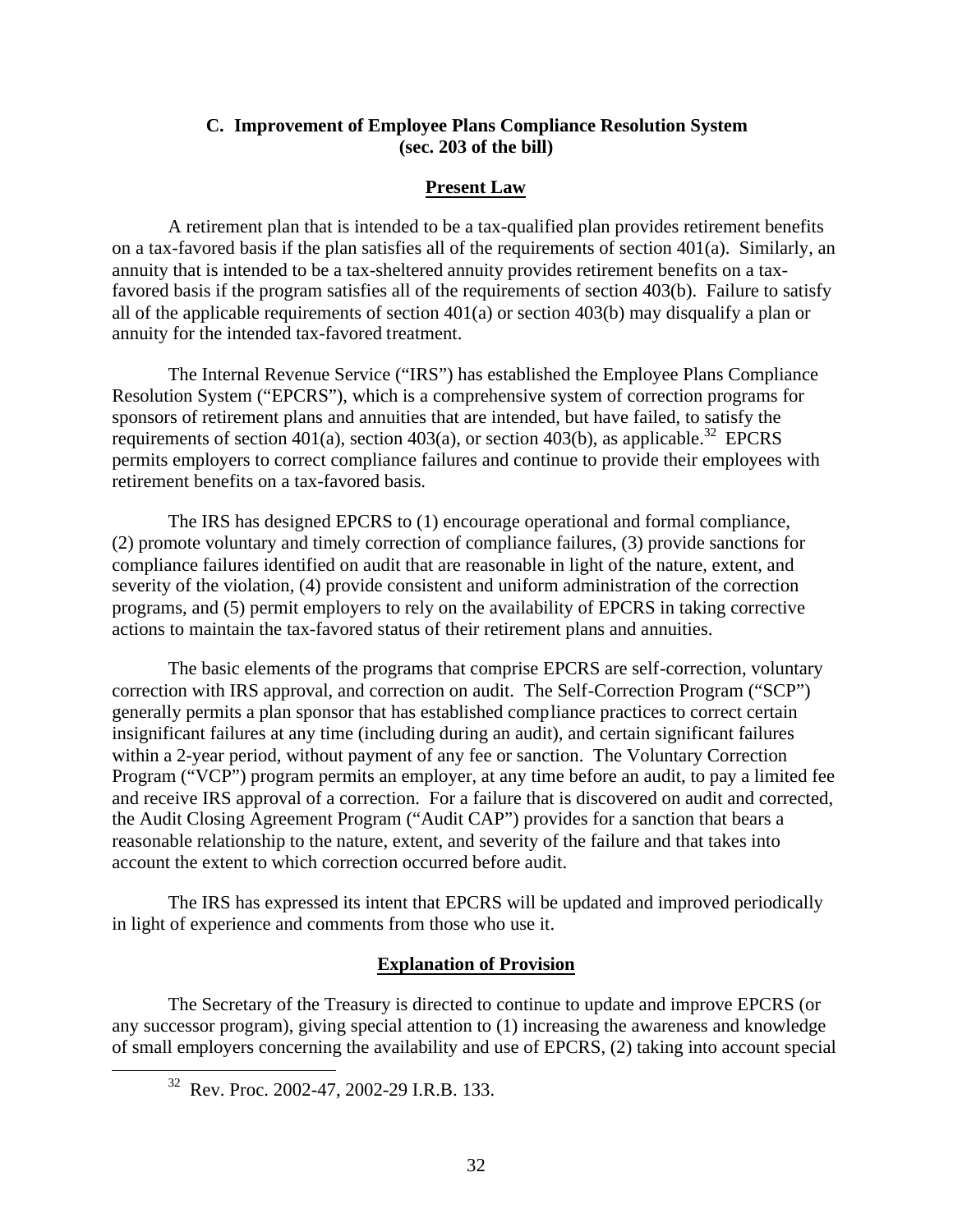concerns and circumstances that small employers face with respect to compliance and correction of compliance failures, (3) extending the duration of the self-correction period under SCP for significant compliance failures, (4) expanding the availability to correct insignificant compliance failures under SCP during audit, and  $(5)$  assuring that any tax, penalty, or sanction that is imposed by reason of a compliance failure is not excessive and bears a reasonable relationship to the nature, extent, and severity of the failure.

The provision clarifies that the Secretary has the full authority to effectuate the foregoing with respect to EPCRS (or any successor program) and any other employee plans correction policies, including the authority to waive income, excise or other taxes to ensure that any tax, penalty or sanction is not excessive and bears a reasonable relationship to the nature, extent and severity of the failure.

### **Effective Date**

The provision is effective on the date of enactment.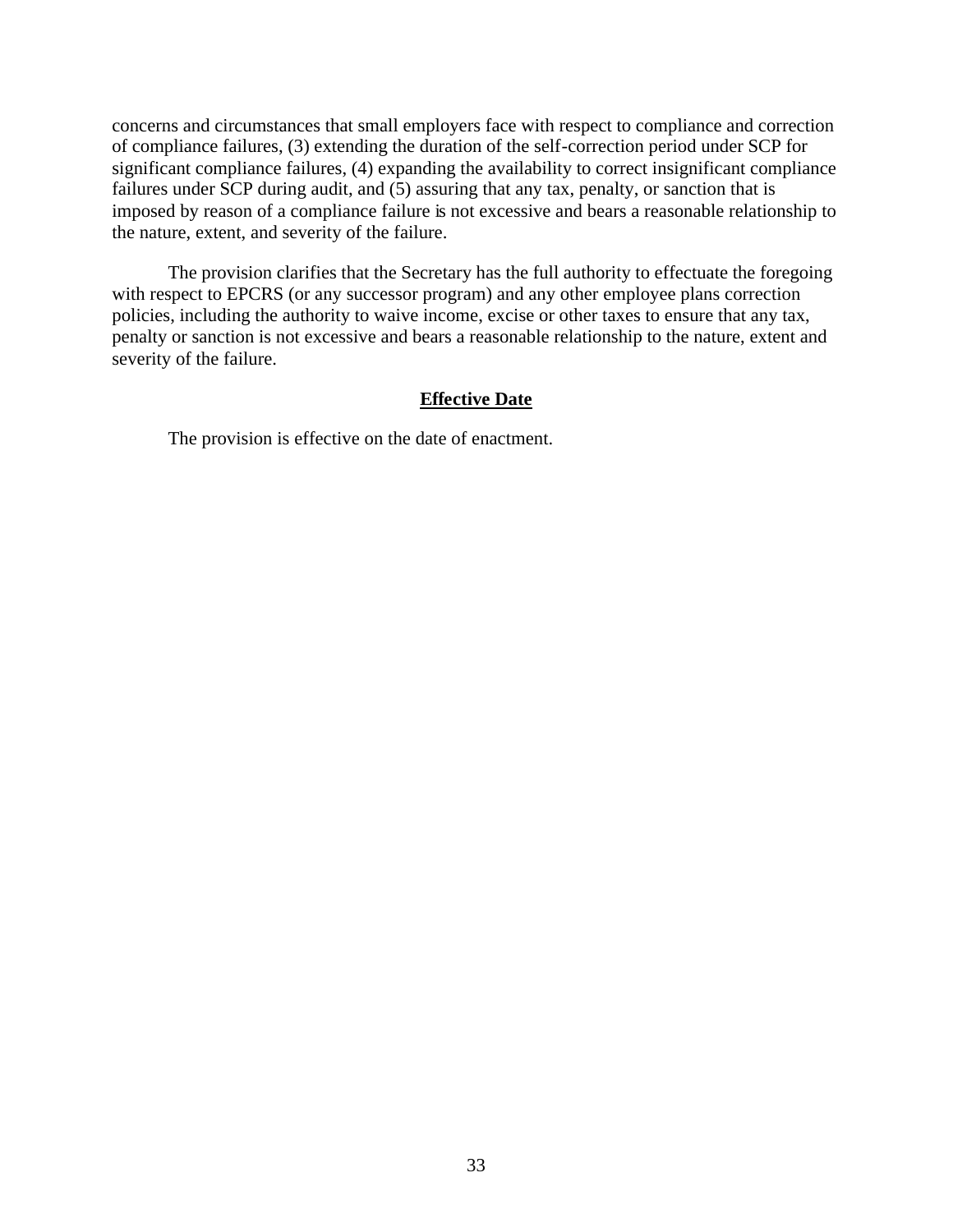## **D. Flexibility in Nondiscrimination, Coverage, and Line of Business Rules (sec. 204 of the bill and secs. 401(a)(4), 410(b), and 414(r) of the Code)**

### **Present Law**

A plan is not a qualified retirement plan if the contributions or benefits provided under the plan discriminate in favor of highly compensated employees (sec. 401(a)(4)). The applicable Treasury regulations set forth the exclusive rules for determining whether a plan satisfies the nondiscrimination requirement. These regulations state that the form of the plan and the effect of the plan in operation determine whether the plan is nondiscriminatory and that intent is irrelevant.

Similarly, a plan is not a qualified retirement plan if the plan does not benefit a minimum number of employees (sec. 410(b)). A plan satisfies this minimum coverage requirement if and only if it satisfies one of the tests specified in the applicable Treasury regulations. If an employer is treated as operating separate lines of business, the employer may apply the minimum coverage requirements to a plan separately with respect to the employees in each separate line of business (sec. 414(r)). Under a so-called "gateway" requirement, however, the plan must benefit a classification of employees that does not discriminate in favor of highly compensated employees in order for the employer to apply the minimum coverage requirements separately for the employees in each separate line of business. A plan satisfies this gateway requirement only if it satisfies one of the tests specified in the applicable Treasury regulations.

### **Explanation of Provision**

The Secretary of the Treasury is directed to modify, on or before December 31, 2004, the existing regulations issued under section  $414(r)$  in order to expand (to the extent that the Secretary may determine to be appropriate) the ability of a plan to demonstrate compliance with the line of business requirements based upon the facts and circumstances surrounding the design and operation of the plan, even though the plan is unable to satisfy the mechanical tests currently used to determine compliance.

The Secretary of the Treasury is directed to provide by regulation applicable to years beginning after December 31, 2004, that a plan is deemed to satisfy the nondiscrimination requirements of section 401(a)(4) if the plan satisfied the pre-1994 facts and circumstances test, satisfies the conditions prescribed by the Secretary to appropriately limit the availability of such test, and is submitted to the Secretary for a determination of whether it satisfies such test (to the extent provided by the Secretary).

Similarly, a plan will comply with the minimum coverage requirement of section 410(b) if the plan satisfies the pre-1989 coverage rules, is submitted to the Secretary for a determination of whether it satisfied the pre-1989 coverage rules (to the extent provided by the Secretary), and satisfies conditions prescribed by the Secretary by regulation that appropriately limit the availability of the pre-1989 coverage rules.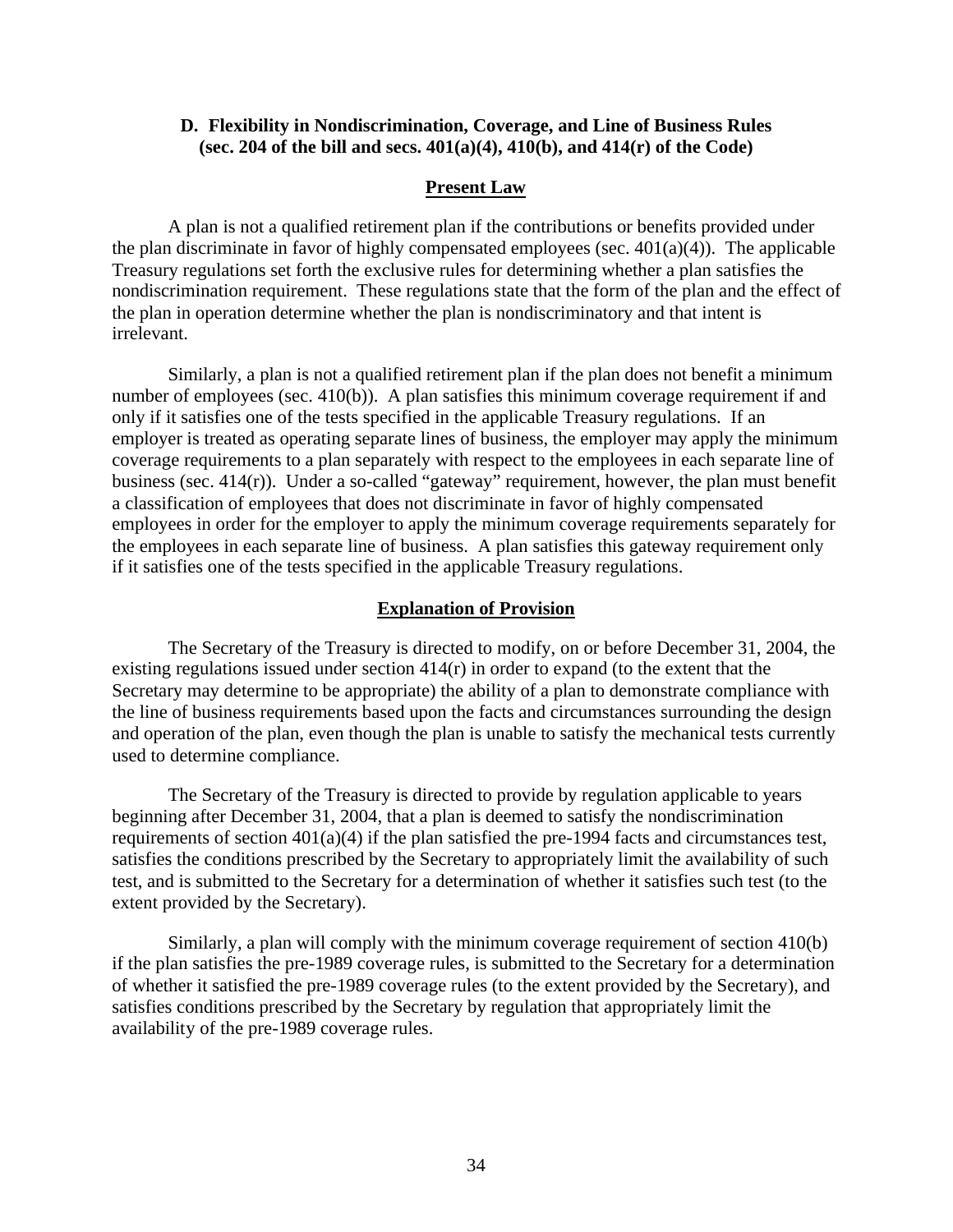#### **Effective Date**

The provision relating to the line of business requirements under section  $414(r)$  is effective on the date of enactment. The provision relating to the nondiscrimination requirements under section  $401(a)(4)$  is effective on the date of enactment, except that any condition of availability prescribed by the Secretary will not be effective before the first year beginning not less than 120 days after the date on which such condition is prescribed. The provision relating to the minimum coverage requirements under section 410(b) is effective for years beginning after December 31, 2004, except that any condition of availability prescribed by the Secretary by regulation will not apply before the first year beginning not less than 120 days after the date on which such condition is prescribed.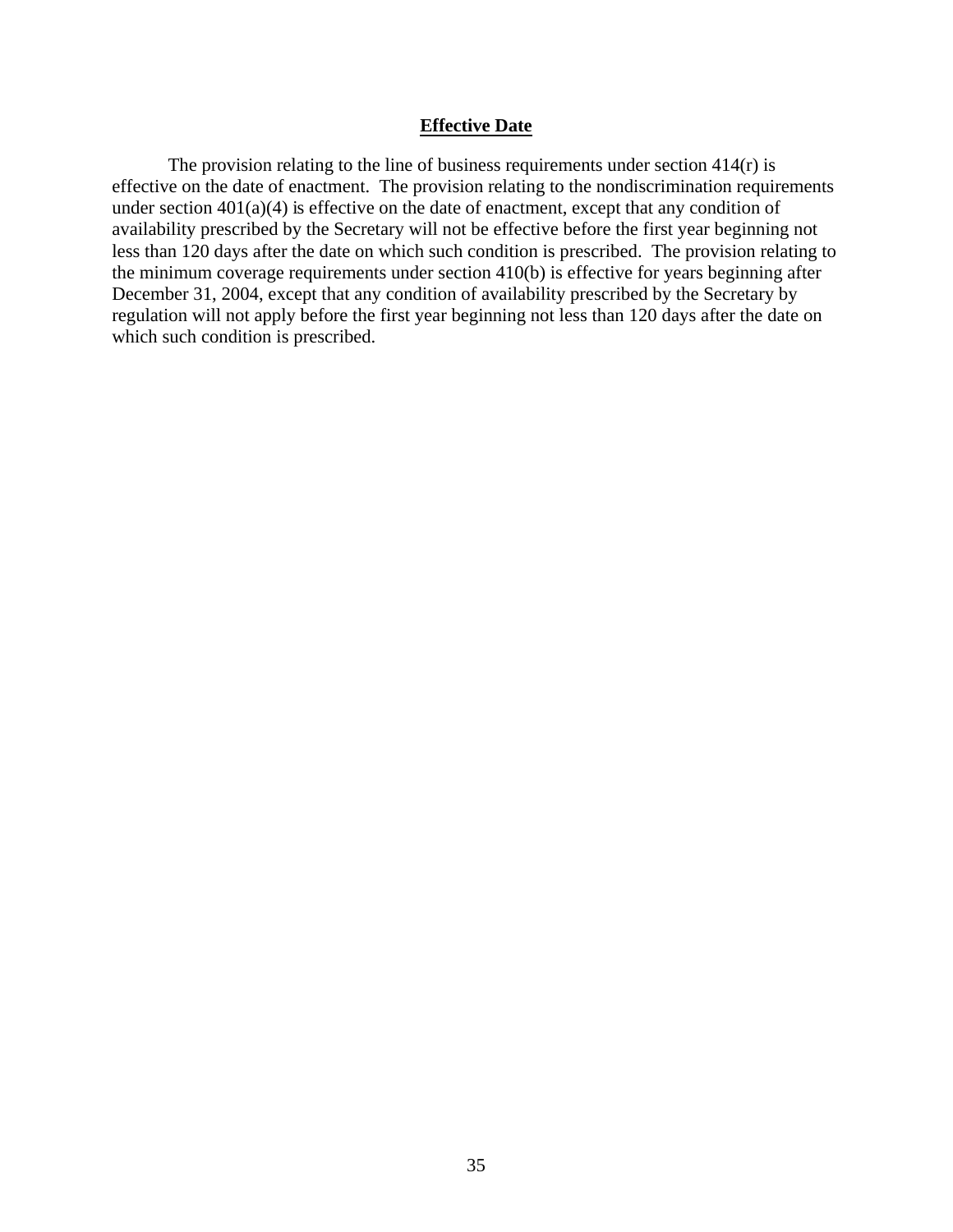## **E. Extension to all Governmental Plans of Moratorium on Application of Certain Nondiscrimination Rules Applicable to State and Local Government Plans (sec. 205 of the bill, sec. 1505 of the Taxpayer Relief Act of 1997, and secs. 401(a) and 401(k) of the Code)**

## **Present Law**

A qualified retirement plan maintained by a State or local government is exempt from the rules concerning nondiscrimination (sec.  $401(a)(4)$ ) and minimum participation (sec.  $401(a)(26)$ ). All other governmental plans are not exempt from the nondiscrimination and minimum participation rules.

## **Explanation of Provision**

The provision exempts all governmental plans (as defined in sec. 414(d)) from the nondiscrimination and minimum participation rules.

## **Effective Date**

The provision is effective for years beginning after December 31, 2003.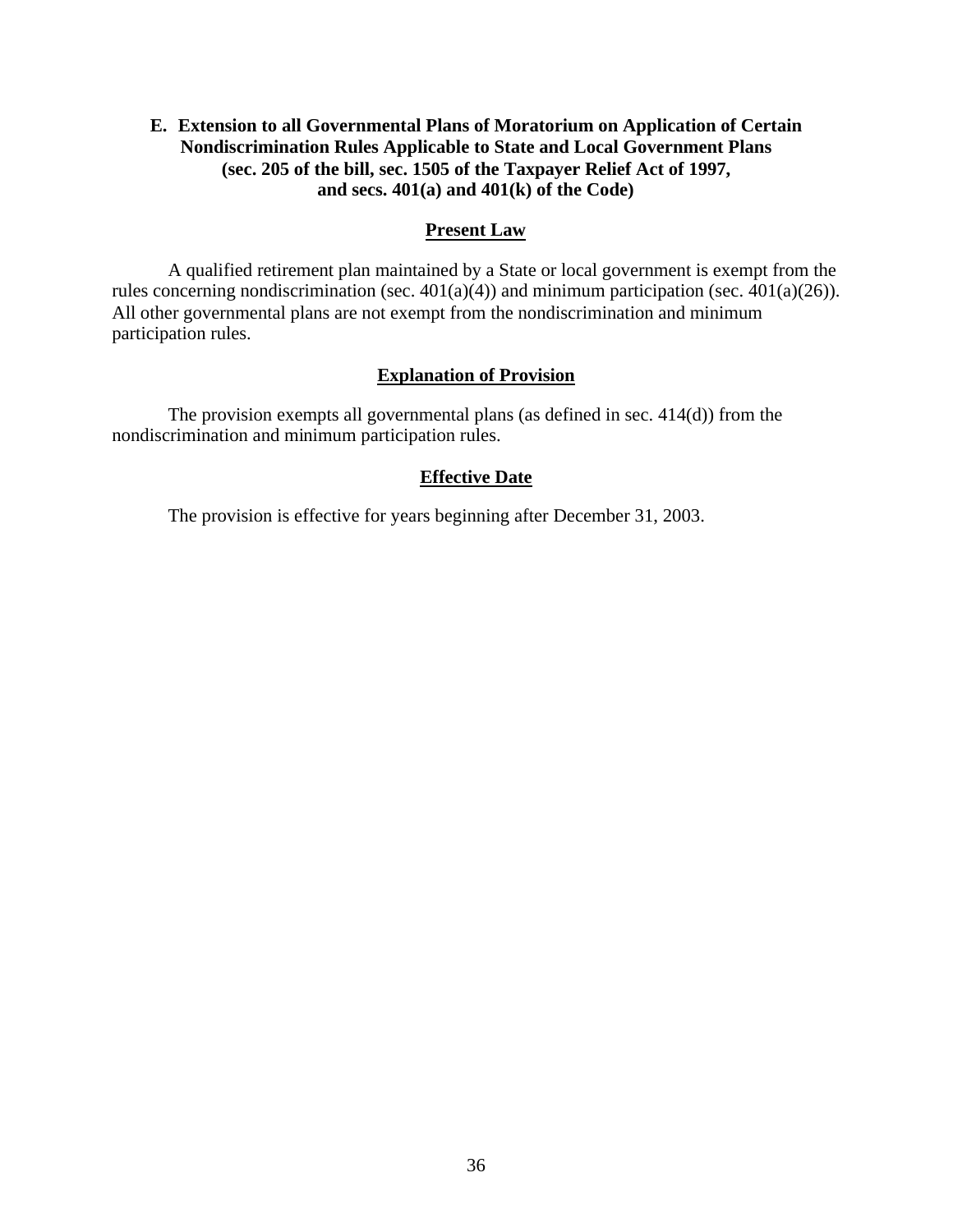### **F. Notice and Consent Period Regarding Distributions (sec. 206 of the bill and sec. 417 of the Code)**

### **Present Law**

Notice and consent requirements apply to certain distributions from qualified retirement plans. These requirements relate to the content and timing of information that a plan must provide to a participant prior to a distribution, and to whether the plan must obtain the participant's consent to the distribution. The nature and extent of the notice and consent requirements applicable to a distribution depend upon the value of the participant's vested accrued benefit and whether the joint and survivor annuity requirements (sec. 417) apply to the participant.

If the present value of the participant's vested accrued benefit exceeds  $$5,000$ ,<sup>33</sup> the plan may not distribute the participant's benefit without the written consent of the participant. The participant's consent to a distribution is not valid unless the participant has received from the plan a notice that contains a written explanation of (1) the material features and the relative values of the optional forms of benefit available under the plan, (2) the participant's right, if any, to have the distribution directly transferred to another retirement plan or IRA, and (3) the rules concerning the taxation of a distribution. If the joint and survivor annuity requirements apply to the participant, this notice also must contain a written explanation of (1) the terms and conditions of the qualified joint and survivor annuity ("QJSA"), (2) the participant's right to make, and the effect of, an election to waive the QJSA, (3) the rights of the participant's spouse with respect to a participant's waiver of the QJSA, and (4) the right to make, and the effect of, a revocation of a waiver of the QJSA. The plan generally must provide this notice to the participant no less than 30 and no more than 90 days before the date distribution commences.

If the participant's vested accrued benefit does not exceed \$5,000, the terms of the plan may provide for distribution without the participant's consent. In that case, the plan must provide that, if the amount of the distribution exceeds \$1,000, the plan administrator will transfer the distribution to a designated IRA unless the participant elects to receive the distribution directly or have it directly transferred to another retirement plan or IRA. Before making a distribution, the plan administrator generally is required to provide to the participant a notice that contains a written explanation of (1) the participant's right, if any, to have the distribution directly transferred to another retirement plan or IRA, (2) the fact that a distribution that exceeds \$1,000 will be transferred to a designated IRA unless the participant elects otherwise, and (3) the rules concerning the taxation of a distribution. The plan generally must provide this notice to the participant no less than 30 and no more than 90 days before the date distribution commences.

<sup>&</sup>lt;sup>33</sup> The portion of a participant's benefit that is attributable to amounts rolled over from another plan may be disregarded in determining the present value of the participant's vested accrued benefit.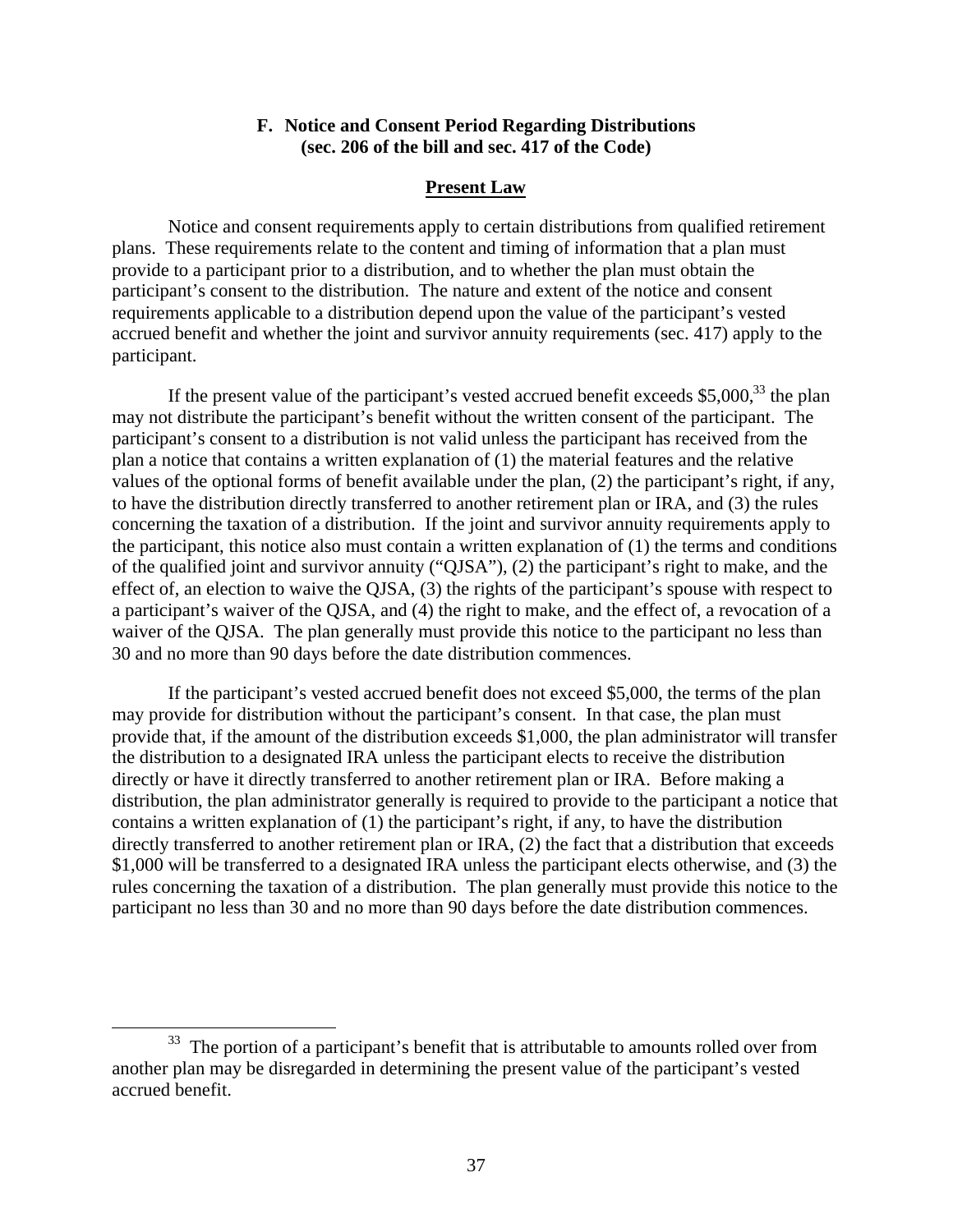### **Explanation of Provision**

Under the provision, a qualified retirement plan is required to provide the applicable distribution notice no less than 30 days and no more than 180 days before the date distribution commences. The Secretary of the Treasury is directed to modify the applicable regulations to reflect the extension of the notice period to 180 days and to provide that the description of a participant's right, if any, to defer receipt of a distribution shall also describe the consequences of failing to defer such receipt.

### **Effective Date**

The provision and the modifications required to be made under the provision apply to years beginning after December 31, 2003. In the case of a description of the consequences of a participant's failure to defer receipt of a distribution that is made before the date 90 days after the date on which the Secretary of the Treasury makes modifications to the applicable regulations, the plan administrator is required to make a reasonable attempt to comply with the requirements of the provision.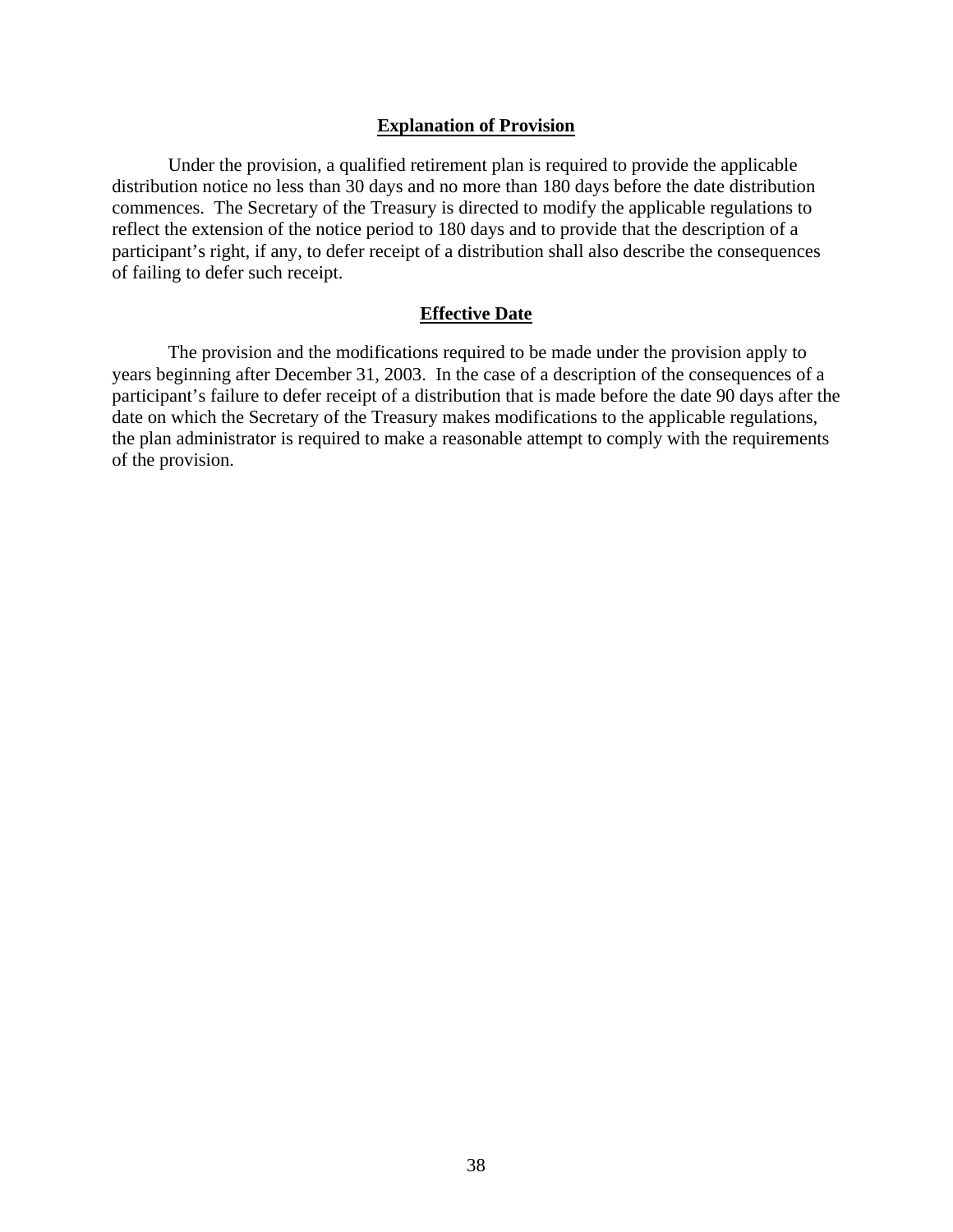## **G. Annual Report Dissemination (sec. 207 of the bill and sec. 104(b)(3) of ERISA)**

## **Present Law**

ERISA generally requires the plan administrator of each employee pension benefit plan and each employee welfare benefit plan to file an annual report concerning the plan with the Secretary of Labor within seven months after the end of the plan year. Within nine months after the end of the plan year, the plan administrator generally must furnish to each participant and to each beneficiary receiving benefits under the plan a summary of the annual report filed with the Secretary of Labor for the plan year.

### **Explanation of Provision**

The requirement that a plan administrator furnish a summary annual report is satisfied if the report is made reasonably available through electronic means or other new technology.

### **Effective Date**

The provision is effective for reports for years beginning after December 31, 2003.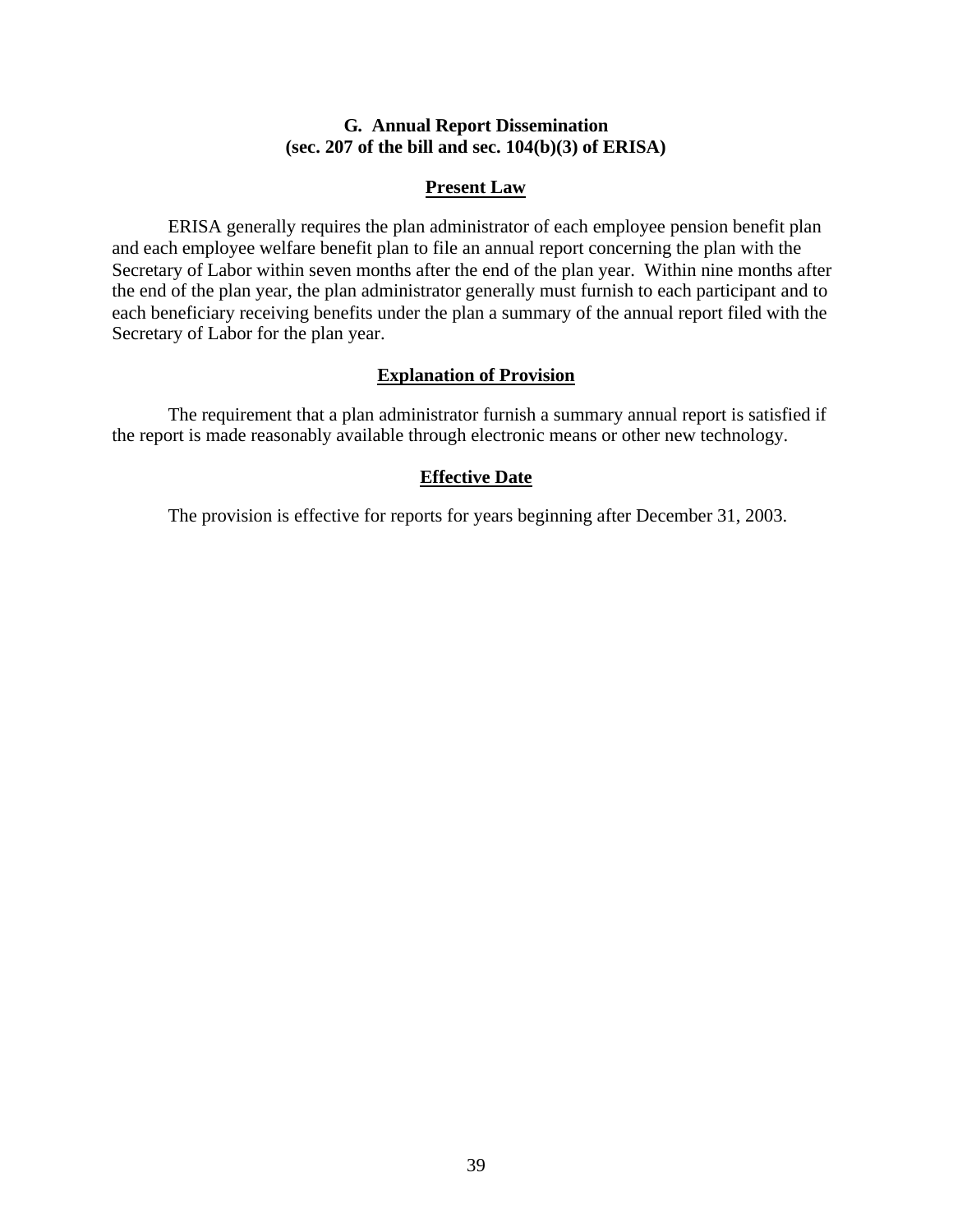### **H. Technical Corrections to the SAVER Act (sec. 208 of the bill and sec. 517 of ERISA)**

### **Present Law**

The Savings Are Vital to Everyone's Retirement ("SAVER") Act initiated a publicprivate partnership to educate American workers about retirement savings and directed the Department of Labor to maintain an ongoing program of public information and outreach. The Act also convened a National Summit on Retirement Savings held June 4-5, 1998. A second National Summit on Retirement Savings was held February 27 through March 1, 2002, co-hosted by the President and the bipartisan Congressional leadership. The National Summit brings together experts in the fields of employee benefits and retirement savings, key leaders of government, and interested parties from the private sector and general public. The delegates are selected by the Congressional leadership and the President. The National Summit is a publicprivate partnership, receiving substantial funding from private sector contributions. The goals of the National Summits are to: (1) advance the public's knowledge and understanding of retirement savings and facilitate the development of a broad-based, public education program; (2) identify the barriers which hinder workers from setting aside adequate savings for retirement and impede employers, especially small employers, from assisting their workers in accumulating retirement savings; and (3) develop specific recommendations for legislative, executive, and private sector actions to promote retirement income savings among American workers.

### **Explanation of Provision**

Under the provision, future National Summits on Retirement Savings are to be held in 2006 and 2010.

Six new statutory delegates are added to future National Summits: the Chairman and Ranking Member of each of the following: the Senate Committee on Finance, the House Committee on Ways and Means, and the Subcommittee on Employer-Employee Relations of the House Committee on Education and the Workforce. The provision also clarifies that new delegates are to be appointed for each future National Summit (as was the intent of the original legislation) and sets deadlines for their appointment.

The provision also sets deadlines for the Department of Labor to publish the Summit agenda and gives the Department of Labor limited reception and representation authority.

#### **Effective Date**

The provision is effective on the date of enactment.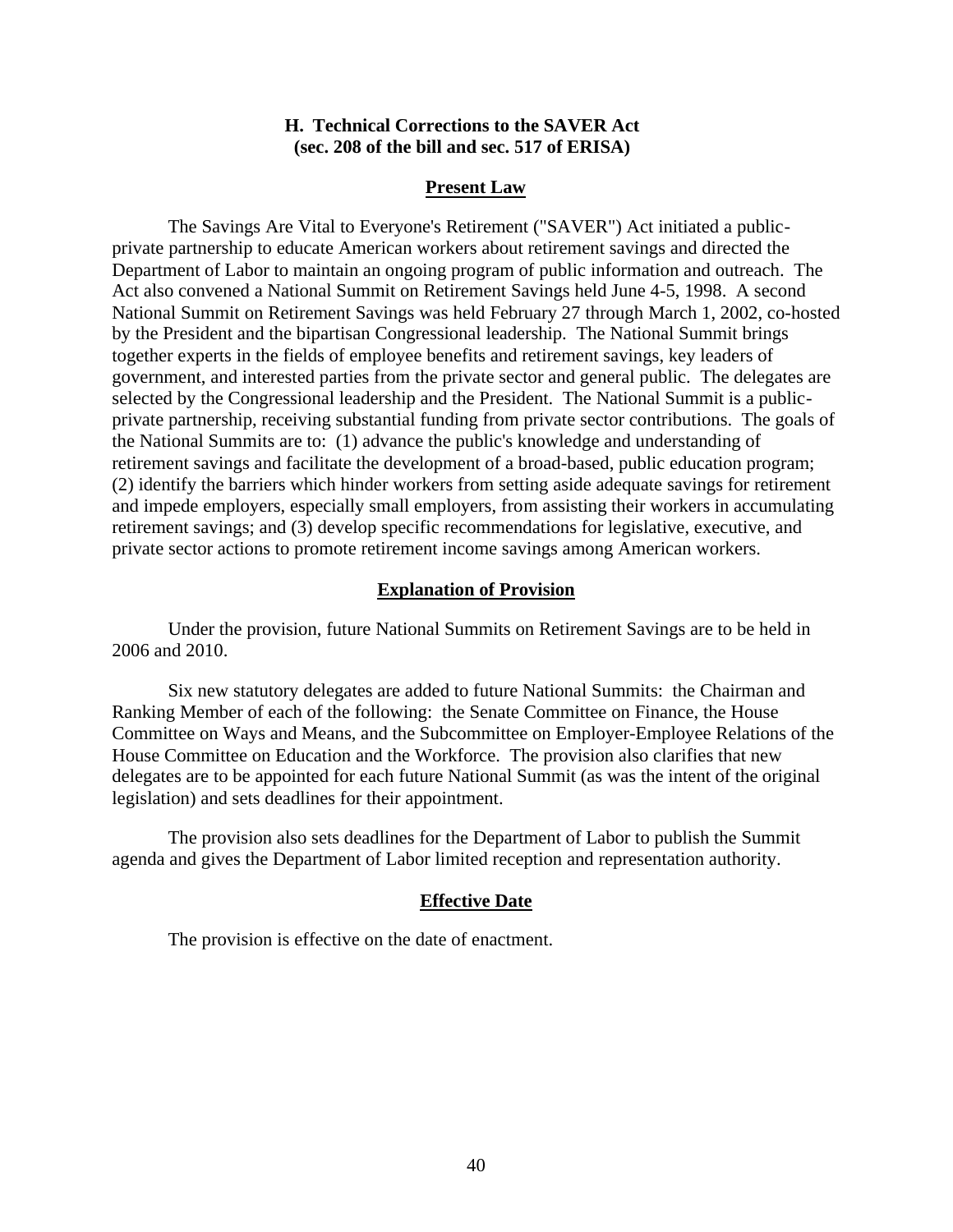### **I. Missing Participants (sec. 209 of the bill and secs. 206(f) and 4050 of ERISA)**

### **Present Law**

The plan administrator of a defined benefit pension plan that is subject to Title IV of ERISA, is maintained by a single employer, and terminates under a standard termination is required to distribute the assets of the plan. With respect to a participant whom the plan administrator of a single employer plan cannot locate after a diligent search, the plan administrator satisfies the distribution requirement only by purchasing irrevocable commitments from an insurer to provide all benefit liabilities under the plan or transferring the participant's designated benefit to the Pension Benefit Guaranty Corporation ("PBGC"), which holds the benefit of the missing participant as trustee until the PBGC locates the missing participant and distributes the benefit.

The PBGC missing participant program is not available to multiemployer plans or defined contribution plans and other plans not covered by Title IV of ERISA.

#### **Explanation of Provision**

The PBGC is directed to prescribe rules for terminating multiemployer plans similar to the present-law missing participant rules applicable to terminating single-employer plans that are subject to Title IV of ERISA.

In addition, plan administrators of certain types of plans not subject to the PBGC termination insurance program under present law are permitted, but not required, to elect to transfer missing participants' benefits to the PBGC upon plan termination. Specifically, the provision extends the missing participants program (in accordance with regulations) to defined contribution plans, defined benefit plans that have no more than 25 active participants and are maintained by professional service employers, and the portion of defined benefit plans that provide benefits based upon the separate accounts of participants and therefore are treated as defined contribution plans under ERISA.

### **Effective Date**

The provision is effective for distributions made after final regulations implementing the provision are prescribed.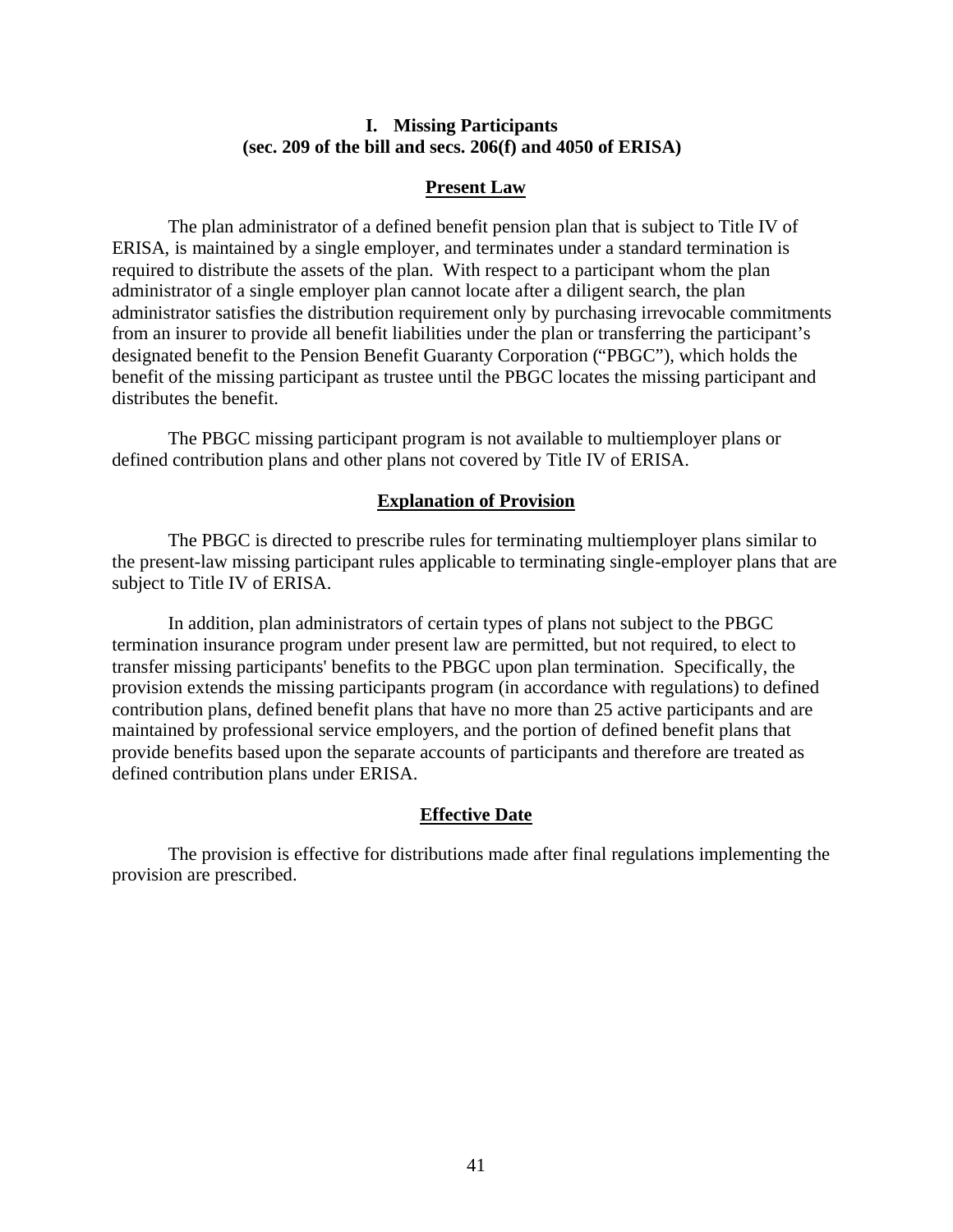### **J. Reduced PBGC Premiums for Small and New Plans (secs. 210 and 211 of the bill and sec. 4006 of ERISA)**

### **Present Law**

Under present law, the Pension Benefit Guaranty Corporation ("PBGC") provides insurance protection for participants and beneficiaries under certain defined benefit pension plans by guaranteeing certain basic benefits under the plan in the event the plan is terminated with insufficient assets to pay benefits promised under the plan. The guaranteed benefits are funded in part by premium payments from employers who sponsor defined benefit plans. The amount of the required annual PBGC premium for a single-employer plan is generally a flat rate premium of \$19 per participant and an additional variable-rate premium based on a charge of \$9 per \$1,000 of unfunded vested benefits. Unfunded vested benefits under a plan generally means (1) the unfunded current liability for vested benefits under the plan, over (2) the value of the plan's assets, reduced by any credit balance in the funding standard account. No variable-rate premium is imposed for a year if contributions to the plan were at least equal to the full funding limit.

The PBGC guarantee is phased in ratably in the case of plans that have been in effect for less than five years, and with respect to benefit increases from a plan amendment that was in effect for less than five years before termination of the plan.

### **Explanation of Provision**

#### **Reduced flat-rate premiums for new plans of small employers**

Under the provision, for the first five plan years of a new single-employer plan of a small employer, the flat-rate PBGC premium is \$5 per plan participant.

A small employer would be a contributing sponsor that, on the first day of the plan year, has 100 or fewer employees. For this purpose, all employees of the members of the controlled group of the contributing sponsor are to be taken into account. In the case of a plan to which more than one unrelated contributing sponsor contributes, employees of all contributing sponsors (and their controlled group members) are to be taken into account in determining whether the plan was a plan of a small employer.

A new plan means a defined benefit plan maintained by a contributing sponsor if, during the 36-month period ending on the date of adoption of the plan, such contributing sponsor (or controlled group member or a predecessor of either) has not established or maintained a plan subject to PBGC coverage with respect to which benefits were accrued for substantially the same employees as in the new plan.

## **Reduced variable-rate PBGC premium for new plans**

The provision provides that the variable-rate premium is phased in for new defined benefit plans over a six-year period starting with the plan's first plan year. The amount of the variable-rate premium is a percentage of the variable premium otherwise due, as follows: zero percent of the otherwise applicable variable-rate premium in the first plan year; 20 percent in the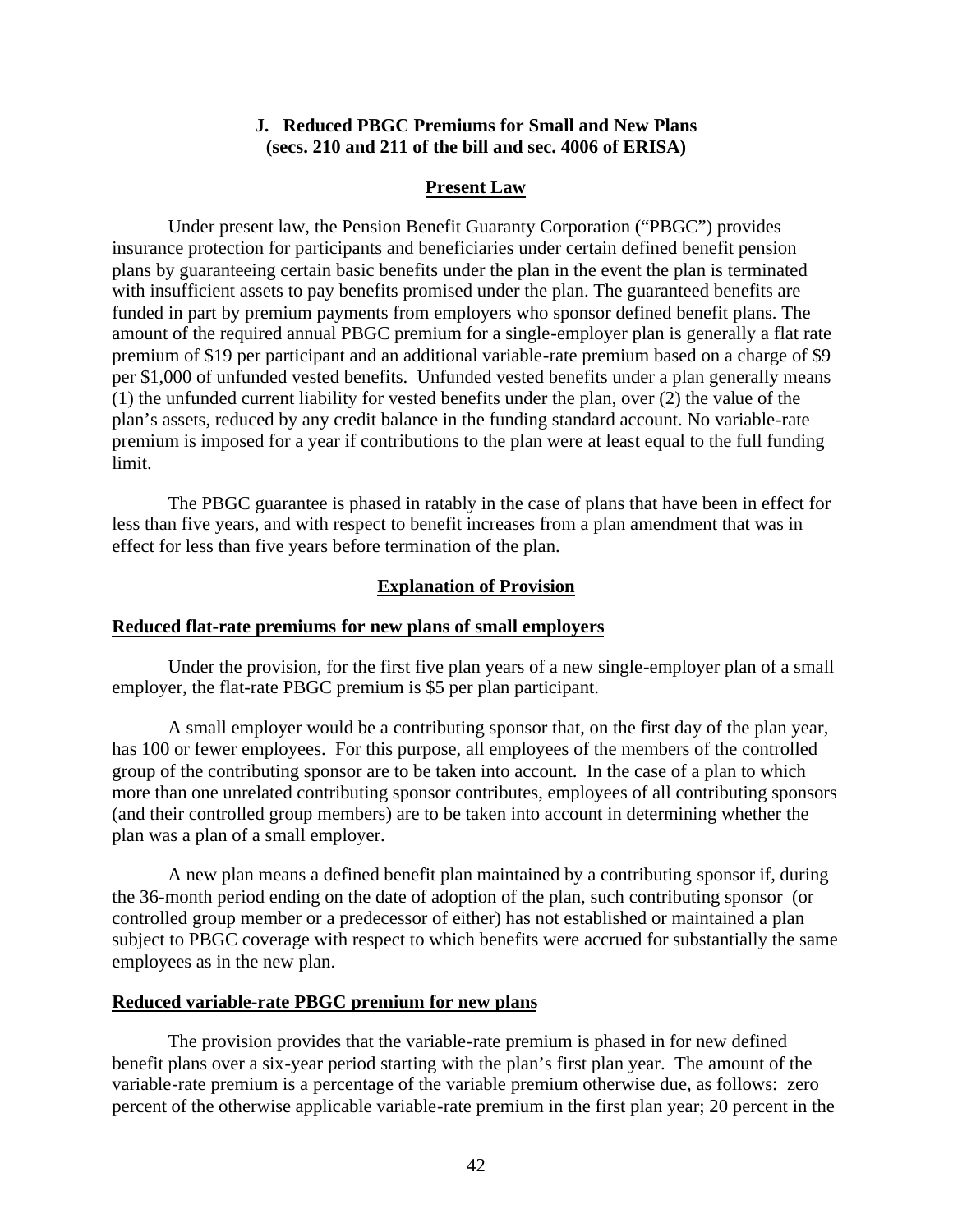second plan year; 40 percent in the third plan year; 60 percent in the fourth plan year; 80 percent in the fifth plan year; and 100 percent in the sixth plan year (and thereafter).

A new defined benefit plan is defined as described above under the flat-rate premium provision of the provision relating to new small employer plans.

### **Reduced variable-rate PBGC premium for small plans**

In the case of a plan of a small employer, the variable-rate premium is no more than \$5 multiplied by the number of plan participants in the plan at the end of the preceding plan year. For purposes of the provision, a small employer is a contributing sponsor that, on the first day of the plan year, has 25 or fewer employees. For this purpose, all employees of the members of the controlled group of the contributing sponsor are to be taken into account. In the case of a plan to which more than one unrelated contributing sponsor contributed, employees of all contributing sponsors (and their controlled group members) are to be taken into account in determining whether the plan was a plan of a small employer.

### **Effective Date**

The reduction of the flat-rate premium for new plans of small employers and the reduction of the variable-rate premium for new plans apply to plans first effective after December 31, 2003. The reduction of the variable-rate premium for small plans applies to plan years beginning after December 31, 2003.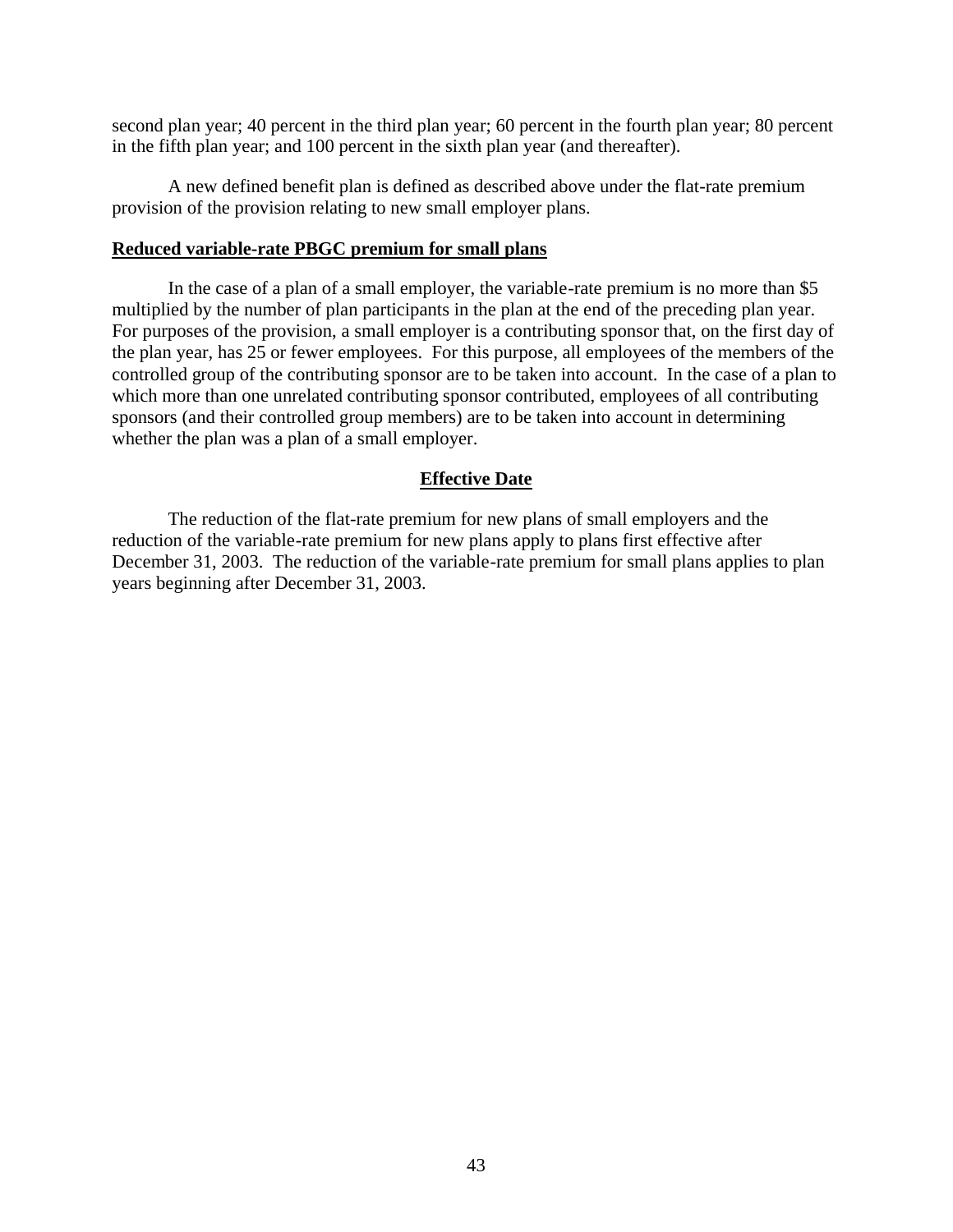## **K. Authorization for PBGC to Pay Interest on Premium Overpayment Refunds (sec. 212 of the bill and sec. 4007(b) of ERISA)**

## **Present Law**

The PBGC charges interest on underpayments of premiums, but is not authorized to pay interest on overpayments.

## **Explanation of Provision**

The provision allows the PBGC to pay interest on overpayments made by premium payors. Interest paid on overpayments is to be calculated at the same rate and in the same manner as interest charged on premium underpayments.

### **Effective Date**

The provision is effective with respect to interest accruing for periods beginning not earlier than the date of enactment.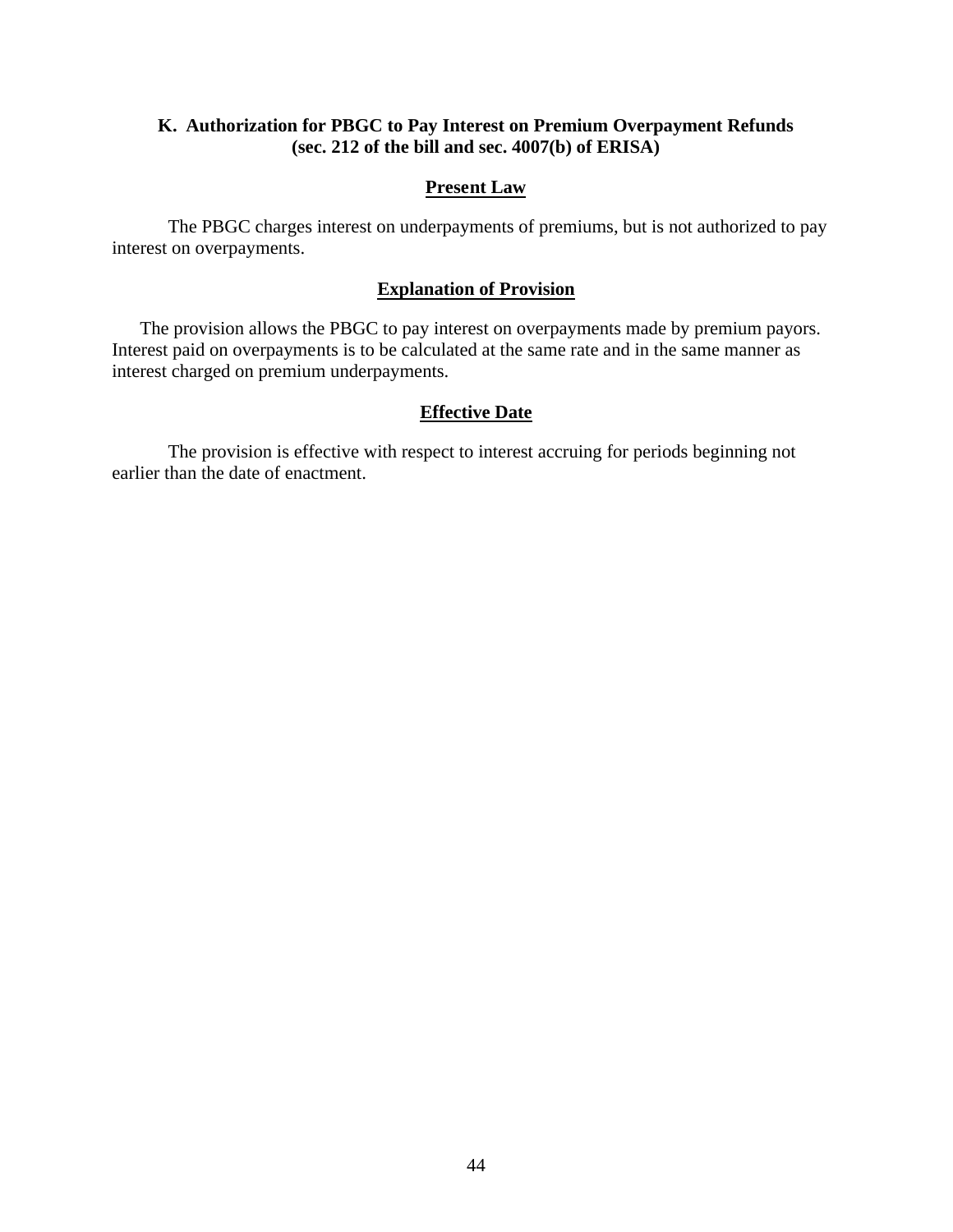### **L. Rules for Substantial Owner Benefits in Terminated Plans (sec. 213 of the bill and secs. 4021, 4022, 4043, and 4044 of ERISA)**

### **Present Law**

Under present law, the Pension Benefit Guaranty Corporation ("PBGC") provides participants and beneficiaries in a defined benefit pension plan with certain minimal guarantees as to the receipt of benefits under the plan in case of plan termination. The employer sponsoring the defined benefit pension plan is required to pay premiums to the PBGC to provide insurance for the guaranteed benefits. In general, the PBGC will guarantee all basic benefits which are payable in periodic installments for the life (or lives) of the participant and his or her beneficiaries and are non-forfeitable at the time of plan termination. The amount of the guaranteed benefit is subject to certain limitations. One limitation is that the plan (or an amendment to the plan which increases benefits) must be in effect for 60 months before termination for the PBGC to guarantee the full amount of basic benefits for a plan participant, other than a substantial owner. In the case of a substantial owner, the guaranteed basic benefit is phased in over 30 years beginning with participation in the plan. A substantial owner is one who owns, directly or indirectly, more than 10 percent of the voting stock of a corporation or all the stock of a corporation. Special rules restricting the amount of benefit guaranteed and the allocation of assets also apply to substantial owners.

#### **Explanation of Provision**

The provision provides that the 60-month phase-in of guaranteed benefits applies to a substantial owner with less than 50 percent ownership interest. For a substantial owner with a 50 percent or more ownership interest ("majority owner"), the phase-in occurs over a 10-year period and depends on the number of years the plan has been in effect. The majority owner's guaranteed benefit is limited so that it cannot be more than the amount phased in over 60 months for other participants. The rules regarding allocation of assets apply to substantial owners, other than majority owners, in the same manner as other participants.

#### **Effective Date**

The provision is effective for plan terminations with respect to which notices of intent to terminate are provided, or for which proceedings for termination are instituted by the PBGC, after December 31, 2003.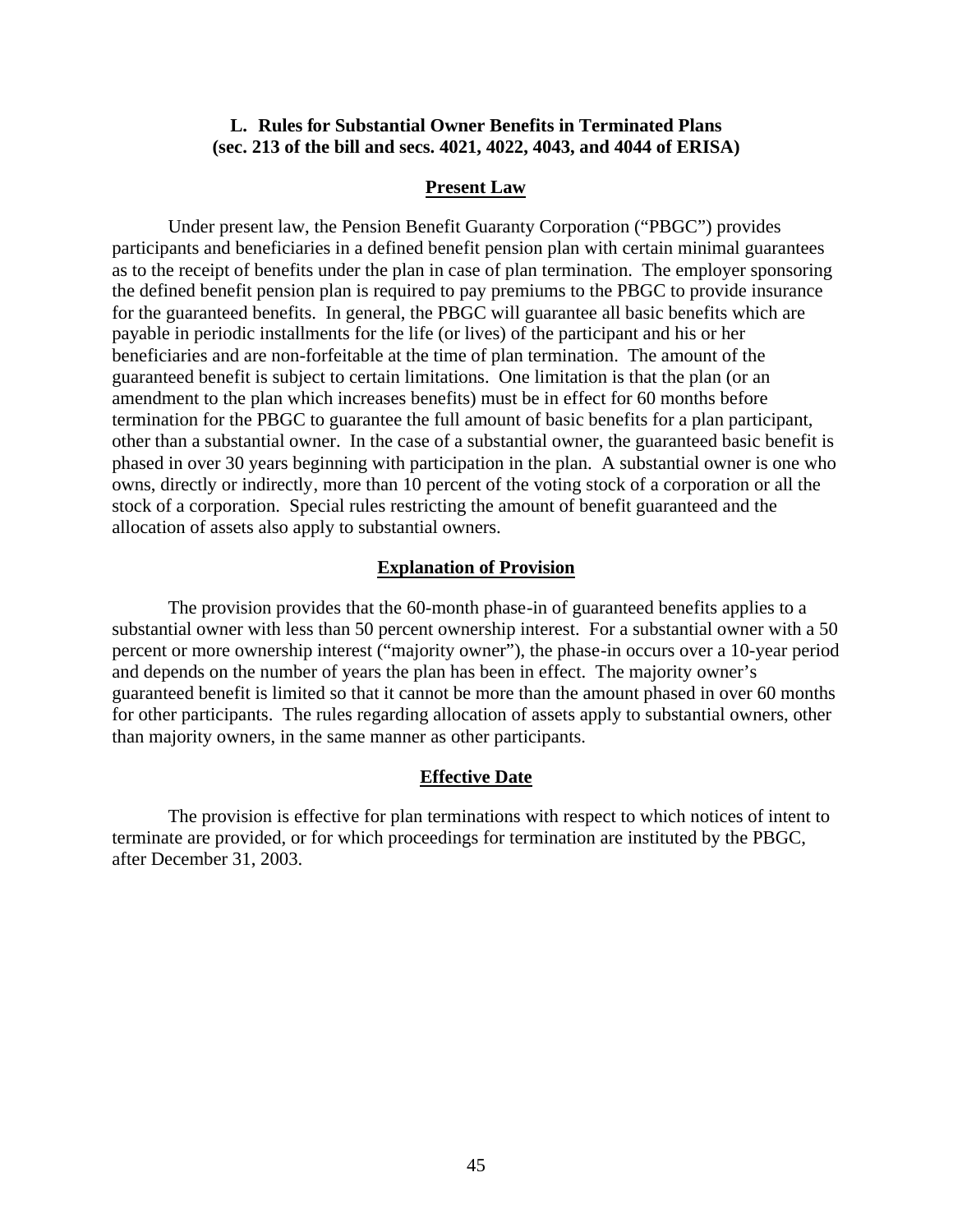## **M. Benefit Suspension Notice (sec. 214 of the bill)**

## **Present Law**

Under present law,  $34$  a plan will not fail to satisfy the vesting requirements with respect to a participant by reason of suspending payment of the participant's benefits while such participant is employed. Under the applicable Department of Labor ("DOL") regulations, such a suspension is only permissible if the plan notifies the participant during the first calendar month or payroll period in which the plan withholds benefit payments. Such notice must provide certain information and must also include a copy of the plan's provisions relating to the suspension of payments.

In the case of a plan that does not pay benefits to active participants upon attainment of normal retirement age, the employer must monitor plan participants to determine when any participant who is still employed attains normal retirement age. In order to suspend payment of such a participant's benefits, generally a plan must, as noted above, promptly provide the participant with a suspension notice.

## **Explanation of Provision**

Under the provision, the Secretary of Labor is required to modify the regulations relating to the benefit suspension notice (1) to permit the information currently required to be set forth in a suspension notice generally to be included in the summary plan description, rather than in a separate notice, and (2) not to require that the notice include a copy of relevant plan provisions. However, individuals reentering the workforce to resume work with a former employer after having begun to receive benefits would still receive the notification of the suspension of benefits (and a copy of the plan's provisions relating to suspension of payments). Such notice is required to be provided during the first calendar month, or during the first four- or five-week payroll period ending in a calendar month, in which the plan withholds payments.

## **Effective Date**

The provision applies for plan years beginning after December 31, 2003.

 $34$  ERISA sec. 203(a)(3)(B).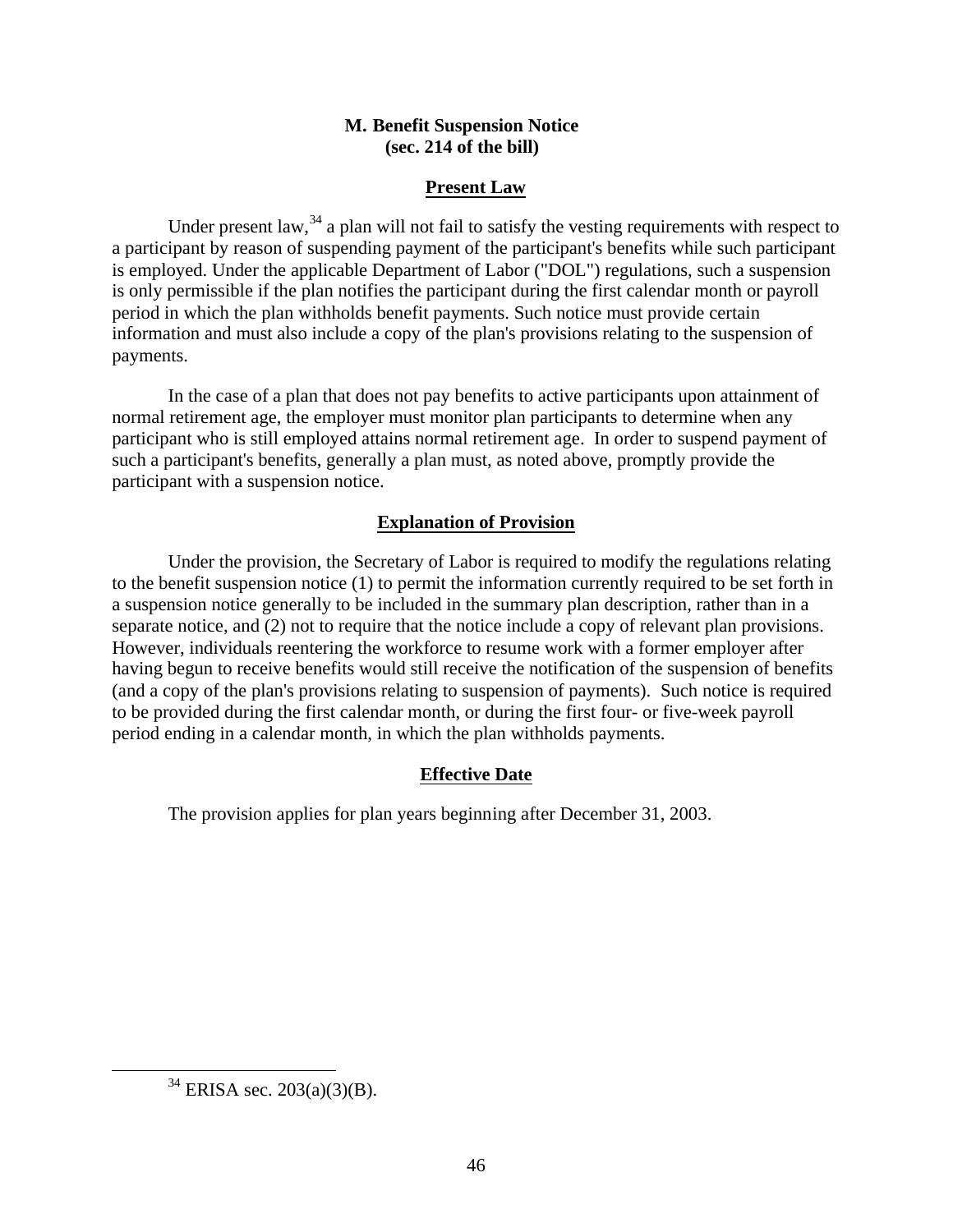## **N. Studies (sec. 215 of the bill)**

## **Present Law**

### **Retirement plans for small employers**

Present law offers certain retirement plan designs for small businesses.

A business that employs fewer than 100 employees can establish a simplified retirement plan called the savings incentive match plan for employees ("SIMPLE") retirement plan. A SIMPLE plan can be either an individual retirement arrangement (an "IRA") for each employee (a "SIMPLE IRA") or part of a defined contribution plan that includes a qualified cash or deferred arrangement under section 401(k) (a "SIMPLE section 401(k) plan").

A simplified employee pension ("SEP") is an IRA to which employers may make contributions up to the limits applicable to defined contribution plans. Effective for taxable years beginning before January 1, 1997, certain employers with no more than 25 employees could maintain a salary reduction SEP (a "SARSEP") under which employees could make elective deferrals. The SARSEP rules were generally repealed with the adoption of rules for SIMPLE plans. However, contributions may continue to be made to SARSEPs that were established before 1997.

Present law does not require a study as to other plan designs for small employers.

### **Recent pension legislation**

 $\overline{a}$ 

Title VI of the Economic Growth and Tax Relief Reconciliation Act of 2001<sup>35</sup> ("EGTRRA") made various changes in the rules for IRAs and employer-sponsored retirement plans, including provisions to expand retirement plan coverage and strengthen pension security. Present law does not provide for a study of the effect of this legislation.

## **Explanation of Provision**

### **Study on small employer group plans**

The provision directs the Secretary of Labor, in consultation with the Secretary of the Treasury, to conduct a study to determine (1) the most appropriate form or forms of pension plans that would be simple in form and easy to maintain by multiple small employers, while providing ready portability of benefits for all participants and beneficiaries, (2) alternative arrangements providing comparable benefits that may be established by employee or employer associations, (3) alternative arrangements providing comparable benefits to which employees

<sup>&</sup>lt;sup>35</sup> Pub. L. No. 107-16. The provisions of EGTRRA generally do not apply for years beginning after December 31, 2010.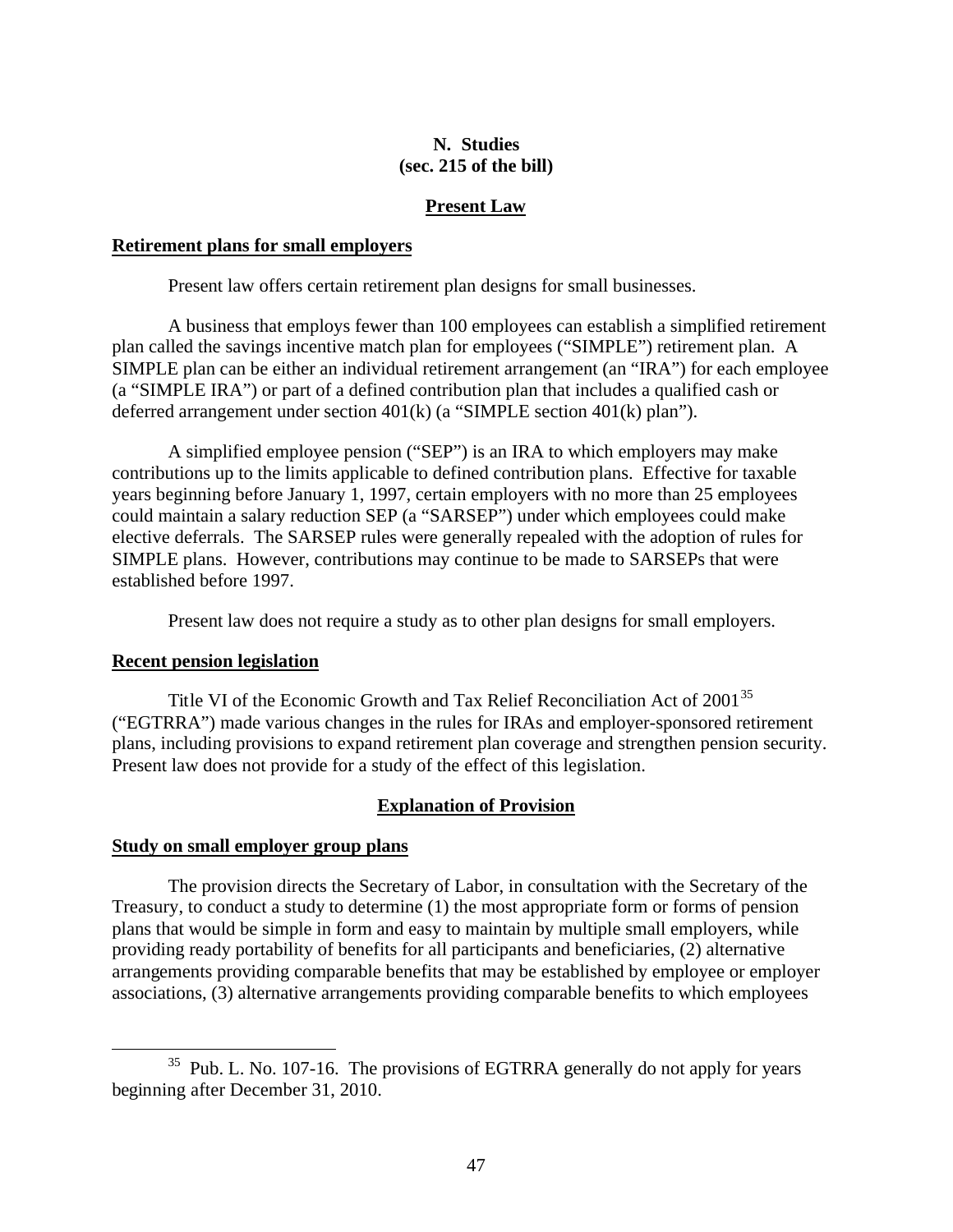may contribute independent of employer sponsorship, and (4) appropriate methods and strategies for making such pension plan coverage more widely available to American workers.

The Secretary of Labor is required to consider the adequacy and availability of existing pension plans and the extent to which existing models may be modified to be more accessible to both employees and employers. The Secretary of Labor is required to issue a report on the results of the study within 18 months of the date of enactment, including recommendations, to the House Committees on Education and the Workforce and Ways and Means, and the Senate Committees on Health, Education, Labor, and Pensions and Finance. Recommendations in the report must include one or more model plans or arrangements as described above which may serve as the basis for appropriate administrative or legislative action.

### **Study on effect of legislation**

The provision also directs the Secretary of Labor to report to the House Committee on Education and the Workforce and the Senate Committee on Health, Education, Labor and Pensions regarding the effect of the bill and title VI of EGTRRA on pension coverage, including any change in the extent of pension plan coverage for low and middle-income workers, the levels of pension plan benefits generally, the quality of pension plan coverage generally, workers' access to and participation in pension plans, and retirement security. This report is required to be submitted no later than five years after the date of enactment.

#### **Effective Date**

The provision is effective on the date of enactment.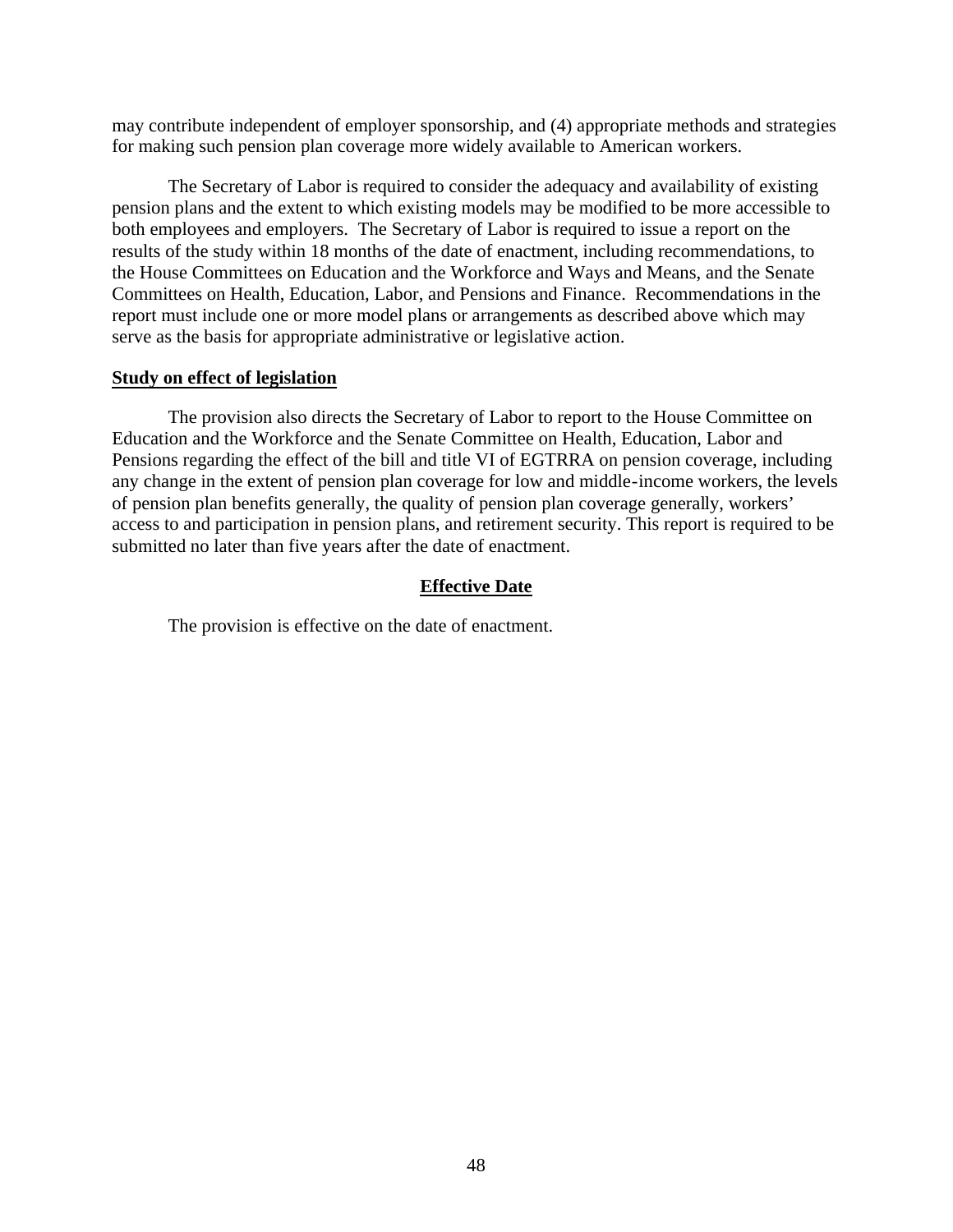## **O. Interest Rate Range for Additional Funding Requirements (sec. 216 of the bill, sec. 412 of the Code, and sec. 302 of ERISA)**

### **Present Law**

### **In general**

 $\overline{a}$ 

Under the Code and ERISA, defined benefit pension plans are subject to both minimum and maximum<sup>36</sup> funding requirements. Under the minimum funding rules, the amount of contributions required for a plan year is generally the plan's normal cost for the year (i.e., the cost of benefits allocated to the year under the plan's funding method) plus that year's portion of other liabilities that are amortized over a period of years, such as benefits resulting from a grant of past service credit.

## **Additional contributions for underfunded plans**

Under a special funding rule,  $37$  additional contributions to a plan are generally required if the plan's funded current liability percentage is less than 90 percent.<sup>38</sup> A plan's "funded current" liability percentage" is the value of plan assets as a percentage of the plan's current liability. In general, a plan's current liability means all liabilities to employees and their beneficiaries under the plan.

If a plan is subject to the special rule, an additional contribution, called a "deficit reduction contribution," is required. The amount of the deficit reduction contribution for a plan year is based on a variety of elements. In general, however, the deficit reduction contribution includes the amount equal to 30 percent of unfunded liabilities.<sup>39</sup> This amount is reduced if the plan's funded current liability percentage is greater than 60 percent. Other factors that affect the amount of the deficit reduction contribution include whether the plan has an unfunded liability

 $37$  The rule applies to single-employer plans, other than single-employer plans with no more than 100 participants on any day in the preceding plan year. Single-employer plans with more than 100 but not more than 150 participants are generally subject to lower contribution requirements under the special funding rule.

<sup>38</sup> Under an alternative test, a plan is not subject to the special rule for a plan year if (1) the plan's funded current liability percentage for the plan year is at least 80 percent, and (2) the plan's funded current liability percentage was at least 90 percent for each of the two immediately preceding plan years or each of the second and third immediately preceding plan years.

<sup>39</sup> Only "new" unfunded liabilities are subject to this rule. "New" unfunded liabilities do not include certain liabilities as of 1988 or 1995.

<sup>&</sup>lt;sup>36</sup> The maximum funding requirement for a defined benefit plan is referred to as the full funding limitation. Additional contributions are not required if a plan has reached the full funding limitation.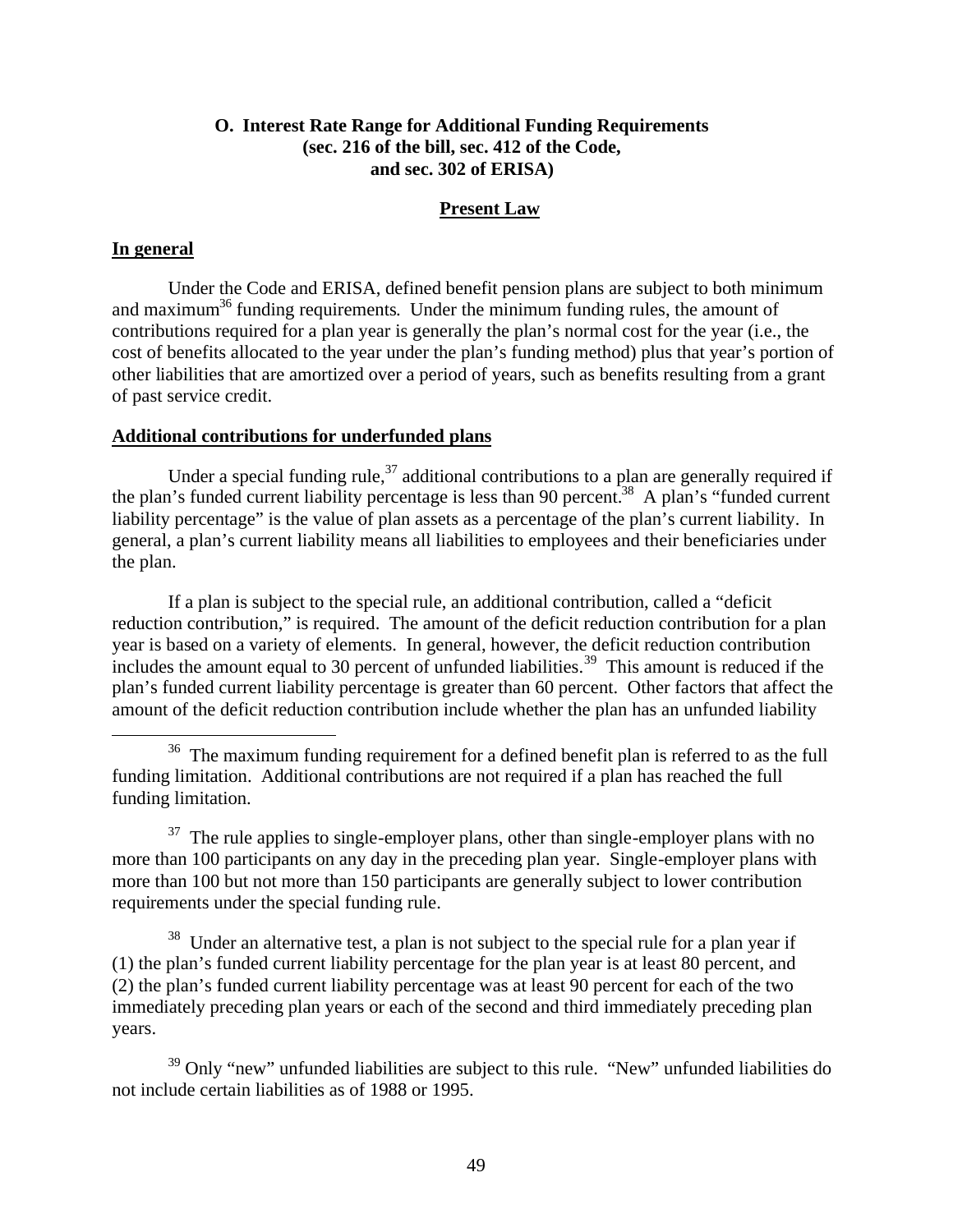related to benefits accrued before 1988 or 1995 or to changes in the mortality table used to determine contributions, and whether the plan provides for unpredictable contingent event benefits (that is, benefits that depend on contingencies that are not reliably and reasonably predictable, such as facility shutdowns or reductions in workforce). In any case, the amount of additional contributions cannot exceed the amount needed to increase the plan's funded current liability percentage to 100 percent.

### **Required interest rate**

Specific interest rate and mortality assumptions must be used in determining a plan's current liability for purposes of the special funding rule. The interest rate used to determine a plan's current liability must be within a permissible range of the weighted average<sup>40</sup> of the interest rates on 30-year Treasury securities for the four-year period ending on the last day before the plan year begins.<sup>41</sup> The permissible range is generally from 90 percent to 105 percent.<sup>42</sup> The IRS publishes the applicable rate on a monthly basis. The Department of the Treasury does not currently issue 30-year Treasury securities. As of March 2002, the IRS publishes the average yield on the 30-year Treasury bond maturing in February 2031 as a substitute.

### **Timing of plan contributions**

In general, plan contributions required to satisfy the funding rules must be made within 8½ months after the end of the plan year. If the contribution is made by such due date, the contribution is treated as if it were made on the last day of the plan year.

In the case of a plan with a funded current liability percentage of less than 100 percent for the preceding plan year, estimated contributions for the current plan year must be made in quarterly installments during the current plan year. The amount of each required installment is 25 percent of the lesser of (1) 90 percent of the amount required to be contributed for the current plan year or (2) 100 percent of the amount required to be contributed for the preceding plan year.

### **PBGC premiums**

 $\overline{a}$ 

Because benefits under a defined benefit pension plan may be funded over a period of years, plan assets may not be sufficient to provide the benefits owed under the plan to employees and their beneficiaries if the plan terminates before all benefits are paid. The Pension Benefit Guaranty Corporation ("PBGC") generally insures the benefits owed under defined benefit

 $41$  The interest rate used under the plan must be consistent with the assumptions which reflect the purchase rates which would be used by insurance companies to satisfy the liabilities under the plan. Sec.  $412(b)(5)(B)(iii)(II)$ .

<sup>42</sup> If the Secretary of the Treasury determines that the lowest permissible interest rate in this range is unreasonably high, the Secretary may prescribe a lower rate, but not less than 80 percent of the weighted average of the 30-year Treasury rate.

<sup>&</sup>lt;sup>40</sup> The weighting used for this purpose is 40 percent, 30 percent, 20 percent and 10 percent, starting with the most recent year in the four-year period.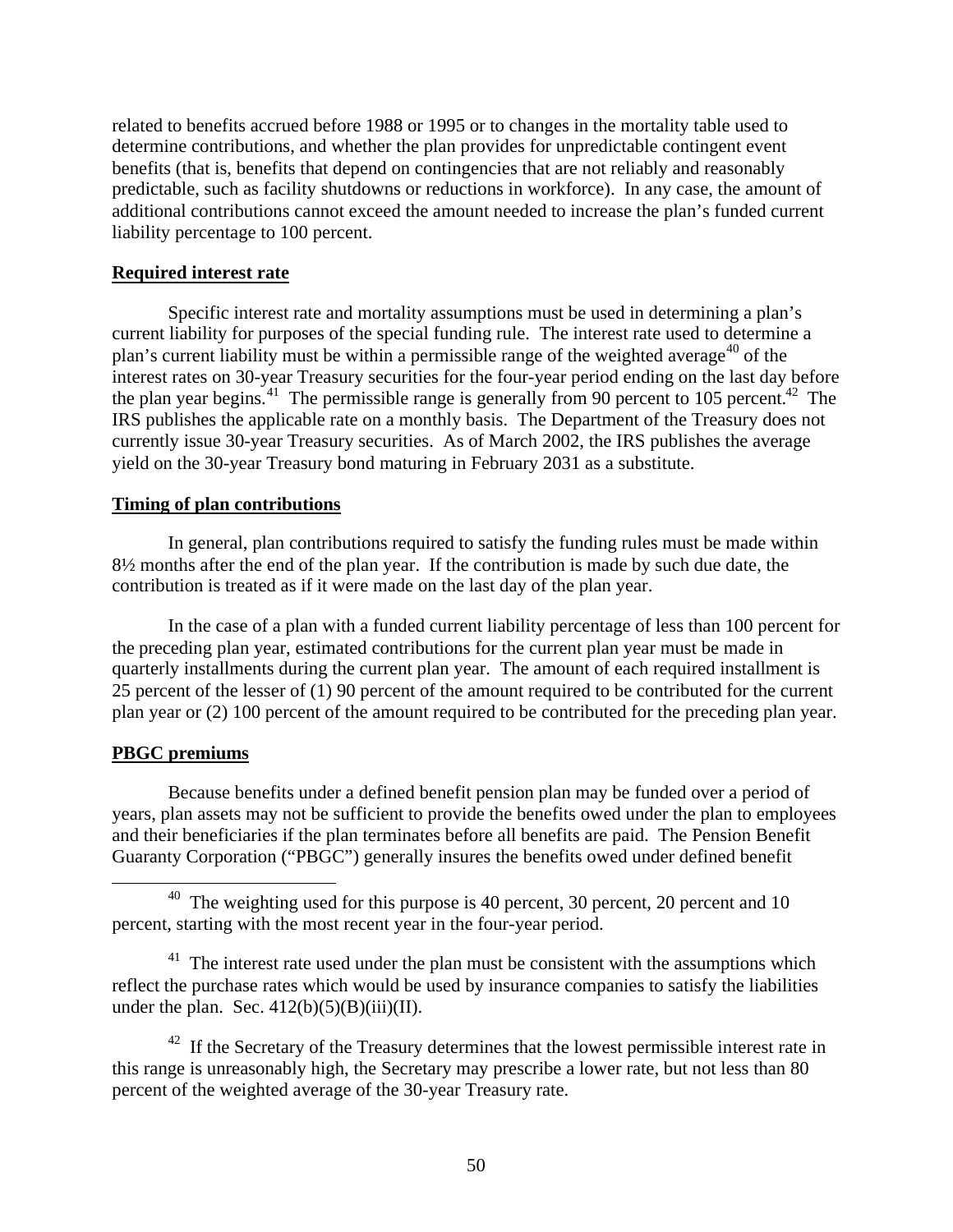pension plans in the event the plan is terminated with insufficient assets. Employers pay premiums to the PBGC for this insurance coverage.

PBGC premiums include a flat-rate premium and, in the case of an underfunded plan, a variable rate premium based on the amount of unfunded vested benefits. In determining the amount of unfunded vested benefits, the interest rate used is 85 percent of the interest rate on 30-year Treasury securities for the month preceding the month in which the plan year begins.

### **Required reporting**

A plan administrator of a pension, annuity, stock bonus, profit-sharing or other funded plan of deferred compensation generally must file with the Secretary of the Treasury an annual return for each plan year containing certain information with respect to the qualification, financial condition, and operation of the plan. Under ERISA, the plan administrator is also required to file annual reports of certain information about the plan with the Department of Labor and the PBGC. The plan administrator satisfies the reporting requirement with respect to each agency by filing the Form 5500 series annual return/report with the Department of Labor, which forwards the form to the Internal Revenue Service and the PBGC.

Certain actuarial information about the plan is required to be reported on the Form 5500. This actuarial information generally must be based on the use of reasonable actuarial assumptions; however, for certain purposes (e.g., the plan's current liability), the highest allowable statutory interest rate must be used. Once the Form 5500 has been filed, these actuarial assumptions may not be changed. $43$ 

#### **Special interest rate for 2002 and 2003**

The Job Creation and Worker Assistance Act of  $2002<sup>44</sup>$  amends the permissible range of the statutory interest rate used in calculating a plan's current liability for purposes of applying the additional contribution requirements. Under this provision, the permissible range is from 90 percent to 120 percent for plan years beginning after December 31, 2001, and before January 1, 2004.<sup>45</sup>

 $\overline{a}$ 

<sup>45</sup> In connection with the expanded interest rate range available for 2002 and 2003, special rules apply in determining current liability for the preceding plan year for plans years beginning in 2002 (when the expanded range first applies) and 2004 (when the expanded range no longer applies). In each of those years ("present year"), current liability for the preceding year is redetermined, using the permissible range applicable to the present year. This redetermined current liability will be used for purposes of the plan's funded current liability percentage for the preceding year, which may affect the need to make quarterly contributions, and for purposes of determining the amount of any quarterly contributions in the present year, which is based in part on the preceding year.

<sup>43</sup> *See, e.g.,* Prop. Treas. Reg. 1.412(b)-1(g).

<sup>44</sup> Pub. L. No. 107-147.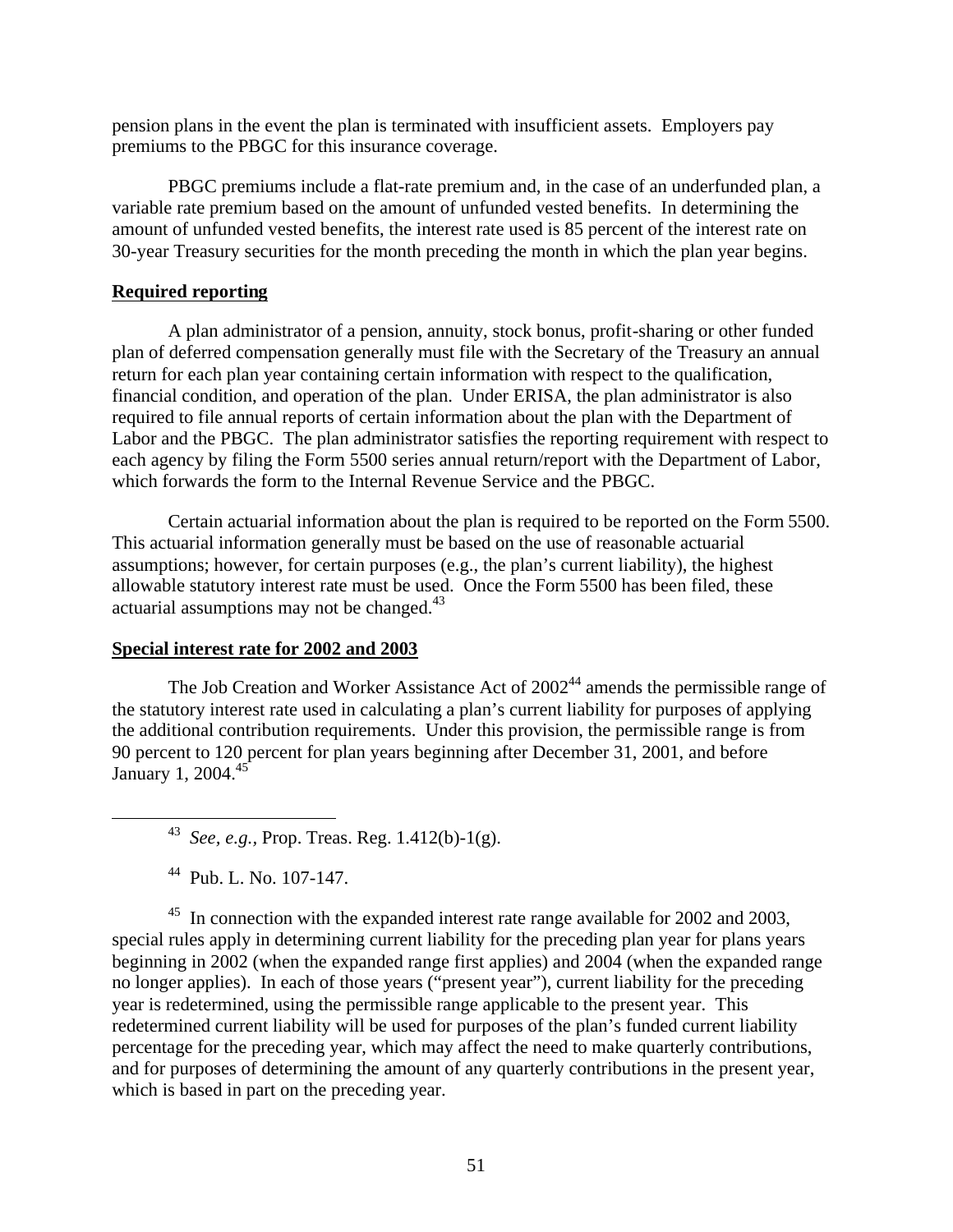In addition, for plan years beginning after December 31, 2001, and before January 1, 2004, the interest rate used in determining the amount of unfunded vested benefits for PBGC variable rate premium purposes is increased to 100 percent of the interest rate on 30-year Treasury securities for the month preceding the month in which the plan year begins.

### **Explanation of Provision**

#### **Interest rate for 2001**

Under the provision, the permissible interest rate range that applies for 2002 and 2003 applies also in determining the amount of additional contributions for a plan year beginning in 2001 (the "2001 plan year"). The permissible range is therefore from 90 percent to 120 percent for this purpose.

### **PBGC conforming changes**

 $\overline{a}$ 

With respect to the provision of the Job Creation and Worker Assistance Act of 2002 providing a special rule for the interest rate used in determining the amount of unfunded vested benefits for PBGC variable rate premium purposes, the provision makes conforming changes so that the special rule applies for purposes of notices and reporting required with respect to underfunded plans.<sup>46</sup>

### **Effective Date**

The provision is effective as if included in section 405 of the Job Creation and Worker Assistance Act of 2002.

The employer or plan administrator may elect whether to use an interest rate in the expanded range (i.e., an interest rate between 105 percent and 120 percent) for the 2001 plan year. Such election is to be made in a manner and at a time prescribed by the Secretary of the Treasury and, once made, may not be revoked. For example, in the case of a plan for which the Form 5500 for the 2001 plan year has already been filed, the Secretary could provide that an election whether to use an interest rate in the expanded range for the 2001 plan year is made on the Form 5500 for the 2002 plan year, so that an amended Form 5500 for 2001 need not be filed. In addition, an election to use an interest rate in the expanded range for 2001 is not treated as a change in actuarial assumptions for purposes of Form 5500 reporting. Therefore, the fact that the Form 5500 has been filed for the 2001 plan year does not preclude the use of an interest rate in the expanded range for the 2001 plan year.

<sup>&</sup>lt;sup>46</sup> In addition, under the provision, in any year for which a new mortality table prescribed by the Secretary of Treasury applies in determining a plan's current liability, the interest rate used in determining the amount of unfunded vested benefits for PBGC variable rate premium purposes is 115 percent of the interest rate on 30-year Treasury securities for the month preceding the month in which the plan year begins.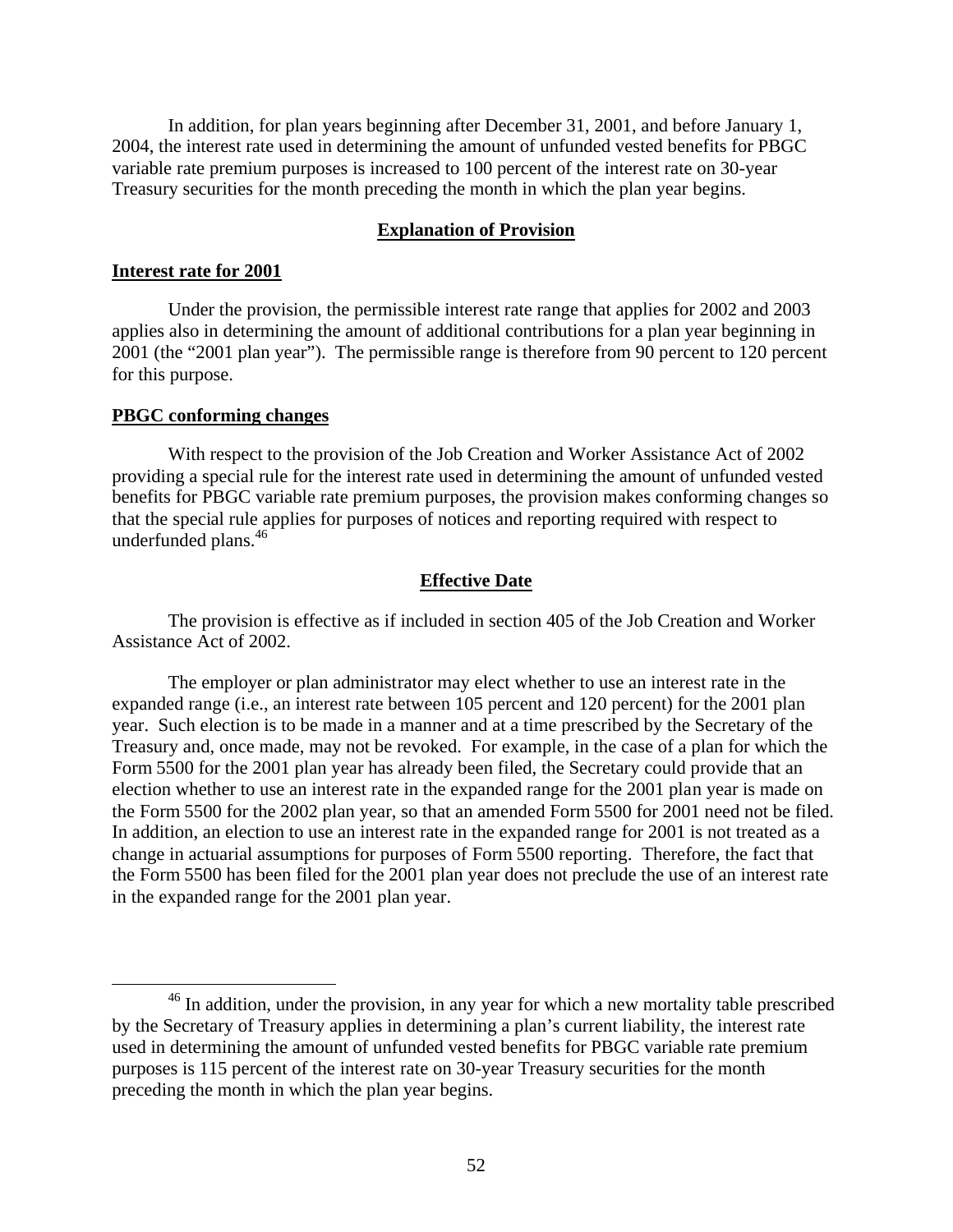### **III. GENERAL PROVISIONS**

### **A. Provisions Relating to Plan Amendments (sec. 301 of the bill)**

#### **Present Law**

Present law provides a remedial amendment period during which, under certain circumstances, a plan may be amended retroactively in order to comply with the qualification requirements.<sup>47</sup> In general, plan amendments to reflect changes in the law generally must be made by the time prescribed by law for filing the income tax return of the employer for the employer's taxable year in which the change in law occurs. The Secretary of the Treasury may extend the time by which plan amendments need to be made.

#### **Explanation of Provision**

The provision permits certain plan amendments made pursuant to the changes made by the bill or by title VI of the Economic Growth and Tax Relief Reconciliation Act of  $2001^{48}$ ("EGTRRA") (or regulations issued thereunder) to be retroactively effective. If the plan amendment meets the requirements of the provision, then the plan will be treated as being operated in accordance with its terms and the amendment will not violate the prohibition of reductions of accrued benefits. In order for this treatment to apply, the plan amendment is required to be made on or before the last day of the first plan year beginning on or after January 1, 2006 (January 1, 2008, in the case of a governmental plan). If the amendment is required to be made to retain qualified status as a result of the changes in the law (or regulations), the amendment is required to be made retroactively effective as of the date on which the change became effective with respect to the plan and the plan is required to be operated in compliance until the amendment is made. Amendments that are not required to retain qualified status but that are made pursuant to the changes made by the bill or EGTRRA (or applicable regulations) may be made retroactively effective as of the first day the plan is operated in accordance with the amendment.

A plan amendment will not be considered to be pursuant to the bill or EGTRRA (or applicable regulations) if it has an effective date before the effective date of the provision of the bill or EGTRRA (or regulations) to which it relates. Similarly, the provision does not provide relief from section  $411(d)(6)$  for periods prior to the effective date of the relevant provision (or regulations) or the plan amendment.

The Secretary is authorized to provide exceptions to the relief from the prohibition on reductions in accrued benefits. It is intended that the Secretary will not permit inappropriate reductions in contributions or benefits that are not directly related to the provisions of the bill or

 $47$  Sec. 401(b).

 $\overline{a}$ 

 $48$  Pub. L. No. 107-16. The provisions of EGTRRA generally do not apply for years beginning after December 31, 2010.